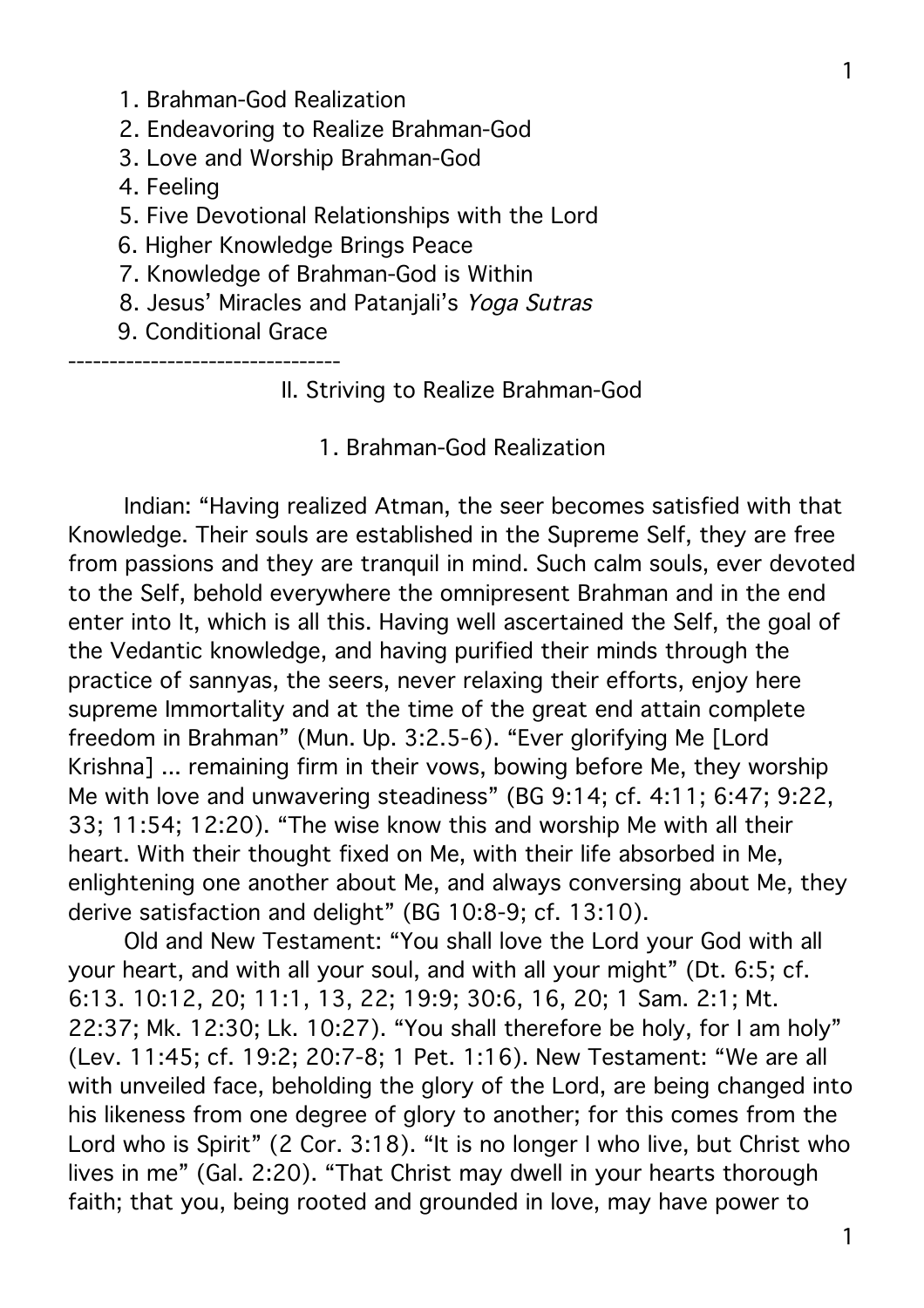comprehend with all the saints and to know the love of Christ which surpasses knowledge, that you may be filled with the fullness of God" (Eph. 3:17-19; cf. Jn. 4:23). "Be renewed in the spirit of your minds, and put on the new nature, created after the likeness of God in true righteousness and holiness" (Eph. 4:24; cf. 1 Cor. 15:49; Col. 3:10; 2 Pet. 1:4).

Divine Eye. Indian: "I give you a Divine eye; behold now, My sovereign yoga power" (BG 11:8). New Testament: "If your eye is sound, your whole body will be full of light" (Mt. 6:22).

Spiritual encounters with God are found in the Old Testament. They include: God's covenant with Abraham (Gen. 17-18) and his experience on Mount Moriah (Gen. 22); Jacob's dreams at Bethel (Gen. 28, 31); Moses at the burning bush (Ex. 3) and on Mt. Sinai (Ex. 19, 34); the Lord spoke to Moses "face to face, as a man speaks to his friend" (Ex. 33:11); the angelic visitations of Joshua (Josh. 5:13-15), Israel (Judg. 2:1-5), Gideon (Judg. 6:11-24), and Manoah (Judg. 13:2-25); Elijah and the "still small voice" (1 Kings 19:11-18); God speaking to Job out of a whirlwind (Job 38-42); and the visions of Isaiah (Is. 6), Ezekiel (Eze. 1; 3:16-27), and Daniel (Dan. 10:1-9).

Shankara (c. 688/788-720/820) described spiritual intuition (anubhava) as a self-luminous, absolute, and unconditioned perception of all things in Brahman (God), and Brahman in all things. An awakened soul passes into the ultimate state of illumination when the mind is completely absorbed in Brahman, and pure consciousness and unlimited bliss are manifested. It transcends subject-object duality, discursive reasoning and speech. Self-revealing, spiritual intuition carries the highest degree of certitude, thereby verifying the infallible statements of the sacred scriptures. A knower of Brahman is liberated while living (jivanmukti), enjoying constant bliss.<sup>1</sup> "When the mind, thus purged by ceaseless meditation, is merged in Brahman, the state of samadhi is attained. In that state there is no sense of duality. The undivided joy of Brahman is experienced. When a man reaches samadhi, all the knots of his desires are cut through and he is freed from the law of karma. Brahman is revealed to him, internally and externally, everywhere and always, without any further effort on his part."2 S. Radhakrishnan (1888-1975) declares, "Shankara admits the reality of an intuitional consciousness, anubhava, where the distinctions of subject and object are superseded and the truth of the supreme self realized. It is the ineffable experience beyond thought and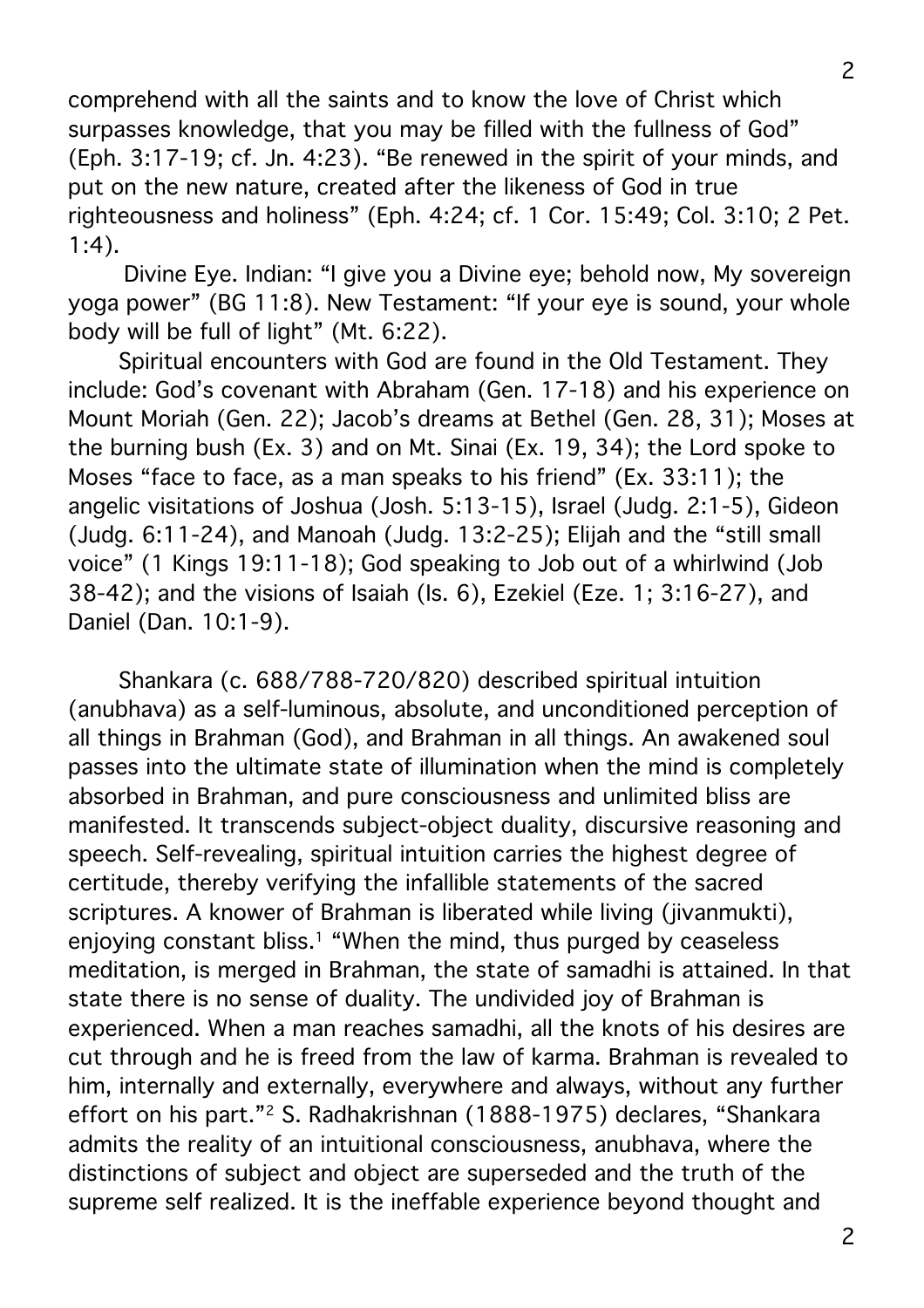speech, which transforms our whole life and yields the certainty of a Divine presence. It is the state of consciousness which is induced when the individual strips himself of all finite conditions."3

Swami Vivekananda (1863-1902) indicated that the mystics of the various religions teach similar truths. "The end of all religions is the realizing of God in the soul. That is the one universal religion. If there is one universal truth in all religions, I place it here—in realizing God. Ideals and methods may differ, but that is the central point. There may be a thousand different radii, but they all converge to the one centre, and that is the realization of God: something behind this world of sense."4 Then all doubts will cease. "Religion is not in doctrines, in dogmas, nor in intellectual argumentation; it is being and becoming, it is realization. We hear so many talking about God and the soul, and all the mysteries of the universe, but if you take them one by one, and ask them, 'Have you realized God? Have you seen your Soul?'—how many can say they have? And yet they are all fighting with one another!"<sup>5</sup>

The Swami concluded, bhakti "is intense love for God. When a man gets it he loves all, hates none; he becomes satisfied forever. This love cannot be reduced to any worldly benefit." In the highest state the yogi is "full of bliss and bereft of all impurities, and one with God." "To him who has experienced it, this eternal sacrifice of the self unto the Beloved Lord is higher by far than all wealth and power, than even all soaring thoughts of renown and enjoyment. The peace of the Bhakta's calm resignation is a peace that passeth all understanding and is of incomparable value." "When the devotee has reached this point, he is no more impelled to ask whether God can be demonstrated or not, whether He is omnipotent and omniscient or not. To him He is only the God of Love; He is the highest ideal of love, and that is sufficient for all his purposes. He, as love, is selfevident. It requires no proofs to demonstrate the existence of the beloved to the lover." Intense devotion to the Lord is a manifestation of bliss, which involves selfless love of God. "Love for love's sake is the highest enjoyment." "The true Bhakta's love is this burning madness before which everything else vanishes for him. The whole universe is to him full of love and love alone; that is how it seems to the lover. So when a man has this love in him, he becomes eternally blessed, eternally happy."6 Bhakti is "its own means and its own end," which brings eternal satisfaction. All thoughts, words and deeds are surrendered to the Lord, and the least forgetfulness of God makes the devotee feel intensely unhappy. Filled with spiritual bliss, the devotee finds pleasure only in the company of Brahman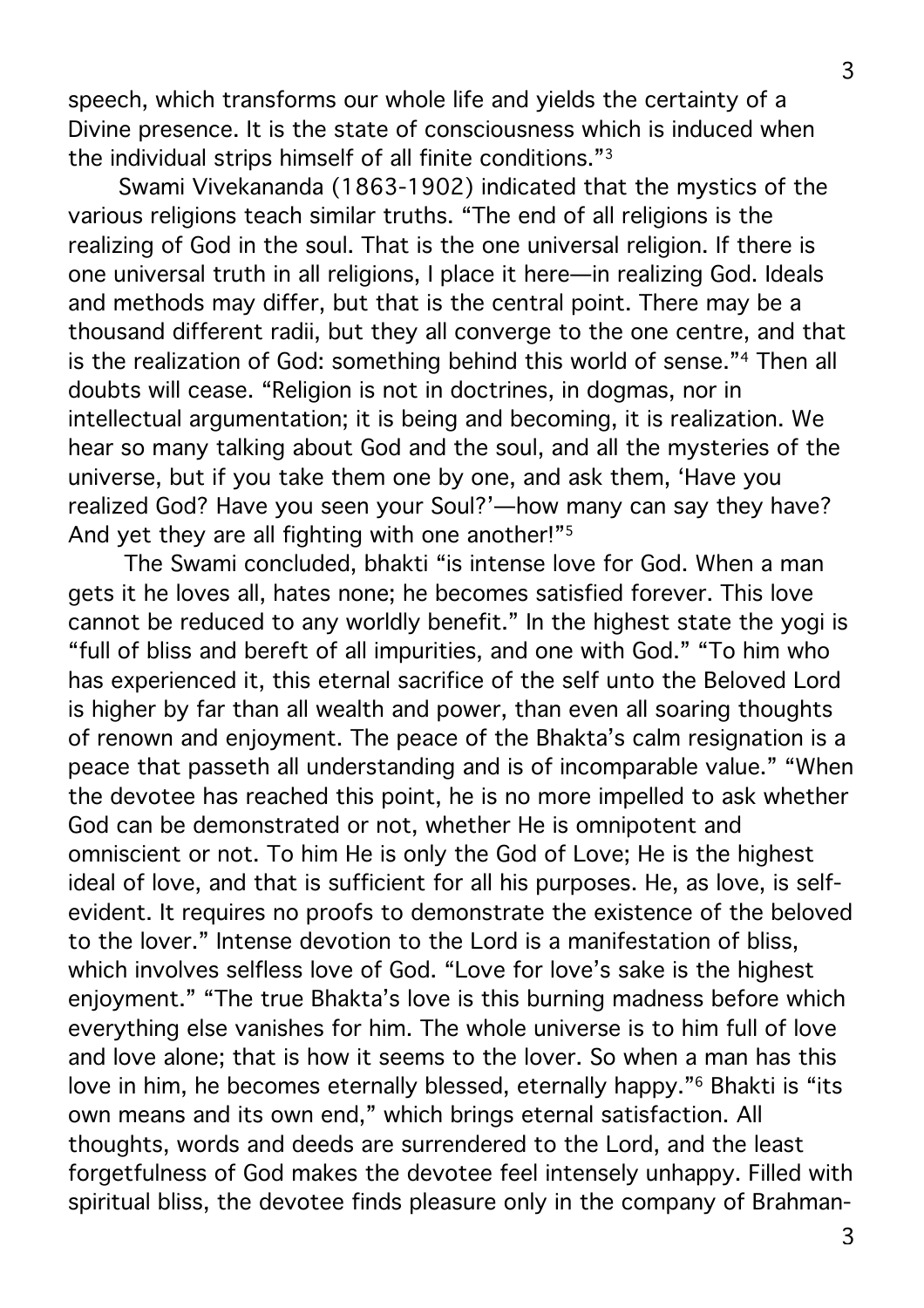God, who is their only refuge. To see, feel, and enjoy the Lord is the easiest and the most natural path to the Divine. Superconscious (samadhi) which is the ultimate goal of religion is an immediate direct perception, a constant remembrance of God in the soul.7

His brother monastic disciple Swami Brahmananda (1863-1922) affirmed, "Dreams about enlightened souls, gods and goddesses, and Divine Incarnations, are real experiences. They are actual visitations. Many spiritual truths are revealed in religious dreams. The effect and impression of such dreams remain. But one must not speak of them to anybody." It is possible to be absorbed in the consciousness of God. "Have intense love for God and the mind will remain always tranquil and pure."8 "When a man practices this form of worship [meditation], he keeps up a constant flow of thought toward God and becomes absorbed in the living presence of his Chosen Ideal [Ishta Devata]." "Meditation means a continuous flow of thought toward God. When mediation ripens, there comes absorption, and samadhi is experienced. The joy that is realized in samadhi remains forever." "When the mind becomes absorbed, a shining light is first experienced in the mystic vision. With this vision, there comes a kind of higher and nobler joy, and the mind is reluctant to give up this joy and move onward. But if the aspirant goes further, the vision of light will be concentrated into the form of the Chosen Ideal and the mind becomes merged in his consciousness."9 "Meditate on your Chosen Ideal, but if He appears before you in another form, enjoy that Divine vision. Gradually you will find that all aspects are dissolved into your Chosen Ideal." This state is beyond prayer and japam, yet a sense of duality remains. "The moment you become absorbed in the contemplation of God, you will experience unbounded joy. Days and nights will pass away in the blissful consciousness of God."10 Immersed in the living presence of the Lord, the saint is free from anger, delusion, lust, and all other negative feelings.<sup>11</sup>

The Greek Christian philosopher of Alexandria, Egypt, Origen (c. 185- 254) articulated, "The man who was made in God's image is the inner man, the incorporeal, incorruptible, immortal one."<sup>12</sup> "While the possibility of attaining perfection was given to him in the beginning through the honor of the 'image [of God],' he should in the end through the accomplishment of these works obtain for himself the perfect 'likeness [of God].'13 "So the mind, purified and passing beyond everything material, so that it perfects its contemplation of God, is made Divine in what it contemplates." Andrew Louth explains Origen's position, "ln its union with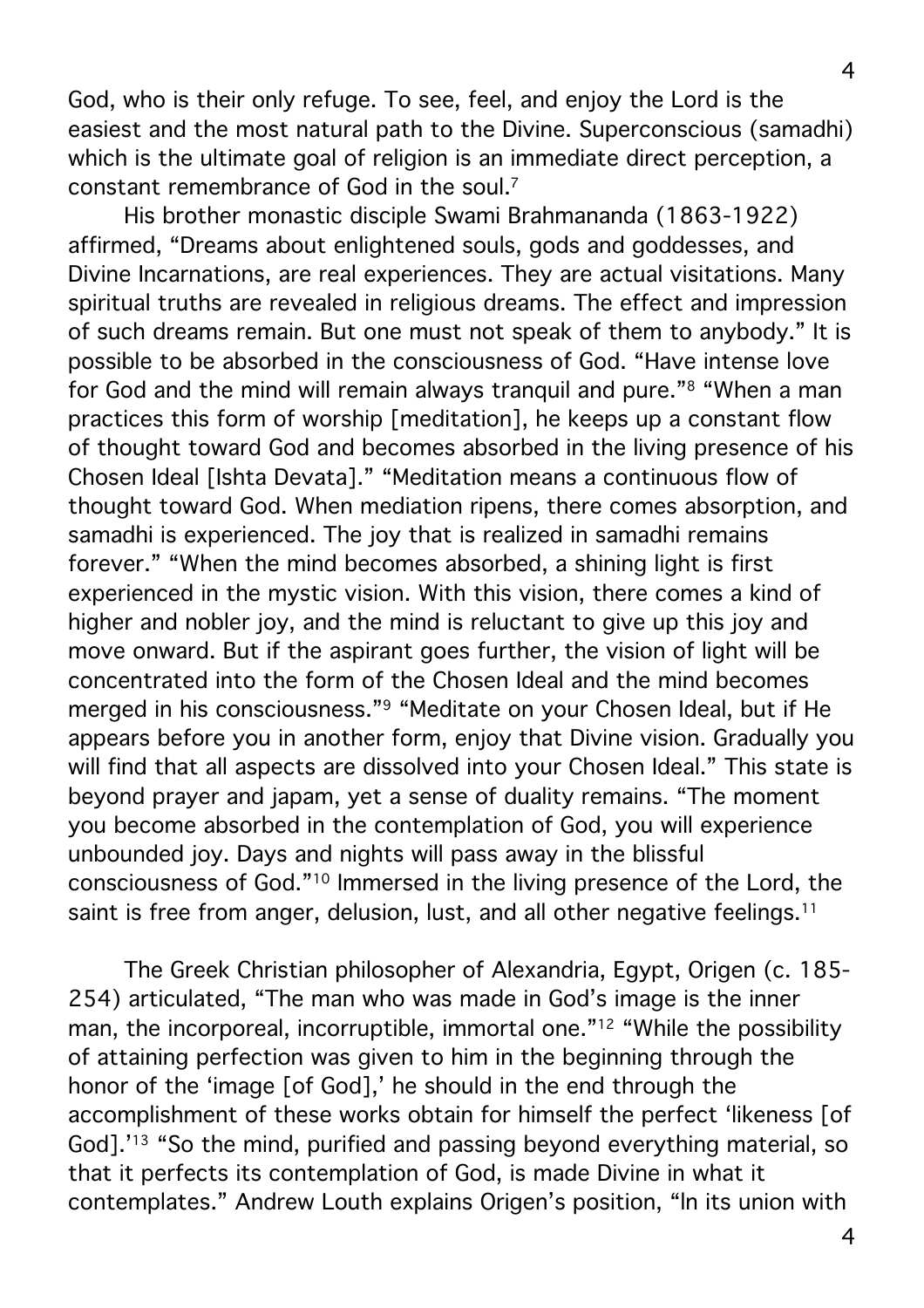the Logos through contemplation, the soul shares in the Word's contemplation of God. From this flow a number of consequences that are characteristic of Origen's doctrine of contemplation. The soul's contemplation of the Logos is natural; in contemplation of the Logos the soul regains its proper state…. Knowing God is being known by God, and that means that God is united to those who know him, and gives them a share in his Divinity. So, knowing God means Divinization, theopoiesis. Knowing God is having the image of God, which we are, reformed after the likeness: the image is perfected so that we are like God. And contemplation is the means of this."14

Meister Eckhart (c. 1260-1327) the German Dominican priest and mystic proclaimed, "God makes us know Himself, and he makes us know Himself by His act of knowing, and His Being is his knowledge. For Him to make me know and for me to know are one and the same thing. Hence, His knowledge is mine, quite as it is one and the same in the master which teaches and in the disciple who is taught. Since his knowledge is mine, and since his substance is his knowledge, his nature, and his being, it follows that his being, his substance, and his nature are mine. Thus since his substance, his being, and his nature are mine, I am the Son of God." "It should be understood that to know God and to be known by God, to see God and to be seen by God, are one according to the reality of things. In knowing and seeing God, we know and see that he makes us see and know."15

Based on her own spiritual experiences, the Spanish mystic and founder of the Discalced Carmelite Order, Teresa of Avila (1515-82) outlined seven mansions or stages in the soul's journey to God. In the fifth mansion for a limited period of time a spiritual betrothal takes place, whereby the soul perceives the Spirit dwelling in the depth of their heart. "All mean egotism vanishes; the currents of Universal Being circulate through me; I am part or parcel of God."16 The soul has died to the world, so that it can be more fully alive in God. Far greater than all of the satisfactions of earthly life, are the heavenly joys of spiritual communion. In the sixth mansion the soul is "so completely absorbed and the understanding so completely transported—for as long as a day, or even for several days—that the soul seems incapable of grasping anything that does now awaken the will to love; to this it is fully awake, while asleep as regards all that concerns attachment." Separating from the body in a "flight of the spirit," the soul experiences majestic love for God. "In a single instant he is taught so many things all at once that, if he were to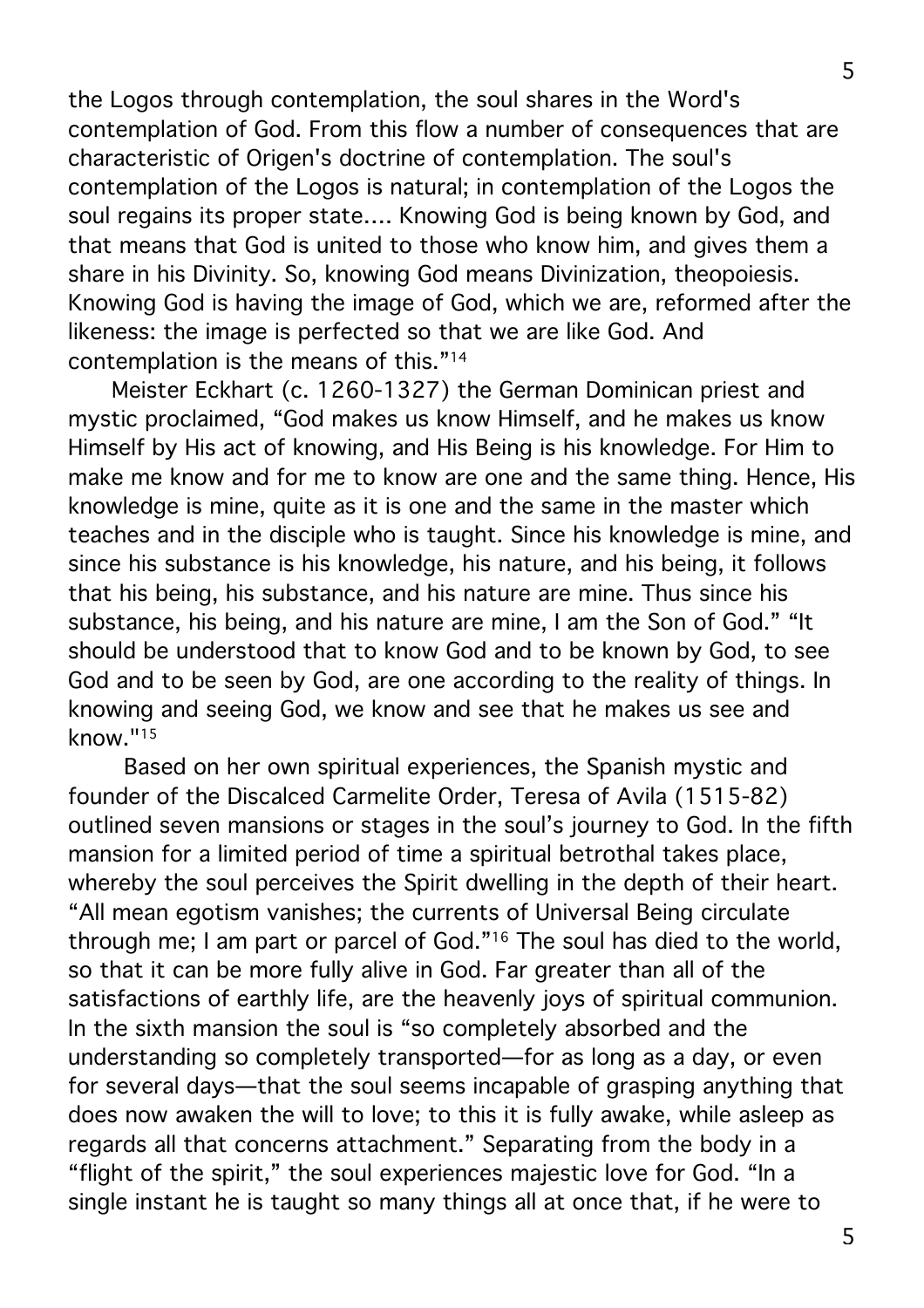labor for years on end in trying to fit them all into his imagination and thought, he could not succeed with a thousandth part of them." A vision "is seen with the eyes of the soul, very much more clearly than we can ordinarily see things with the eyes of the body; and some of the revelations are communicated to it without words. If, for example, he sees any of the saints, he knows them as well as if he had spent a long time in their company." All this culminates in a spiritual marriage in the seventh and highest mansion where there is "the union of the whole soul with God." In sheer delight the deepest level of the soul unites with God. "This instantaneous [union] of God to the soul is so great a secret and sublime a favor, and such delight is felt by the soul, that I do not know with what to compare it."17 Feelings produced by rapture "are so excessive by comparison with anything on earth … that, if the memory of them did not pass away, the souls would always feel a loathing for worldly pleasures."18

Paul Tillich (1886-1965) pointed out, "Two forms of mysticism must always be distinguished: concrete mysticism, which is mysticism of love and participating in the Savior-God, and abstract mysticism, or transcending mysticism, which goes beyond everything finite to the ultimate ground of everything that is."19 In "concrete mysticism, Christ mysticism, love mysticism" the aspirant enters the sphere of holiness, the sacred realm where Divinity manifests. In the religious experience the total self is surrendered to God, Who reveals Himself to a mystic inwardly in an intuitive encounter. Feeling the presence of God through inner union, there is an experience of perfect unity, harmony and relatedness. Second, there is a transcending mysticism that aspires to advance beyond the finite realm to the infinite. A mystic attempts to "unite the soul directly with the ground of being, to make it enter the mystery of existence."20 When the mystic is confronted by and grasps the ground of existence, a new reality is perceived. Mystical experience is not a form of theoretical intellectual reflection, but is the existential participation in a higher reality.21

We seek knowledge resting upon justified belief with some secure foundation of certainty. Foundationalism holds that there are basic beliefs that serve as foundations to anchor the rest of our beliefs. Foundational knowledge or justified belief is direct and immediate, yielding self-evident truths.22 People meditate because genuine religious experiences are foundational providing a high level of certainty. Religious scripture is of the highest certainty if it is based on the religious experiences of an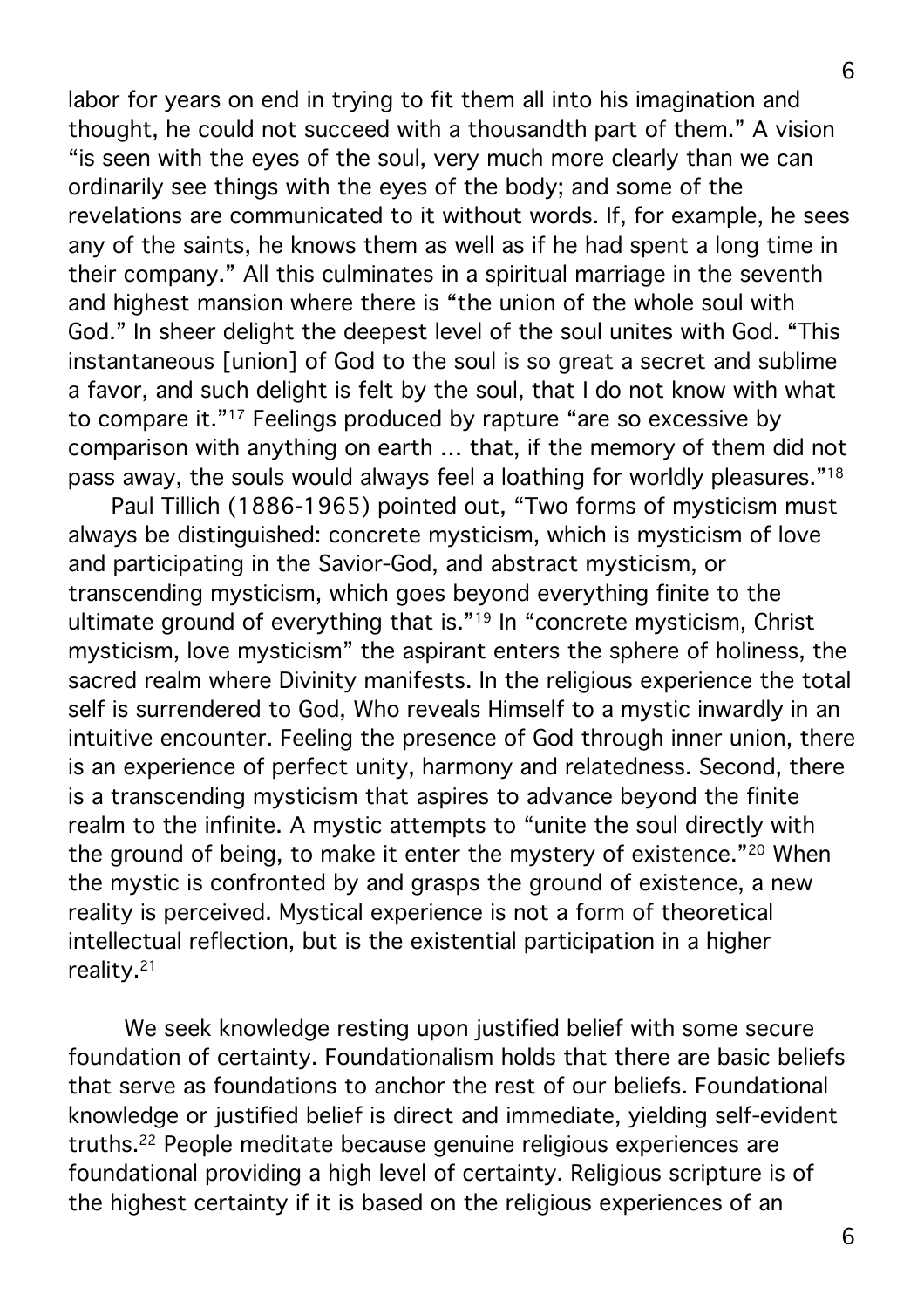Avatara (Divine Incarnation). When Narendra (the young Swami Vivekananda) first met Ramakrishna he asked him, "Sir have you seen God?" The instant reply was, "Yes, I have seen God. I see Him as I see you here, only more clearly. God can be seen. One can talk to Him."<sup>23</sup> Meaning that his spiritual experience was clearer than a sense perception. A mystic experience is verified if it leads to a positive transformation in the character of the person. Religion is more than a set of ideas, concepts, traditions, beliefs, doctrines, rituals, and social relationships. It is about manifesting our own spiritual nature.

The mystic believes that religion is something that can be directly verified by experience and observation. It is open to all people. Religious Experience is grounded in spiritual sensory experiences. The veracity of sense-experience is self-evident, being foundational in no need of further justification. Following the scientific Verification Principle, while living on earth developing the spiritual senses such as Divine Sight, blissful Divine things can be experienced and Brahman-God can be realized. Mystical experiences occur in all major religious traditions throughout the world. This differs from indirect knowledge known through inference. Theistic mystics relate to Brahman-God as a person and not as an idea like the intellectuals do. Just as the intellect can think abstractly without use of the five senses, so also the soul can experience Brahman-God in the Divine realm without the use of the discursive reason of the intellect.

Mysticism involves a direct communion with the Divine realm, an experience of Brahman-God or union with the Absolute. The mystic has consciousness of the presence of a Divine Being. What is experienced involves spiritual sense perception of a Divine object and reality, and internal feelings of love and bliss. It is more a transformation in being rather than in inferential knowledge. The practice was deliberately undertaken in order to come to some realization or insight, to come to unity with the Divine, or to experience the higher reality directly. The result is a better understanding into the meaning of existence, a personal transformation, and possibly some positive effect on other people. Of the many vocations only the mystic claims to have experienced Divine bliss for more than a short time. All other ventures fall short of this mark. By opening myself to Brahman-God I realize the deepest meaning of my being. Intellectual knowledge is abstract and indirect, while spiritual experience and realization is concrete direct knowledge of Brahman-God.

Higher mystical experiences might occur unexpectedly, but in most cases the recipient undertook a rigorous preparatory practice. Years were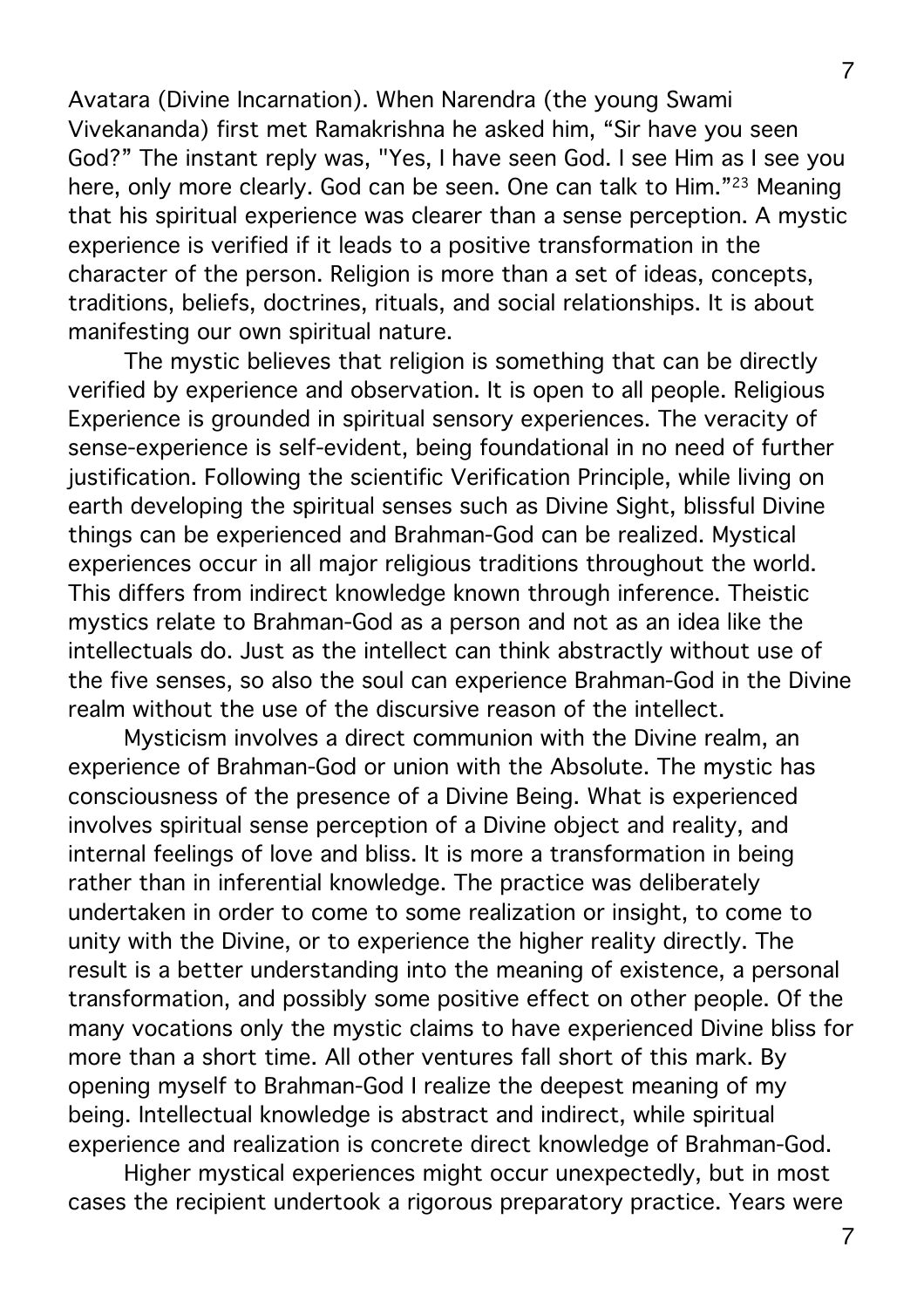required to sever the effects of improper mental impressions, false desires, and over identification with the physical body that prevented the experience from occurring. Since most of us are made not born yogis, it takes a great deal of hard work to achieve the goal. Water the roots so that the tree will grow. We all set goals, but there is a tendency to lower the ideal if things do not go the way we want them to. The inventor Thomas Edison (1847-1931) remarked, "Many of life's failures are people who did not realize how close they were to success when they gave up."

It is possible that samadhi and mysticism encompass new phenomena that have new properties and new forces and are regulated by new scientific principles and new scientific laws concerning the power of thought that have not yet been discovered and formulated.

Public revelations of the great Incarnations, prophets, and sages form the basis of religious scriptures of the world and are extremely rare. Through religious practice one can obtain their own personal private revelations. These spiritual experiences affect us and possibly might extend to influence a few people around us.

Meditation purifies the conscious, subconscious, and unconscious mind at the same time since they are interconnected. Brahman-God realization (and Self-realization) is not only the highest form of religion, it is also the highest form of psychology-psychiatry. In the ultimate state the mind becomes pure, full of love, free of all neurotic attachments and unfulfilled desires. If the unconscious becomes conscious that means the Illumined soul has access to the content of the unconscious mind. The irrational part of the unconscious mind becomes conscious, no longer exerting a hidden negative influence upon us.

Valid mystical experience should be in conformity with reason and scripture. They are profound and pleasant and bring about a permanent spiritual transformation in the person. Their content is not planned.

Mystical experiences occur in different realms of consciousness. For example, a person who takes LSD might have a religious experience, but it occurs in the psychic not the spiritual world. Experiences in the heart, throat, frontal part of the brain, and the upper level of the brain differ considerably.

For more on this subject see: Sri Ramakrishna and Western Thought, Ch. IX. Brahman-God Realization, Section 1. Worshiping Brahman-God.24

2. Endeavoring to Realize Brahman-God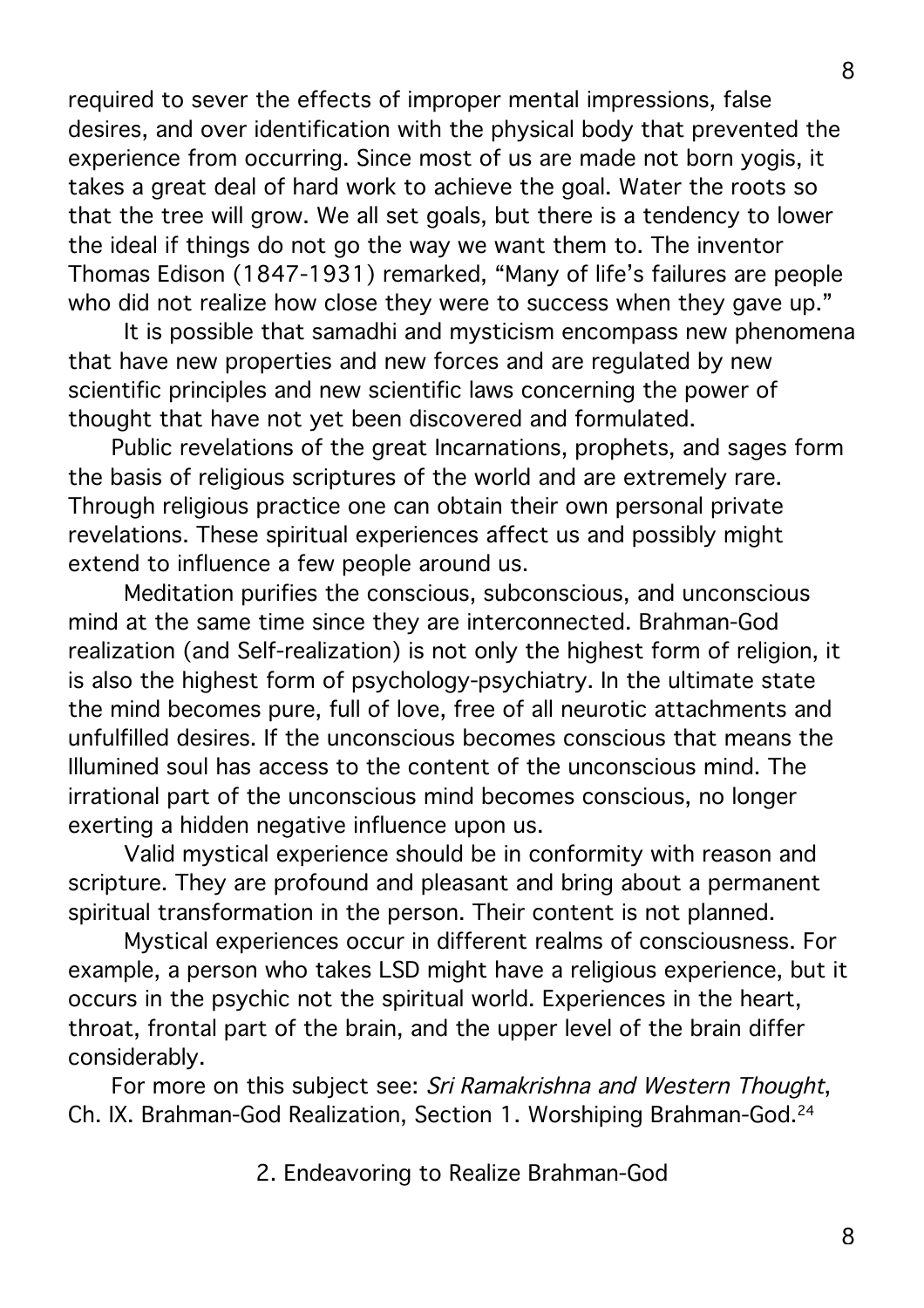Seek and you will find God. Indian: "He who worships Him [Brahman-Atman], and puts his trust in Him, shall surely attain Him" (Ch. Up.\* 3:14.4, p. 103). "Give Me your whole heart, love and adore Me, worship Me always, bow to Me only, and you shall find Me" (BG\* 18:65, p. 172; cf. 9:34, p. 109). New Testament: "Ask, and it will be given you; seek, and you will find; knock and it will be opened to you. For everyone who asks receives and he who seeks finds, and to him who knocks it will be opened" (Mt. 7:7-8; cf. Mk. 11:24; Lk. 11:9-10; Jn. 15:7; 16:23; Rom. 10:13; 1 Jn. 3:22).

God in the heart. Indian: "Yet again is that Self [Atman], within the lotus of my heart, greater than the earth, greater than the heavens, yea, greater than all the worlds" (Ch. Up.\* 3:14.3, p. 102). "The Lord dwells in the heart of all beings" (BG 18:6; cf. 10:20; 15:15; Br. Up. 4:4.22; Ch. Up. 8:3.1, 3; Kat. Up. 2:3.17; Mait. Up. 6:27; Mun. Up. 2:2.1; 3:1.7; Svet. Up. 3:11, 13). "There is no purifier as great as this knowledge ... he knows its truth within his heart" (BG\* 4:38, p. 66). "As knowledge, the object of knowledge, and the goal of knowledge, It [Brahman] is set firm in the hearts of all" (BG 13:17). New Testament: God "who has shone in our hearts to give the light of the knowledge of the glory of God" (2 Cor. 4:6). "That we might receive adoption as sons. And because you are sons, God has sent the Spirit of his Son into our hearts" (Gal. 4:5-6). "That Christ may dwell in your hearts through faith; that you, being rooted and grounded in love" (Eph. 3:17).

To quote Swami Vivekananda, "The greatest help to spiritual life is meditation (Dhyana). In meditation we divest ourselves of all material conditions and feel our Divine nature." "Each man is only a conduit for the infinite ocean of knowledge and power that lies behind mankind.... The powers of the mind are like rays of light dissipated; when they are concentrated they illumine.... To turn the mind, as it were, inside, stop it from going outside, and then to concentrate all its powers, and throw them upon the mind itself, in order that it may know its own nature, analyse itself, is very hard work.... The powers of the mind should be concentrated and turned back upon itself, and as the darkest places reveal their secrets before the penetrating rays of the sun, so will this concentrated mind penetrate its own innermost secrets." Success in meditation is due to a high degree of concentration, since a distracted mind fritters away most of its energy. "Raja-Yoga is the science which teaches us how to gain the power of concentration."25 To see God your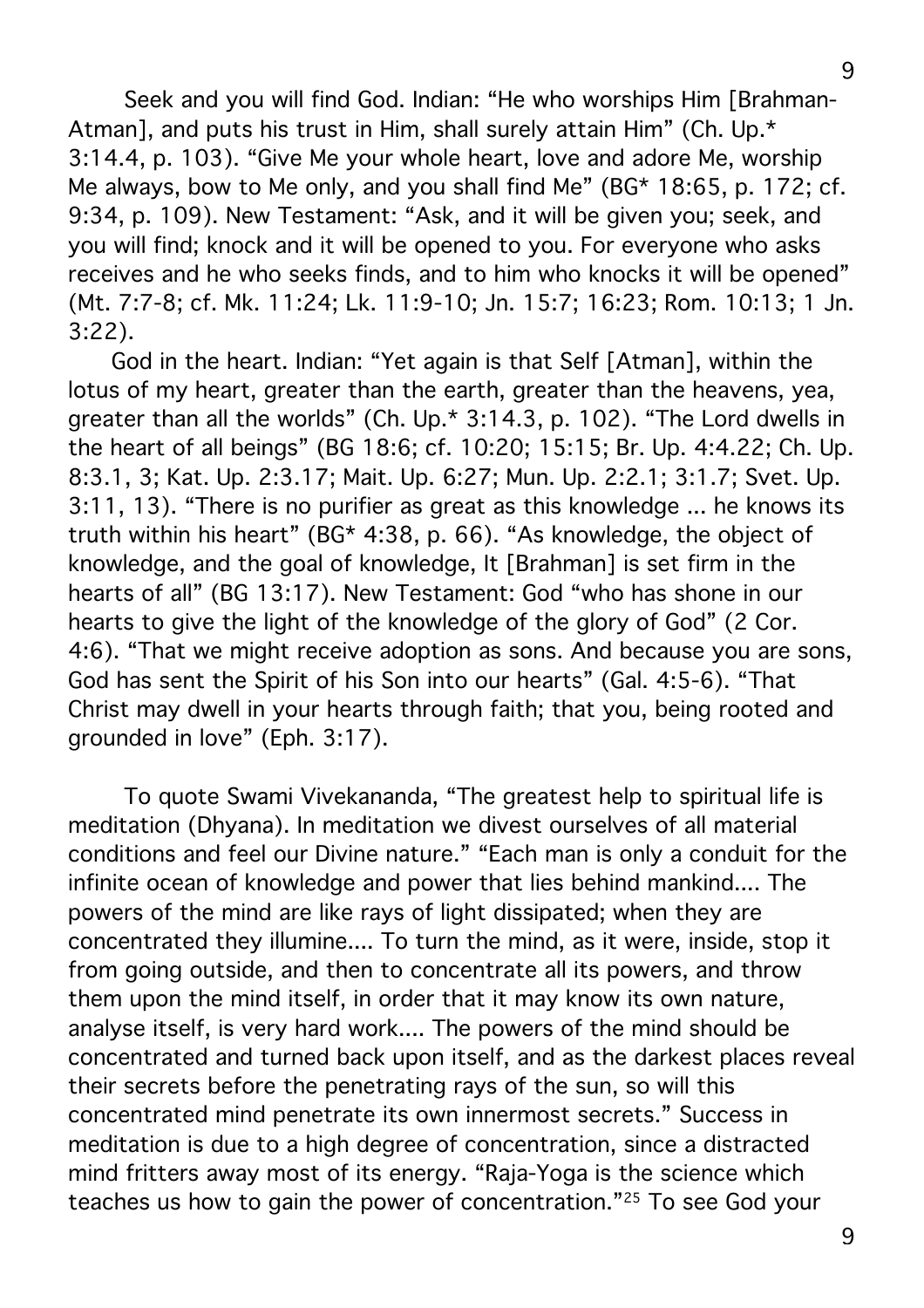mind must be calm and quiet, not agitated by a multitude of incongruous thought waves. The best form of self-control is to get hold of the thought waves in their fine, subtle and seed state, before they become gross and enter into the conscious mind. Think of God as much as possible and concentrate your mind, so that it assumes the form of the Lord. Sit erect with "the chest, neck and head held in a straight line" and breathe rhythmically. It is best to meditate at "the conjunction time of dawn and twilight, when all nature becomes calm," where there is an even temperature and sounds do not agitate the mind. "Live alone, live alone. He who is alone never comes into conflict with others—never disturbs others, is never disturbed by others." "The great error in all ethical systems, without exception, has been the failure of teaching the means by which a man could refrain from doing evil."<sup>26</sup> Through the practice of yoga the mind can be brought under control, and the meditator can willfully change their own ethical nature for the better.27 Another virtue, "Strength, strength is what the *Upanishads* speak to me from every page. This is the one great thing to remember, it has been the one great lesson I have been taught in my life; strength, it says, strength, O man, be not weak.... And the *Upanishads* are the great mine of strength. Therein lies strength enough to invigorate the whole world; the whole world can be vivified, made strong, energised through them."28

Vivekananda's brother disciple Swami Shivananda (1854-1934) made clear that you must sincerely yearn for the love and knowledge of Brahman-God to attain Him. The Lord is the Inner Controller (Antaryamin), who knows how much inner faith and sincere devotion we possess. "A person cannot have supreme devotion and knowledge without God's grace. The Lord is sure to grant the desire of one who sincerely yearns for devotion and knowledge."29 Call upon the Lord daily and pray constantly with humility, sincerity, and earnestness. "Pray to the Lord for strength, knowledge, and dispassionateness. Pray to Him with all your heart for His grace."30 "You should fervently pray to Him, saying: 'O Lord! Give me devotion and faith. Let me not be deluded by Thy world-bewitching Maya!' Repeat His name and pray to Him with great sincerity for as long as possible." "It is through constant devotion and meditation that God becomes gracious and reveals Himself in the heart of the devotee. What is needed is meditation—constant remembrance of Him." "God is a lover of His devotees; He is satisfied with love and devotion alone. He reveals Himself wherever there are yearning and love." "When the mind becomes purified by spiritual practice, it feels the living and Divine presence of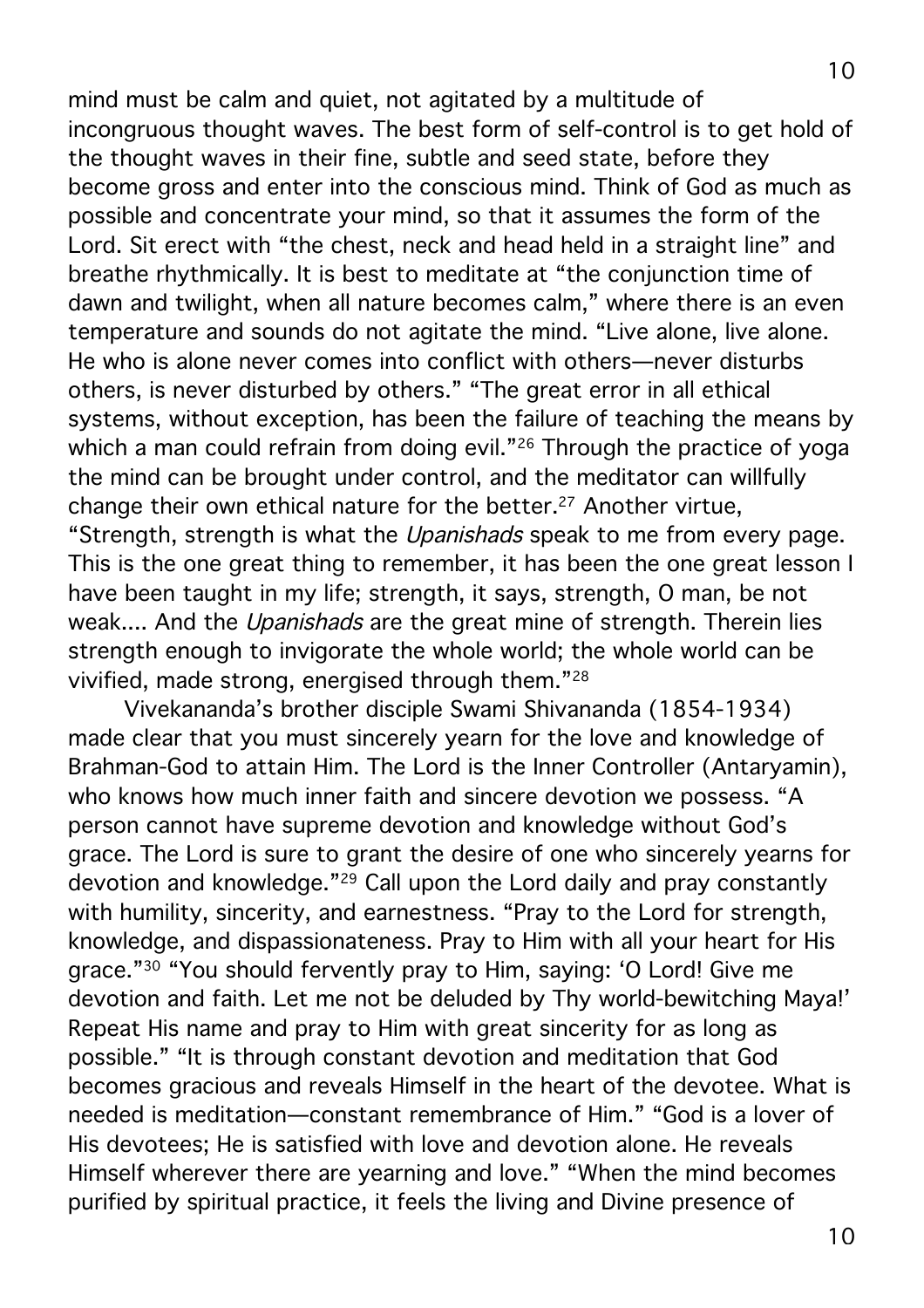God." "As a result of association with the holy, one reaches the state of being freed from all worldly attachments. All wants and desires are then destroyed root and branch, and one feels the nearness of God."31

Sri Aurobindo (1872-1950) articulated that a spiritual vision yields sudden and direct insight, while through the rational process the intellect progresses slowly in a piecemeal fashion. "The supramental consciousness and force would take up the transformation directly into its own hands, reveal to the terrestrial mind, life, bodily being, their own spiritual truth and Divinity and, finally, pour into the whole nature the perfect knowledge, power, significance of the supramental existence. The soul would pass beyond the borders of the Ignorance and cross its original line of departure from the supreme Knowledge: it would enter into the integrality of the supramental gnosis; the descent of the gnostic Light would effectuate a complete transformation of the Ignorance." "Therefore the only final goal possible is the emergence of the infinite consciousness in the individual; it is his recovery of the truth of himself by self-knowledge and by self-realization, the truth of the Infinite in being, the Infinite in consciousness, the Infinite in delight repossessed as his own Self and Reality of which the finite is only a mask and an instrument for various expression."32 "The Illumined Mind does not work primarily by thought, but by vision; thought is here only a subordinate movement expressive of sight." "Intuition has a fourfold power. A power of revelatory truth-seeing, a power of inspiration or truth-hearing, a power of truth-touch or immediate seizing of significance ... [and] a power of true and automatic discrimination of the orderly and exact relation of truth to truth." "Yoga implies not only the realization of God, but an entire consecration and change of the inner and outer life till it is fit to manifest a Divine consciousness and become part of a Divine work."33

As Sarvepalli Radhakrishnan expresses it, "If philosophy of religion is to become scientific, it must become empirical and found itself on religious experience." "The Hindu philosophy of religion starts from and returns to an experimental basis." "Every philosophy is the exposition and justification of an experience." "Religion is not the acceptance of academic abstractions or the celebration of ceremonies, but a kind of life or experience. It is insight into the nature of reality (darsana) or experience of reality (anubhava)." "While philosophy cannot take anything for granted it cannot ignore the testimony of religious experience to the nature of ultimate reality which it also seeks to apprehend."34 "The truths of the ṛiṣhis are not evolved as the result of logical reasoning or systematic philosophy but are the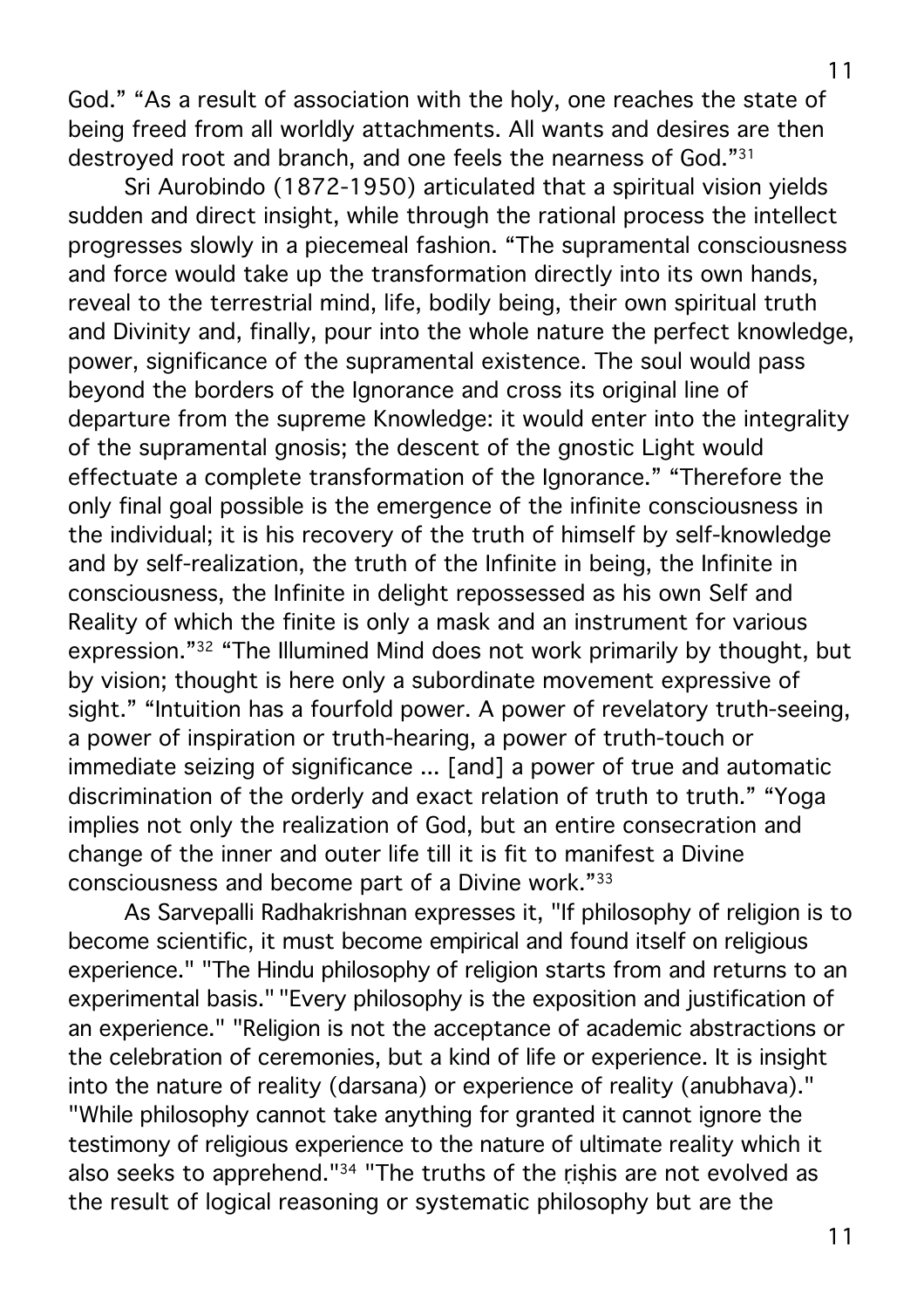products of spiritual intuition, drsti or vision. The rishis are not so much the authors of the truths recorded in the Vedas as the seers who were able to discern the eternal truths by raising their life-spirit to the plane of universal spirit."35

It is best to pray at least three times a day according to Origen of Alexandria (c. 185-254), in a place consecrated for that purpose. To pray properly we must live a moral life, forgive others, and free ourself from all disturbances of the mind. During the act of prayer the soul turns away from the physical body and the world, and devotes itself to spiritual matters. "Contemplate that image of God that we can be transformed to his likeness.... by beholding the image of God, according to whose likeness he has been made by God, he will receive that form, which was given to him by nature, through the Word and his power."36 Ordinary people understand the humanity of the Divine incarnation, but only advanced contemplatives comprehend His Divinity. 37

Plotinus (c. 205-70) of Alexandria and Rome continually stressed that a person should strive to reach the higher realm. "The perfect life, the true, real life, is in that transcendent intelligible [Divine] reality ... as long as all living things proceed from a single origin, but have not life to the same degree as It, the origin must be the first and most perfect life." Illumination "turns the soul back upon itself and does not allow it to disperse, but makes it satisfied with the glory in itself." A soul "must see that light by which it is enlightened: for we do not see the sun by another light than his own." After preparing oneself for the Divine vision, a person "must not chase after it, but wait quietly till it appears, preparing oneself to contemplate it." "The soul also loves the Good, moved by it to love from the beginning."38 "When he sees the beauty in bodies he must not run after them; we must know that they are images, traces, shadows, and hurry away to that which they image." "Here below too it is best to be detached from human concerns, and so necessarily from human memories."39

He continues, "In the soul of the good and wise man the objects known tend to become identical with the knowing subject ... in intellect both are one ... substantially, and because 'thinking and being are the same.'" When the soul is in the Intelligible [Divine] world, it has "become one and the same thing with its Intelligible object." A person may know "himself according to Intellect [Nous] because he has become that Intellect ... not any longer as man, but having become altogether other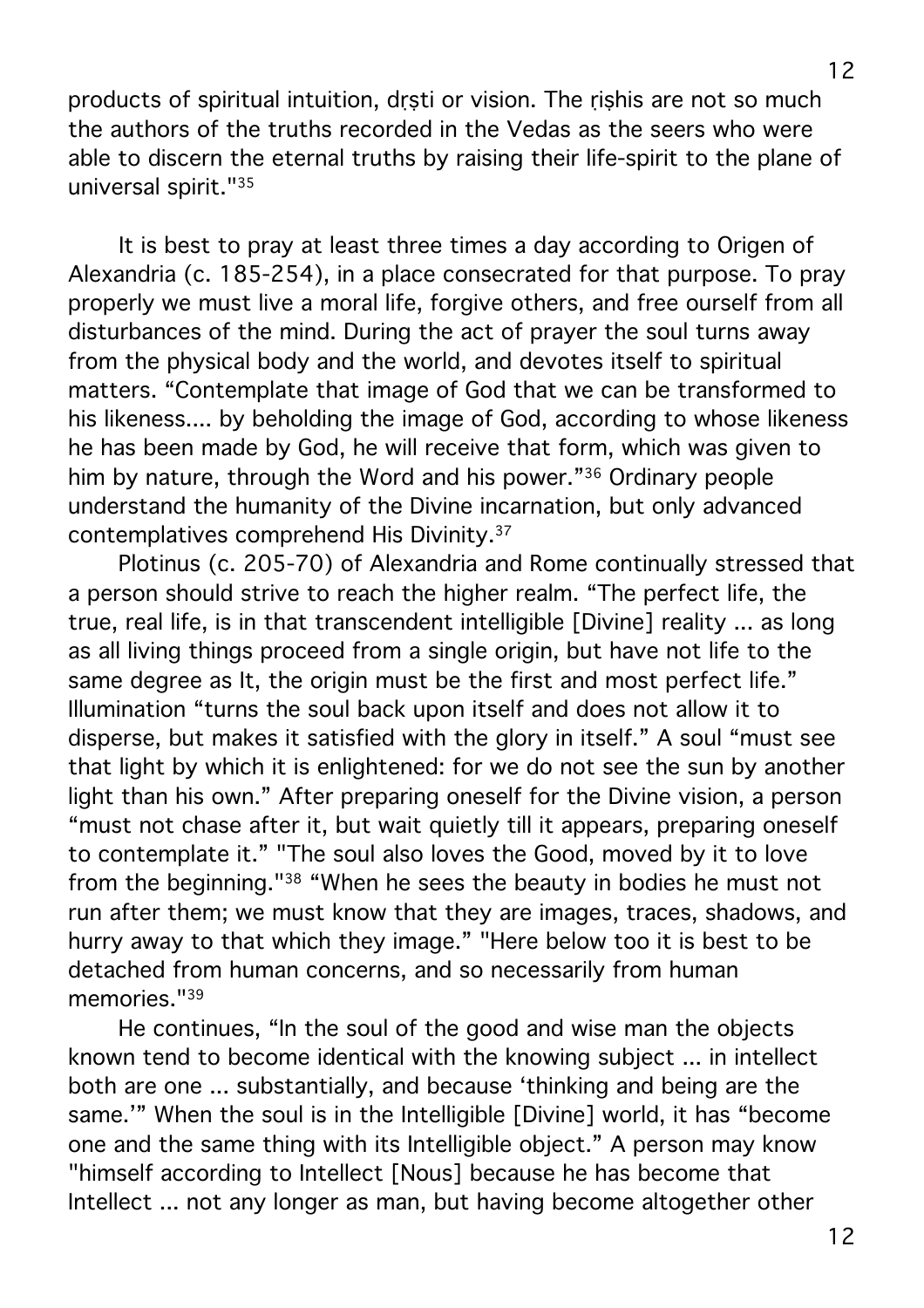and snatching himself up into the higher world." "Contemplation must be the same as the contemplated, and Intellect the same as the intelligible." "There were not two, but the seer himself was one with the seen (for it was not really seen, but united to him) ... He was one himself, with no distinction in himself either in relation to himself or to other things."40

St. Thomas Aquinas (1225-74) clarifies why, "The contemplative life is absolutely more excellent than the active; and the Philosopher [Aristotle (384-322 B.C.)] proves this by eight reasons. The first is because the contemplative life befits man according to that which is best in him, namely the intellect, and according to its proper objects, namely intelligibles; the active life however is occupied with externals…. The second reason is because the contemplative life can be more continuous … Thirdly, because the contemplative life is more delightful than the active … Fourthly, because in the contemplative life man is more selfsufficient, since he needs fewer things for that propose … Fifthly, because the contemplative life is loved more for its own sake, while the active life is directed to something else…. Sixthly, because the contemplative life consists in leisure and rest … Seventhly, because the contemplative life is according to Divine things, while active life is according to human things … Eighthly, because the contemplative life is according to that which is most proper to man, namely his intellect; in the works of the active life however the lower powers also, which are common to us and brutes have their part."41 Due to the excellence of the Divine object that is contemplated, the most joyous reflection is on spiritual things. The benefits of deep mystical contemplation unlike those of the active life cannot be taken away from a person. Spiritual contemplation is an end initself, since it is the final goal to which all other actions are ultimately ordered.42 "The ultimate felicity of man does not consist in external things which are called the goods of fortune, nor in the goods of the body … [Contemplation of God] is the only operation which is proper to him, and in it he shares nothing in common with other animals. So, too, this is ordered to nothing else as an end, for the contemplation of truth is sought for its own sake. Also, through this operation man is united by way of likeness with beings superior to him."43

Pitirim Sorokin (1889-1968) explains how higher intuition is the source of knowledge in all fields of endeavor. "Glimpses of the superrational-supersensory forms of the reality are given to us by the true supersensory-superrational intuition, or Divine inspiration, or flash of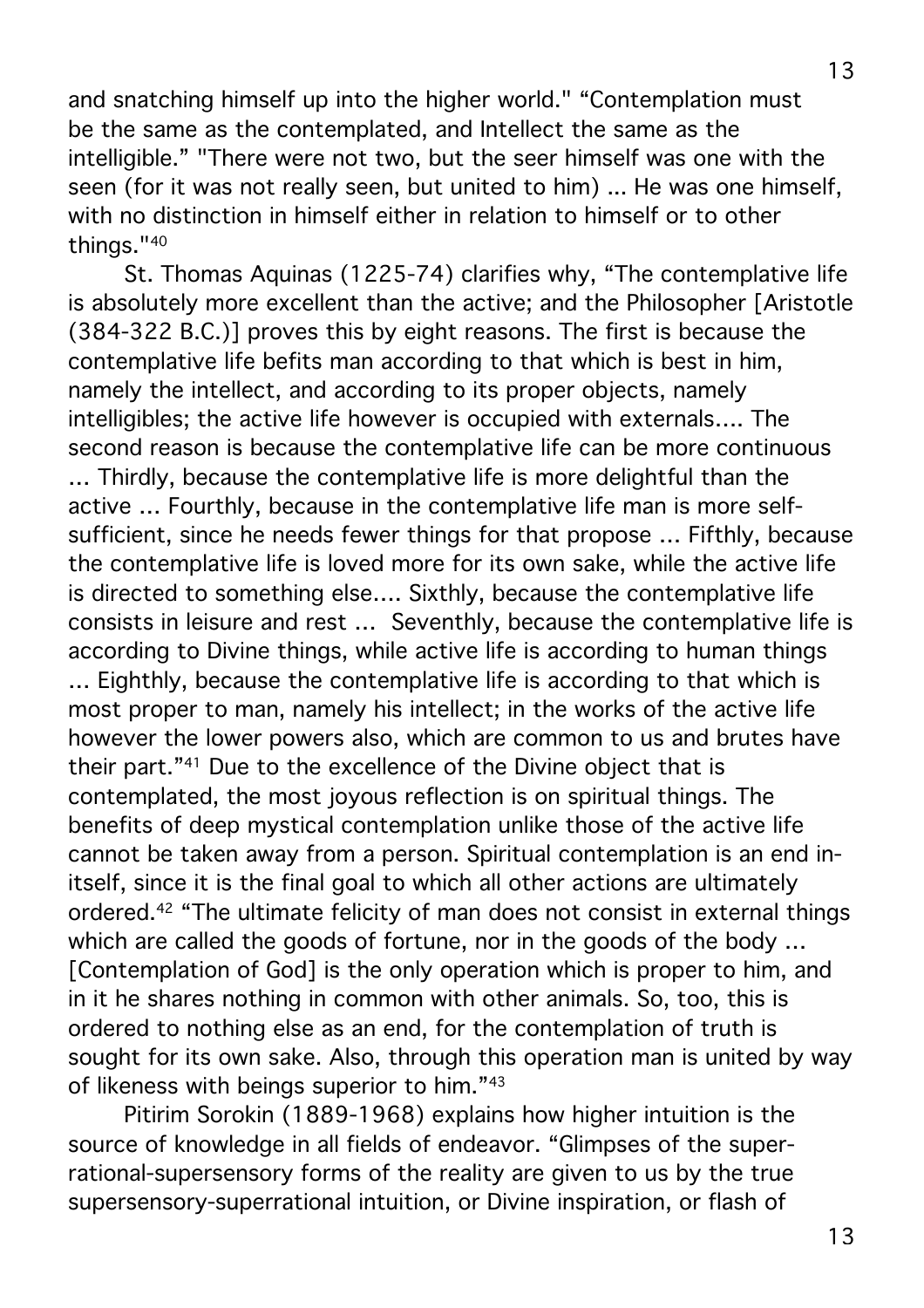enlightenment of all creative geniuses: founders of great religions, sages, seers, and prophets, giants of philosophy and ethics, great scientists, artists, moral leaders and other eminent creators in all fields of culture. These geniuses unanimously testify the fact that their discoveries and creation of their masterpieces have been started and then guided by grace of intuition quite different from sensory perception or logicomathematical reasoning. All the great discoveries and masterpieces in all fields of culture have always been inspired by this intuition."44 Intuition comes in a flash, not by step-by-step reasoning. Could we say that a great intellectual thinker like Immanuel Kant was on the border between discursive reason and the higher intuition?

In his writings Abraham Maslow (1908-70) the head of Psychology Department at Brandeis University defined peak experiences as the moments of transcendence that temporarily take a person beyond the stage of self-actualization. Most often transcenders who have mystical experiences: consider these events as "the most important things in their life"; are "profoundly religious or spiritual" and nonmaterialistic; perceive "the sacred within the secular"; are motivated by the values of "perfection, truth, beauty, goodness, unity"; and they "recognize each other" often communicating in a nonverbal manner. They are also "more responsive to beauty"; holistic and universalistic self-actualizers; able to "transcend the ego"; lovable and "more awe-inspiring"; and are "innovators, discovers of the new."45

Maslow continues, pertinent generalized characteristics of the peak experience are: "the from the possible usefulness, from expediency, and from purpose"; and "there is a very experience or the object tends to be seen as a whole, as a complete unit, detached from relations, characteristic disorientation in time and space." It "is felt as a selfvalidating, self-justifying moment which carries its own intrinsic value with it. That is to say it is an end in itself"; "is only good and desirable, and is never experienced as evil or undesirable"; is "also perceived and reacted to as if they were in themselves, 'out there,' as if they were perceptions of reality independent of man and persisting beyond his life"; is "much more passive and receptive than active"; and is an emotional reaction with "a special flavor of wonder, of awe, of reverence, of humility and surrender before the experience as before something great," where "the whole of the world is seen as unity." During the peak experience the person is "loving, uncondeming, compassionate"; momentarily without "fear, anxiety, inhibition, defense and control"; "tends to become more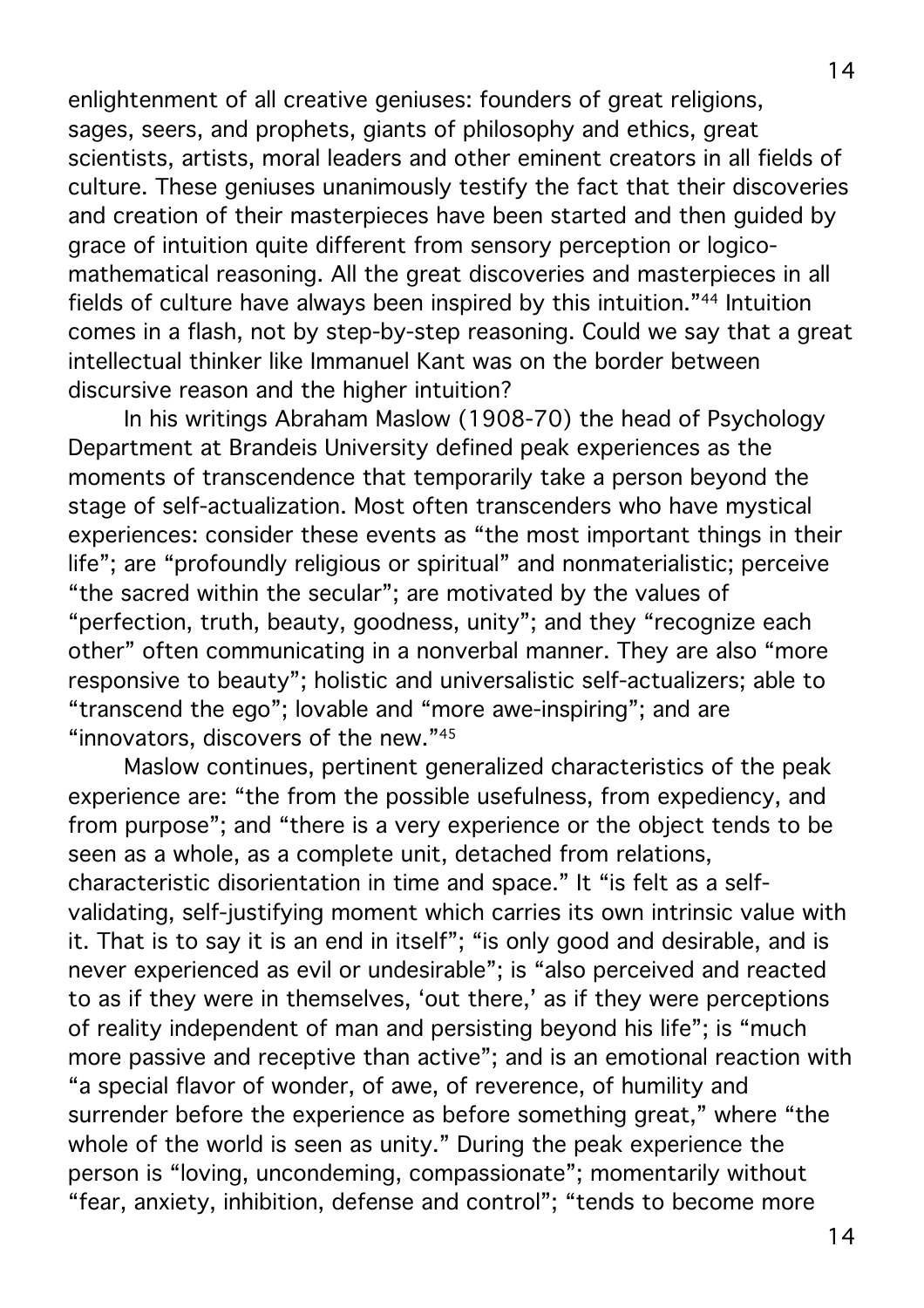integrated, more individual, more spontaneous, more expressive, more easy and effortless, more courageous, more powerful"; "feels himself, more than at other times, to be a responsible, active, creating center of his activities and of his perceptions"; and "is most here-now, most free of the past and of the future in various senses."46

John E. Collins specifies two types of causation. Ascending causation flows from brain to mind, from matter toward spirit. Descending causality the determining factor in all mystical experience flows from "spirit to consciousness, from the nonmaterial toward the material, from mind toward brain."47 It is becoming in tune with the latter Divine causation that brings Brahman-God realization.

For more on this subject see: Sri Ramakrishna and Western Thought, IX. Brahman-God Realization, Section 2. Striving to Realize Brahman-God (Adoration). 48

## 3. Love and Worship Brahman-God

Indian: "Ever glorifying Me [Lord Krishna] ... remaining firm in their vows, bowing before Me, they worship Me with love and unwavering steadiness" (BG 9:14; cf. 4:11; 6:47; 9:22, 33; 11:54; 12:20). "The wise know this and worship Me with all their heart. With their thought fixed on Me, with their life absorbed in Me, enlightening one another about Me, and always conversing about Me, they derive satisfaction and delight" (BG 10:8-9; cf. 13:10).

Old and New Testament: "You shall love the Lord your God with all your heart, and with all your soul, and with all your might" (Dt. 6:5; cf. 6:13. 10:12, 20; 11:1, 13, 22; 19:9; 30:6, 16, 20; 1 Sam. 2:1; Mt. 22:37; Mk. 12:30; Lk. 10:27). "My soul thirsts for God, for the living God. When shall I come and behold the face of God" (Ps. 42:2; cf. Is. 26:9 cf. Prov. 3:6; Ps. 13:6)? New Testament: "That Christ may dwell in your hearts thorough faith; that you, being rooted and grounded in love, may have power to comprehend with all the saints and to know the love of Christ which surpasses knowledge, that you may be filled with the fullness of God" (Eph. 3: 17-19; cf. Jn. 4:23).

Meditation on the Lord. Indian: "Be devoted to Brahman. Meditate on him unceasingly" (Kai. Up<sup>\*</sup> 2, p. 207). "Fixing their minds in Him, at one with Him, abiding in Him, realizing Him alone as the Supreme Goal" (BG 5:17). "I [Lord Krishna] am easy of access to that ever steadfast yogi who, O Parthia, constantly meditates on Me" (BG 8:14; 10:17; 12:8-9, 14;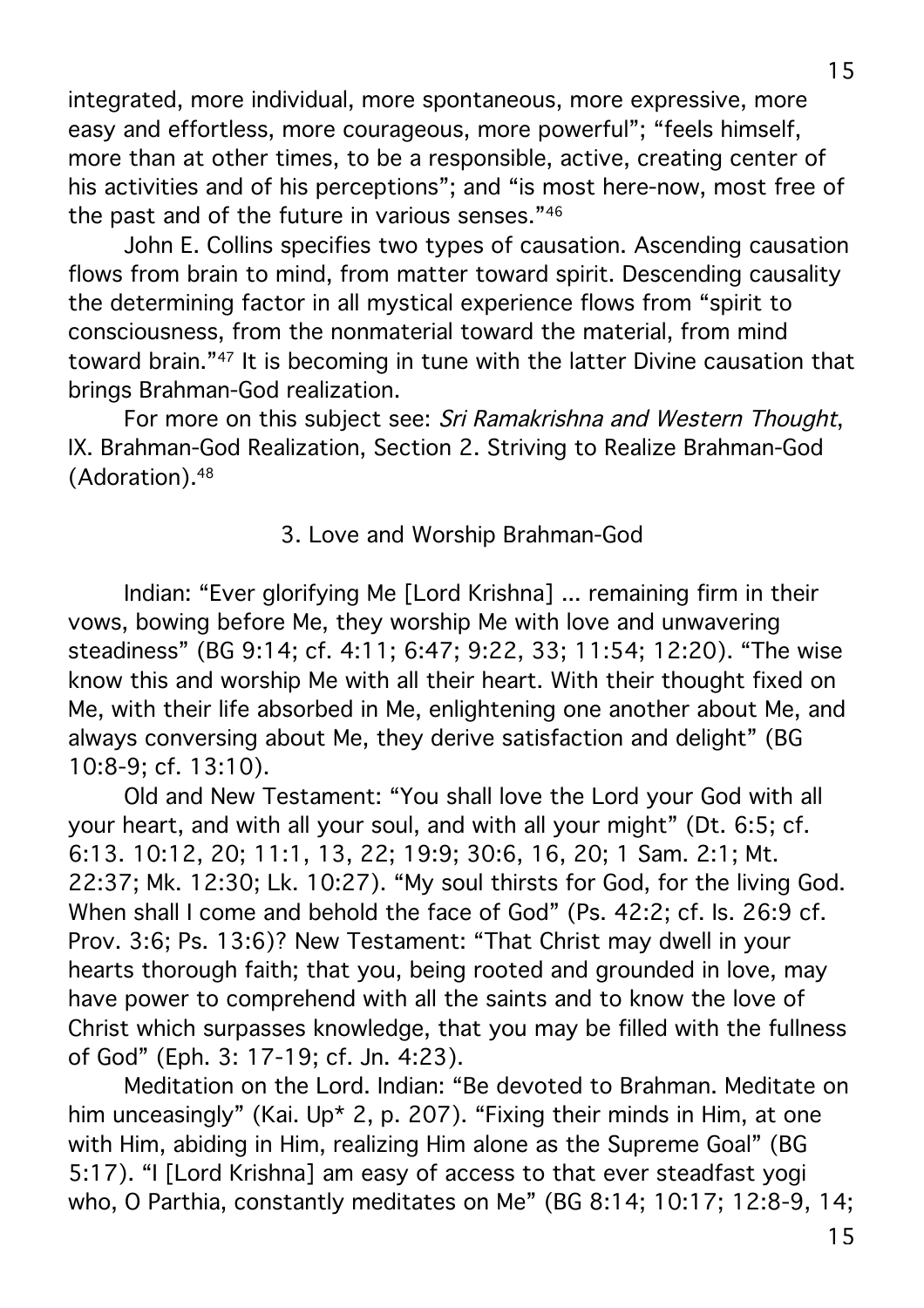Mun. Up. 3:1.8; Tait. Up. 3:10.4). Old Testament: "Let the words of my mouth and the meditation of my heart be acceptable in thy sight" (Ps. 19:14).

Seek and you will find God. Indian: "He who worships Him [Brahman-Atman], and puts his trust in Him, shall surely attain Him" (Ch. Up.\* 3:14.4, p. 103). "Give Me your whole heart, love and adore Me, worship Me always, bow to Me only, and you shall find Me" (BG\* 18:65, p. 172; cf. 9:34, p. 109). Old Testament: "From there you will seek the Lord your God, and you will find Him, if you search after Him with all your heart and with all your soul" (Dt. 4:29 cf. Jer. 29:13). New Testament: "Ask, and it will be given you; seek, and you will find; knock and it will be opened to you. For everyone who asks receives and he who seeks finds, and to him who knocks it will be opened" (Mt. 7:7-8; cf. Mk. 11:24; Lk. 11:9-10; Jn. 15:7; 16:23; Rom. 10:13; 1 Jn. 3:22).

Accept God's teachings and you will be free of evil. Indian: "Since you accept Me and do not question, now I shall tell you that innermost secret: knowledge of God ... Understand this and be free forever from birth and dying with all their evil" (BG\* 9:1, p. 100). Old Testament: "He who listens to Me will dwell secure and will be at ease, without dread of evil" (Prov. 1:33).

Seek God to receive wisdom. Indian: "On those who are ever devoted to Me and worship Me with love, I bestow the yoga of understanding, by which they come to Me" (BG 10:10). "Strive without ceasing to know the Atman, seek this knowledge ... the roots of true wisdom" (BG\* 13:11, p. 135). Old Testament: "The fear of the Lord is the beginning of wisdom, and the knowledge of the Holy One is insight" (Prov. 9:10; cf. 1:7; Ps. 111:10).

Numerous commentaries have been written on the 84 aphorisms (aph.) of Narada Bhakti Sutras. These aphorisms cover the essential topics of: "Bhakti is intense love for God" (aph. 2-4, 6, 60, 68, 82), "Dedication of all activities, secular as well as sacred, to God" (aph. 8, 19, 48, 65), "Renunciation means that his whole soul goes toward God, and whatever militates against love for God he rejects" (aph. 9-11, 35, 46, 77), "Giving up every other refuge and taking refuge in God (aph. 10), "Scriptures are to be followed as long as one's spiritual life is not firmly established in God" (aph. 12, 76), "Bhakti as devotion to hearing and praising the name of God" (aph. 17, 37, 82), "God dislikes egotism and loves humility (aph. 27, 46, 64), "Spiritual realization is its own fruit," its own end (aph. 30,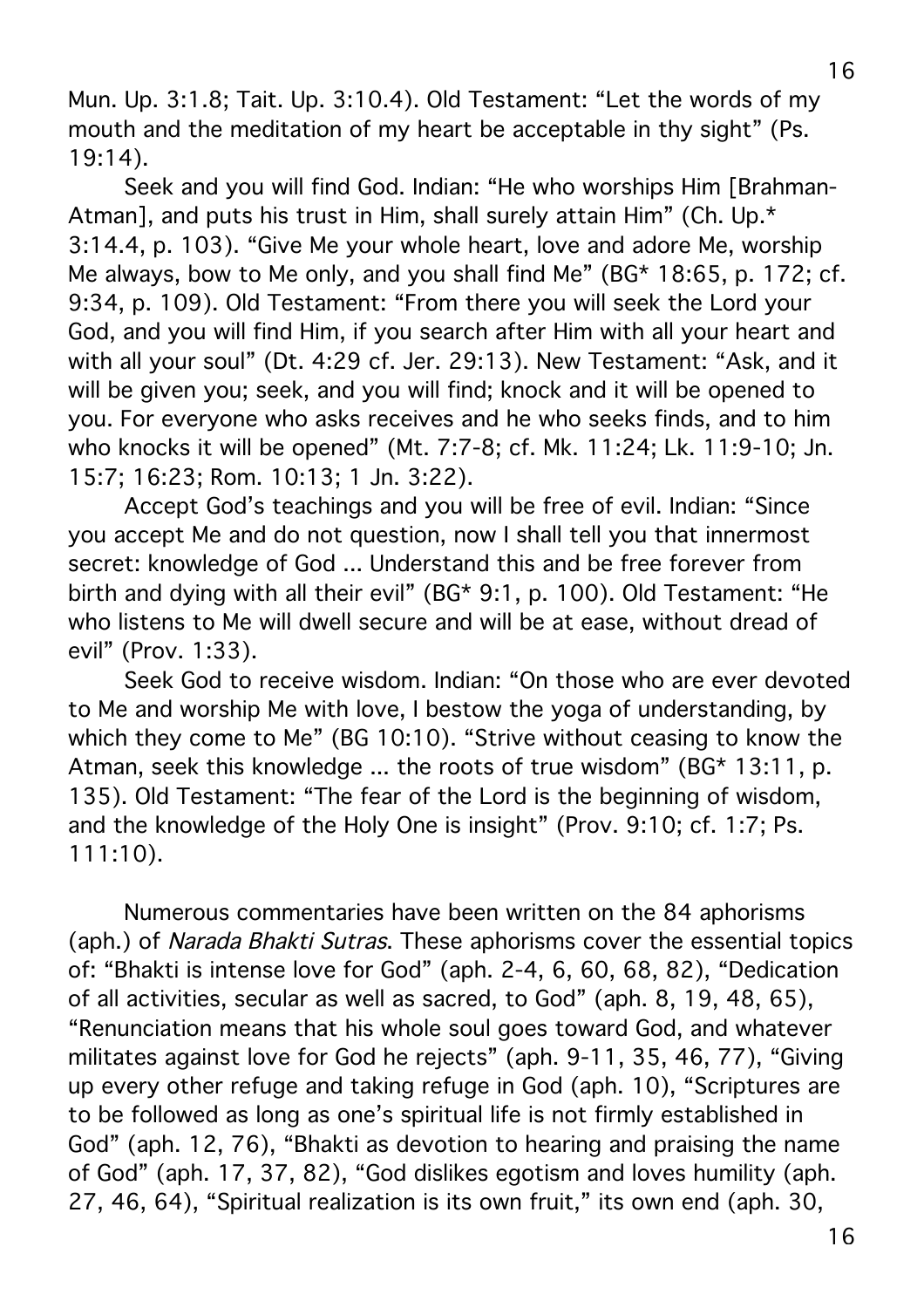67), "Supreme love is attained by uninterrupted and constant worship of God" (aph. 36, 55, 79), "The principle means of attaining bhakti is the grace of a great soul" (aph. 38-40, 42), "Shun evil company, by all means" (aph. 43-45), "Surrendered Himself utterly to the Lord" (aph. 47, 61-62, 82); "Love the Lord, and love him as His eternal servant" (aph. 66, 82), sanctity (aph. 68-71), "While you study the devotional scriptures, meditate upon their meaning and follow them" (aph. 76); "Cultivate harmlessness, truthfulness, purity, compassion, faith, and other such virtues" (aph. 78).49

The seer philosopher Shankara achieved spiritual illumination and created a practical religious philosophy, which concentrates on attaining transcendental consciousness and direct spiritual intuition (Anubhava). It is open to all, but realized by only a few.50 "The Atman is pure consciousness, clearly manifest as underlying the states of waking, dreaming and dreamless sleep. It is inwardly experienced as unbroken consciousness, the consciousness that I am I. It is the unchanging witness that experiences the ego, the intellect and the rest, with their various forms and changes. It is realized within one's own heart as existence, knowledge, and bliss absolute. Realize this Atman within the shrine of your own heart."51 "The spiritual seeker who is possessed of tranquility, selfcontrol, mental poise and forbearance, devotes himself to the practice of contemplation, and meditates upon the Atman within himself as the Atman within all beings. Thus he completely destroys the sense of separateness which arises from the darkness of ignorance, and dwells in joy, identifying himself with Brahman, free from distracting thoughts and selfish occupations…. Those who have attained samadhi by merging the external universe, the sense-organs, the mind and the ego in the pure consciousness of the Atman—they alone are free from the world with its bonds and snares."52 "Therefore, 'the Self [Atman], my dear Maitreyi, should be realized, is worthy of realization, or should be made the object of realization. It should first be heard of from a teacher and from the scriptures, then reflected on through reasoning, and then steadfastly meditated upon.' Thus only is It realized—when these means, viz., hearing, reflection and meditation, have been gone through. When these three are combined, then only true realization of the unity of Brahman is accomplished, not otherwise—by hearing alone."53

Swami Vivekananda asked the question, "What is the proof of God? Direct perception, Pratyaksha. The proof of this wall is that I perceive it. God has been perceived that way by thousands before, and will be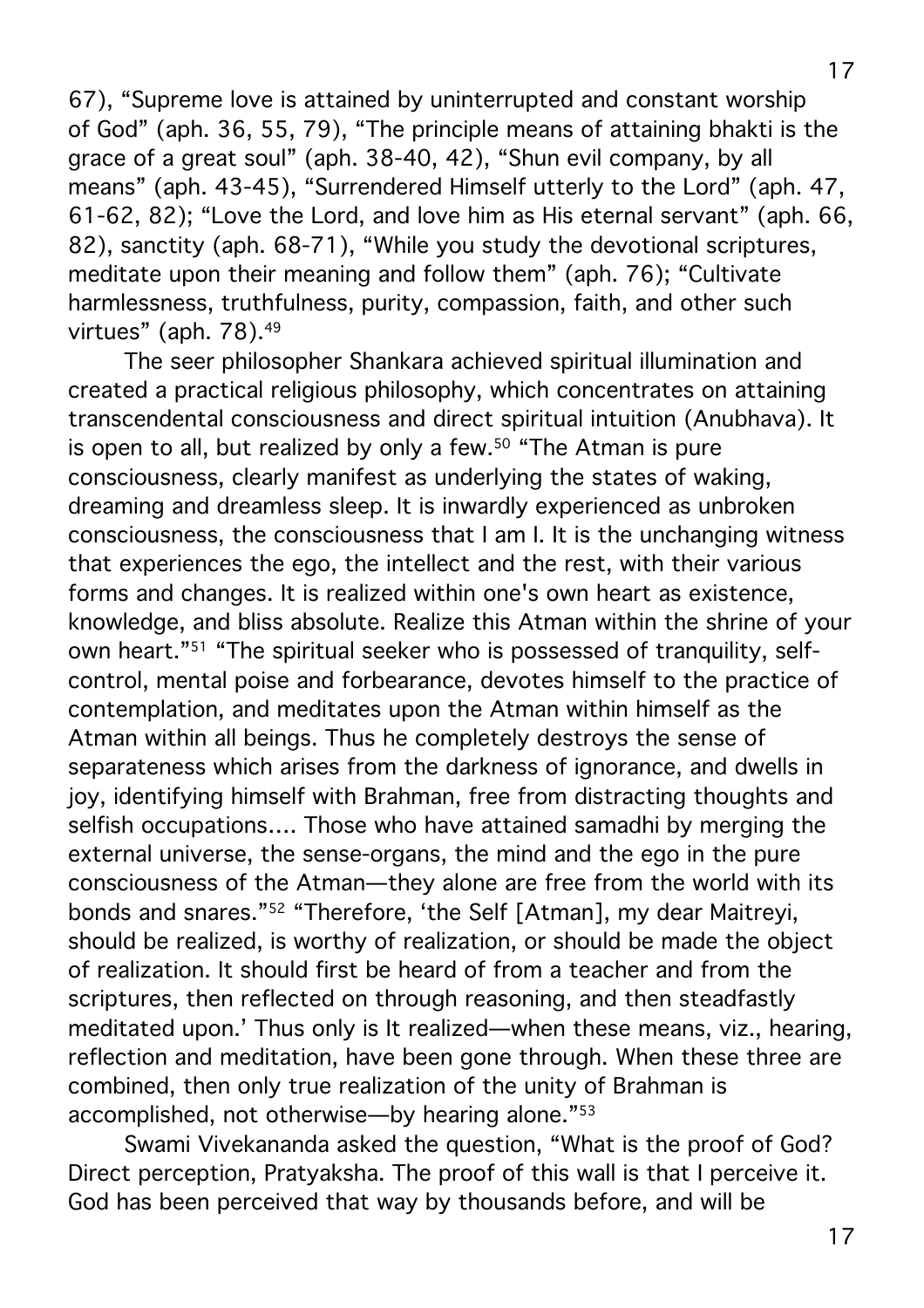perceived by all who want to perceive Him. But this perception is no sense-perception at all; it is supersensuous, superconscious."54 Then all doubts will cease. "Religion is not in books, nor in theories, nor in dogmas, nor in talking, not even in reasoning. It is being and becoming.... Until the superconscious opens for you, religion is mere talk, it is nothing but preparation…. The human mind, at certain moments, transcends not only the limitations of the senses, but also the power of reasoning. It then comes face to face with facts which it could never have sensed, could never have reasoned out."55 "Realization is real religion, all the rest is only preparation--hearing lectures, or reading books, or reasoning is merely preparing the ground; it is not religion…. The end of all religions is the realizing of God in the soul. That is the one universal religion. If there is one universal truth in all religions, I place it here—in realizing God."56 "He reveals Himself to the pure heart; the pure and the stainless see God, yea, even in this life; then and then only all the crookedness of the heart is made straight…. The pure heart is the best mirror for the reflection of truth ... as soon as it is pure, all truths flash upon it in a minute."57

Swami Brahmananda explained, "Higher still is meditation. When a man practices this form of worship, he keeps up a constant flow of thought toward God and becomes absorbed in the living presence of his Chosen Ideal. He goes beyond prayer and japam, but the sense of duality remains…. As you meditate on your Chosen Ideal, think of him as bright and effulgent, and that everything shines because of his light. Think of him as living and conscious. As you continue thus, the form of your Chosen Ideal will gradually melt into the formless, into the Infinite. Then will follow a vivid sense of the Living presence, until, finally, the eye of wisdom will open and the Infinite will be directly perceived. Ah! That is another realm, far beyond this universe!... Remember God constantly. Remember him when you eat, when you sit, when you lie down; remember him whatever you do. By such repeated practice you will find that, when you go to meditate it will be easy to remember God and become absorbed in him. As your mind becomes absorbed in meditation, a fountain of joy will spring up within you."<sup>58</sup>

Swami Prabhavananda (1893-1976) leader of the Vedanta Society of Southern California emphasized that religious worship is greatly benefited by purity. "Physical purity refers to an attitude of reverence for the teachers and seers, straightforwardness, and sexual purity. Mental purity is even more important. The devotee must feel that when he is thinking of God and chanting his name, he is being purified by bathing in the presence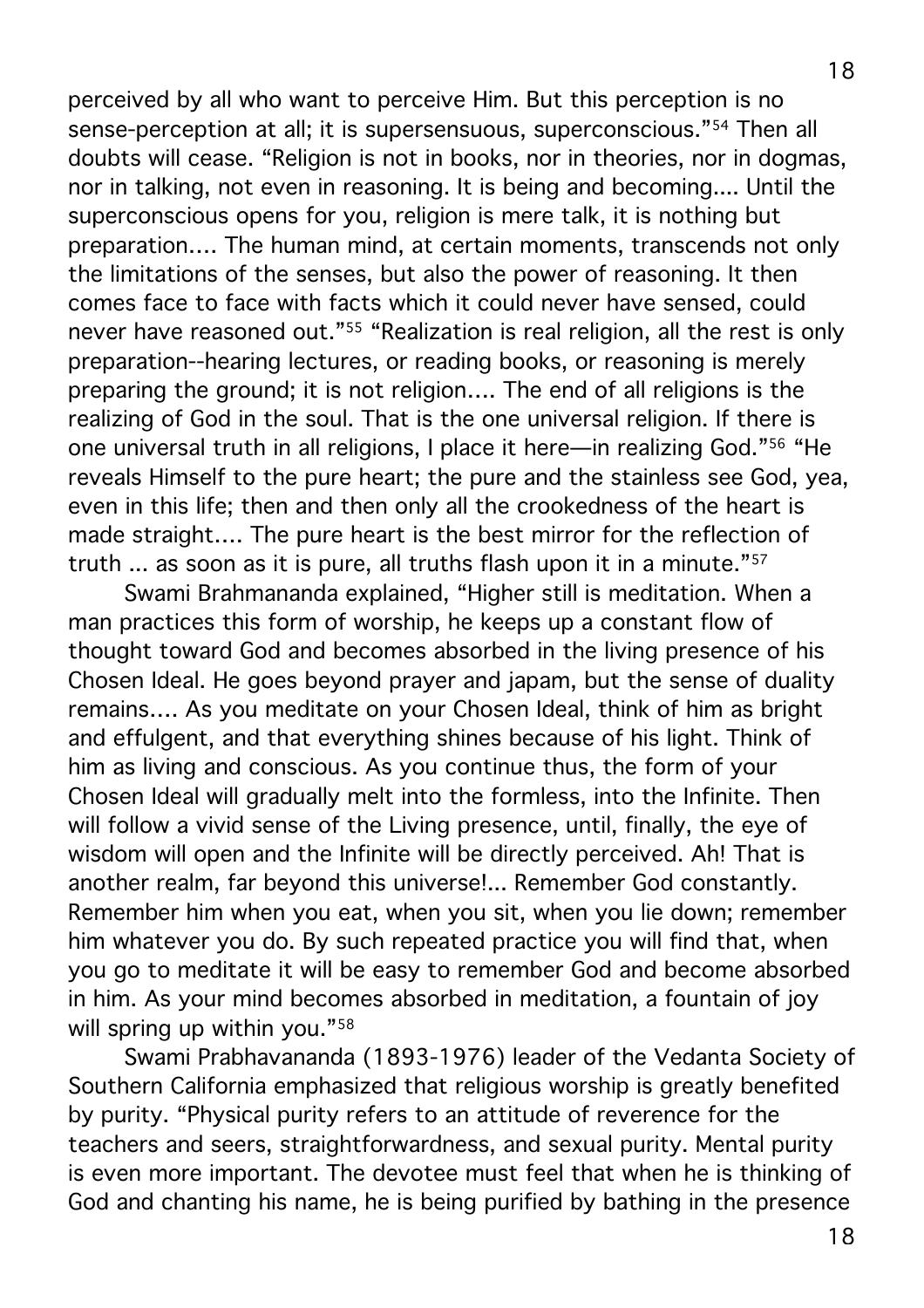of God. Regular practice is necessary in order to maintain this mental purity. Mental purity also refers to the practice of serenity, sympathy for others, meditation upon God, and integrity of motive. Shankara declares that mental purity is freedom from attachment and aversion to the objects of the senses." Good thoughts should be cultivated to free the mind of negative emotions. Cleaning the mirror of the mind allows the Atman consciousness to reflect on the intellect. Purity of the mind and heart and the vision of Brahman-God occur almost simultaneously.<sup>59</sup>

Philo Judaeus of Alexandria, Egypt (c. 20 B.C.-45/50 A.D.) discerned that seeing God is the greatest of all accomplishments. The supreme goal of life is "to gaze beyond and transcend all things, corporeal as well as incorporeal, and to stand fast and find support in God alone with firm reasoning and a conviction."60 In order for the mind to rise to that level, it must turn away from the sensible world. This requires that the soul become a sanctuary and a shrine of God. Virtuous and noble souls "have transcended all things created and have been trained to behold the uncreated and Divine, the primary Good."61 God reveals Himself through Himself to those souls who seek Him. He grants grace in accordance with the capacity of the believer, but His Essence in Its primary being is never revealed to anyone. A seeker of God must realize that only the Lord acts, since He is the power and cause of all things. Mystic vision is a direct mode of apprehension dependent on God's sanctifying grace, which requires no mediation. Conversely, inferential discursive reason yields only an indirect understanding of God.62

Philo continues, "Seeing the Supreme by the Supreme and not by the light of any other principle, for that which illumines the Soul is that which it is to see, just as it is by the sun's own light that we see the sun…. One receives the impression of God from the First Cause himself" and not "from a shadow, from created things, by way of inference."63 "For the limit of happiness is the presence of God, which completely fills the whole soul with his whole incorporeal and eternal light…. For the beginning and end of happiness is to be able to see God. But this cannot happen to him who has not made his soul, as I said before, a sanctuary and altogether a shrine of God…. When the mind is possessed by Divine love, when it exerts itself to reach the innermost shrine, when it moves forward with all effort and zeal, under the impact of the Divine inspiration it forgets everything else, forgets itself, and retains memory and attachment for Him alone whose attendant and servant It is."<sup>64</sup> "For it is the mind that is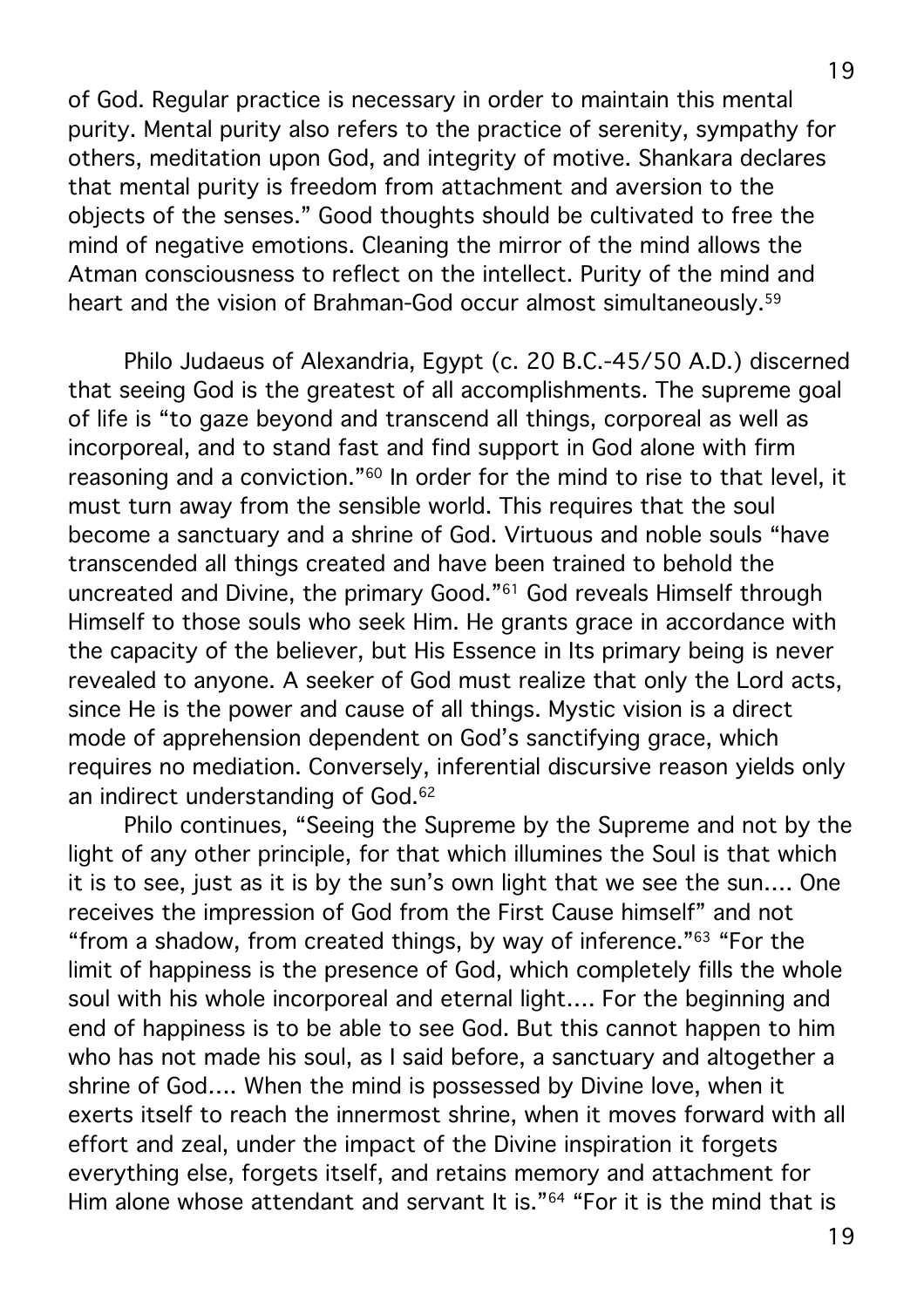filled with the Deity and no longer in itself, but is agitated and maddened by a heavenly passion, drawn by the truly Existent and attracted upward to It, preceded by truth."65

According to Moses Maimonides (1135-1204) from Spain and Egypt the ultimate purpose of life is to attain spiritual and intellectual perfection, gained from the supreme comprehension of God. All deeds should be performed for the sake of attaining God and not for selfish purposes. A pious individual must revere the Lord, study the Torah and practice its teachings, not for ulterior motives but for the sake of realizing the truth and manifesting goodness. After understanding God's ethical norms, a devotee should attempt to reproduce them in their own actions.66 "One cannot love God except through the knowledge with which one knows Him, and the love is in proportion with the knowledge ... the more of the latter the more of the former…. this love is only possible when we comprehend the real nature of things and understand the Divine wisdom displayed therein."67 "How does man come to love and fear God? No sooner does man reflect on His deeds and on His great and marvelous creatures, seeing in them His incomparable and limitless wisdom, than he is moved to love and to praise and to glorify and he has an intense desire to know the great Name…. When man reflects on these matters and recognizes all creatures—angels, the spheres and other humans—and when he observes the wisdom of the Holy One, Blessed be He, as manifested in all creatures, his love for God increases so that his soul thirsts and his flesh longs to love God."68

Bernard of Siena (1380-1444) an Italian priest indicated, "Love seeks no cause beyond itself and no fruit; it is its own fruit, its own enjoyment. I love because I love; I love in order that I may love.... Of all the motions and affections of the soul, love is the only one by means of which the creature, though not on equal terms, is able to treat with the Creator and to give back something resembling what has been given to it.... When God loves, he only desires to be loved, knowing that love will render all those who love Him happy."69

The German Protestant theologian Rudolf Otto (1869-1937) articulated this idea, "Here we are shown that the religious 'feeling' properly involves a unique kind of apprehension, sui generis, not to be reduced to ordinary intellectual or rational 'knowing' with its terminology of notions and concepts, and yet—and this is the paradox of the matter itself a genuine 'knowing,' the growing awareness of … deity." The Numinous is the Divine Essence which is the object of religious experience.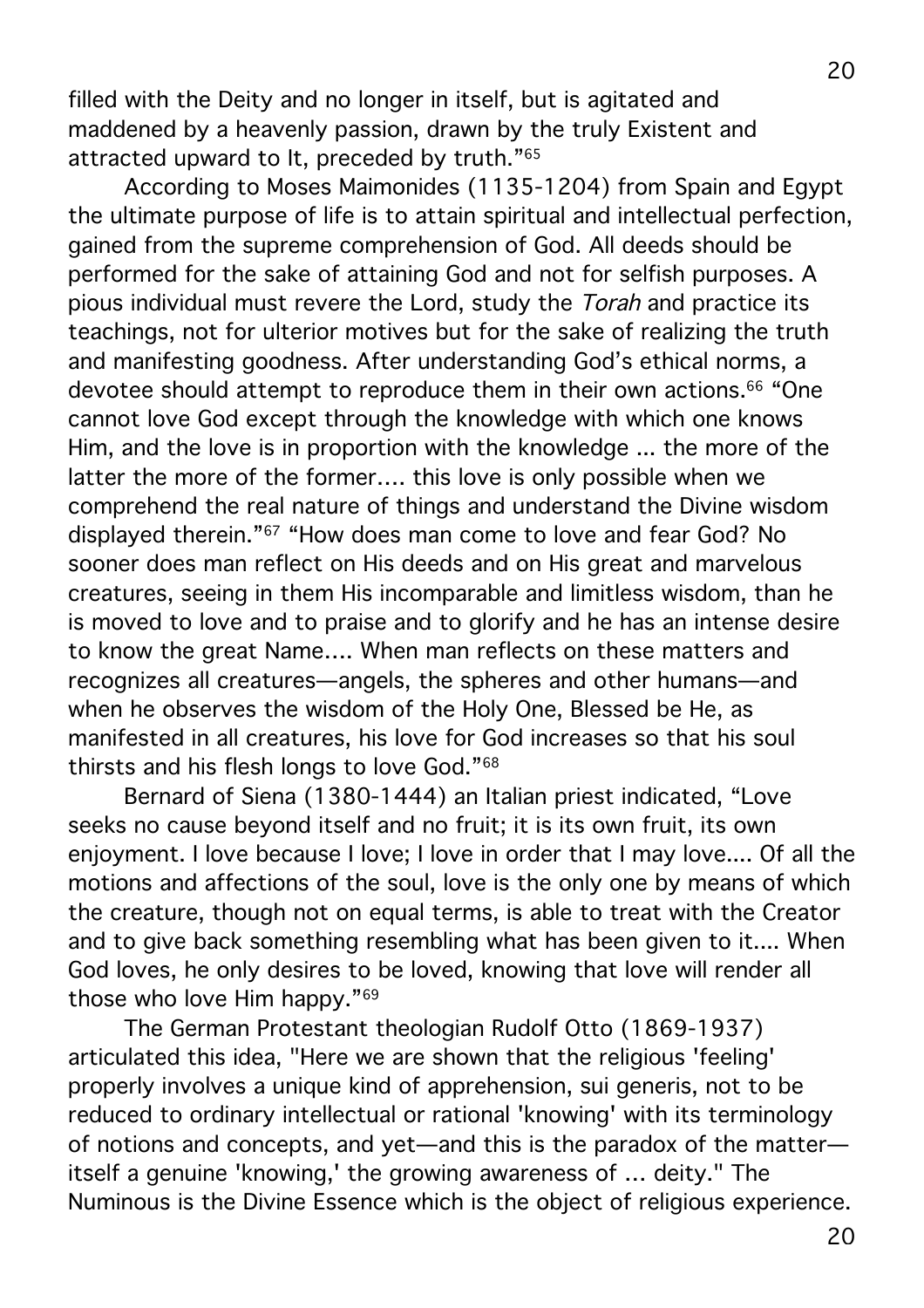It is nonrational and "completely eludes apprehension in terms of concepts." It is reflected in the mind in terms of religious feelings of holiness or sacredness. Positively, its majesty is apprehended as *fascinans* evoking feelings of fascination, wonder and amazement, related to the goodness, mercy, love, and grace of God.70

An American Carmelite monk, William McNamara (b. 1926), O.C.D, summarized and explained the "Twelve Characteristics of the Mystic Way. They are: "Emancipation from limits (of sense perception and intellectual processes); Conversion from creature to God; Introversion (in touch with the deep center where God touches); Detachment from self (superficial self or empirical ego); Conversion from matter to spirit (from a world of sense to an intuitive world); Increase of delicacy or subtlety (greater sensitivity); Liberation; Unification (human wholeness); Purification; The attainment of peace; Will identification with the will of God (empirical ego surrender); Progressive attainment of reality."<sup>71</sup>

"Jesus said unto him, Thou shalt love the Lord thy God with all thy heart, and with all thy soul, and with all thy mind. This is the first and great commandment" (Matt. 22:37-38). Agape is the love of Brahman-God for humans and of humans for Brahman-God. It is "love for loves sake," and in its pure form it is essentially Divine. Agape is the highest expression of love pure, selfless, and unconditional. It is devoid of selfinterest with no expectations of return and persists regardless of circumstances. Self-giving love only desires the good of the other person.72

To love Brahman-God means too attempt to assume Its character traits. How can you love Brahman-God and act in a way that runs counter to Its nature? Intense bhakti or the love of God is experiential knowledge that differs from intellectual knowledge. It is a high form of intuitive wisdom though the possessor of it may not be able to verbally explain it in an erudite manner.

For more on this subject see: Sri Ramakrishna and Western Thought, Ch. IX. Brahman-God Realization, Section 1. Worshiping Brahman-God.73

## 4. Feeling

Vivekananda expressed the idea, "It is the heart that is of most importance. It is through the heart that the Lord is seen, and not through the intellect. The intellect is only the street-cleaner, cleansing the path for us, a secondary worker, the policeman; but the policeman is not a positive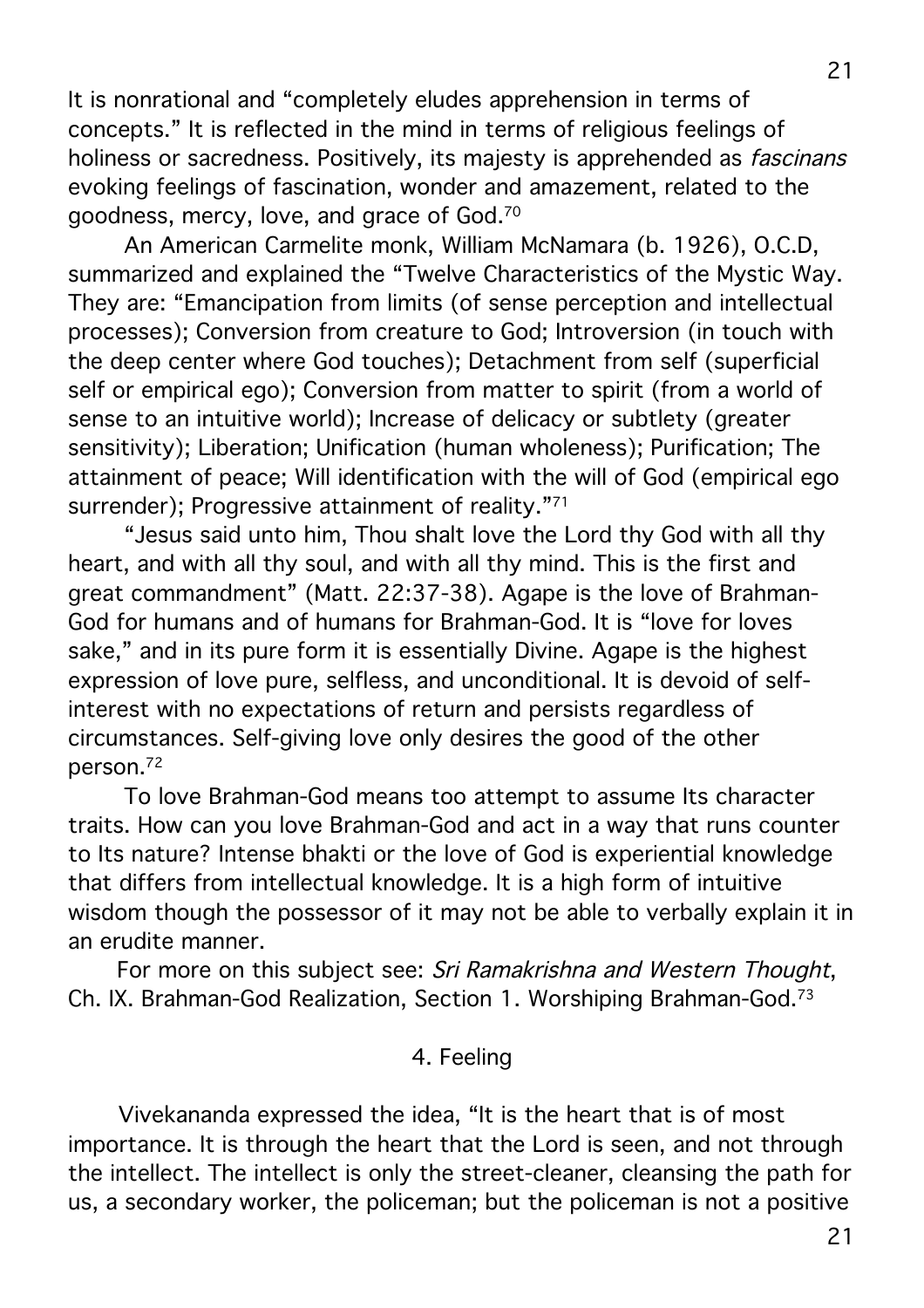necessity for the workings of society. He is only to stop disturbances, to check wrongdoing, and that is all the work required of the intellect. When you read intellectual books, you think when you have mastered them, 'Bless the Lord that I am out of them', because the intellect is blind and cannot move of itself, it has neither hands nor feet. It is feeling that works, that moves with speed infinitely superior to that of electricity or anything else. Do you feel?--that is the question. If you do, you will see the Lord. It is the feeling that you have today that will be intensified, deified, raised to the highest platform, until it feels everything, the oneness in everything, till it feels God in itself and in others. The intellect can never do that.... Intellect is necessary, for without it we fall into crude errors and make all sorts of mistakes. Intellect checks these; but beyond that, do not try to build anything upon it. It is an inactive, secondary help; the real help is feeling, love. Do you feel for others? If you do, you are growing in oneness. If you do not feel for others, you may be the most intellectual giant ever born, but you will be nothing; you are but dry intellect, and you will remain so. And if you feel, even if you cannot read any book and do not know any language, you are in the right way. The Lord is yours. Do you not know from the history of the world where the power of the prophets lay? Where was it? In the intellect? Did any of them write a fine book on philosophy, on the most intricate ratiocinations of logic? Not one of them. They only spoke a few words. Feel like Christ and you will be a Christ; feel like Buddha and you will be a Buddha. It is feeling that is the life, the strength, the vitality, without which no amount of intellectual activity can reach God. Intellect is like limbs without the power of locomotion. It is only when feeling enters and gives them motion that they move and work on others."74

Friedrich Schleiermacher (1768-1834) the German theologian defined religious feeling as, "The immediate consciousness of the universal existence of all finite things, in and through the Infinite, and of all temporal things in and through the Eternal…. The sum total of religion is to feel ... that our being and living is being and living in and through God…. The manner in which the Deity is present to a man in feeling is decisive of the worth of his religion, not the manner, always inadequate, in which it is copied in idea."75 Frederick Copleston, S.J. explains Schleiermacher's theology of feeling. "This feeling of dependence is the 'religious side' of self-consciousness: it is in fact 'the religious feeling.' For the essence of religion is 'neither thought nor action but intuition and feeling. It seeks to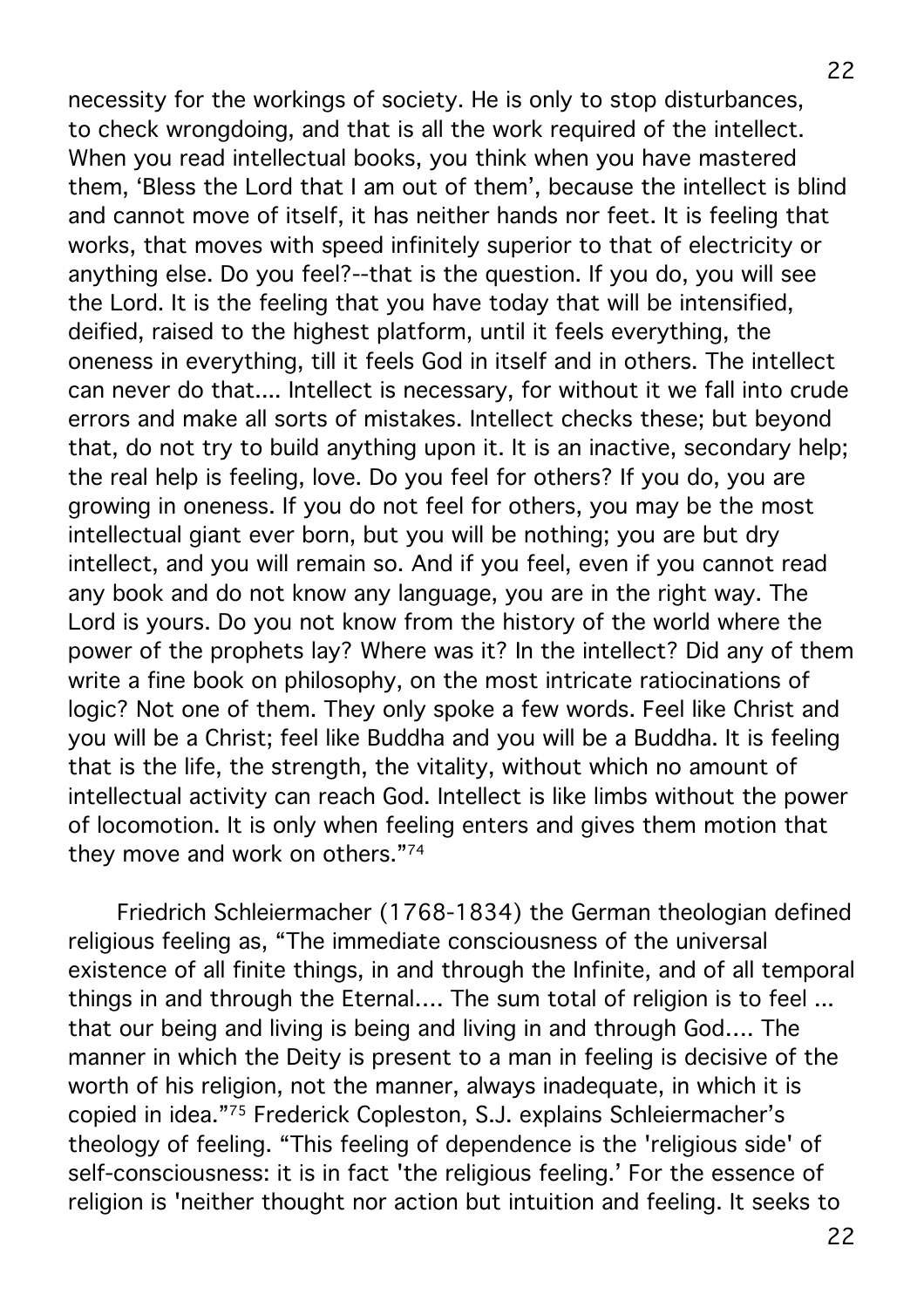intuit the Universe.' And the Universe, as Schleiermacher uses the term, is the infinite Divine reality. Hence religion is for him essentially or fundamentally the feeling of dependence on the infinite…. For Schleiermacher the religious consciousness stands closer to the aesthetic consciousness than to theoretical knowledge, the feeling on which the religious consciousness is based, namely the feeling of dependence on the infinite, is peculiar to it…. Now, when Schleiermacher asserts that religious faith is grounded on the feeling of dependence on the infinite, the word 'feeling' must obviously be understood as signifying the immediacy of this consciousness of dependence rather than as excluding any intellectual act. For, as we have seen, he also talks about 'intuition.' But this intuition is not an apprehension of God as a clearly conceived object: it is a consciousness of self as essentially dependent on infinite being in an indeterminate and unconceptualized sense. Hence the feeling of dependence stands in need of interpretation on the conceptual level. And this is the task of philosophical theology."76

Paul Tillich adds, "'Feeling' in Schleiermacher should not really be understood as subjective emotion. Rather, it is the impact of the universe upon us in the depths of our being which transcends subject and object. It is obvious that he means it in this sense. Therefore, instead of speaking of feeling, he could also speak of intuition of the universe, and this intuition he could describe as divination. This term is derived, of course, from 'Divine' and means awareness of the Divine immediately. It means that there is an immediate awareness of that which is beyond subject and object, of the ground of everything within us."77

The commonly held rationalist view was expressed by the philosopher F. H. Bradley (1846-1924) of Oxford University, "But, if we leave this error and return once more to feeling, in the sense of that which comes undifferentiated, we are forced to see that it cannot give the knowledge which we seek. It is an apprehension too defective to lay hold on reality. In the first place, its content and its form are not in agreement; and this is manifest when feeling changes from moment to moment.... But the form of feeling is not above, but is below, the level of relations; and it therefore cannot possibly express them or explain them. Hence it is idle to suppose, given relational matter as the object to be understood, that feeling will supply any way of understanding it.... Feeling can be, therefore, no solution of the puzzles which, so far, have proved to be insoluble.... Thus mere feeling has no power to justify the self's reality, and naturally none to solve the problems of the universe at large."78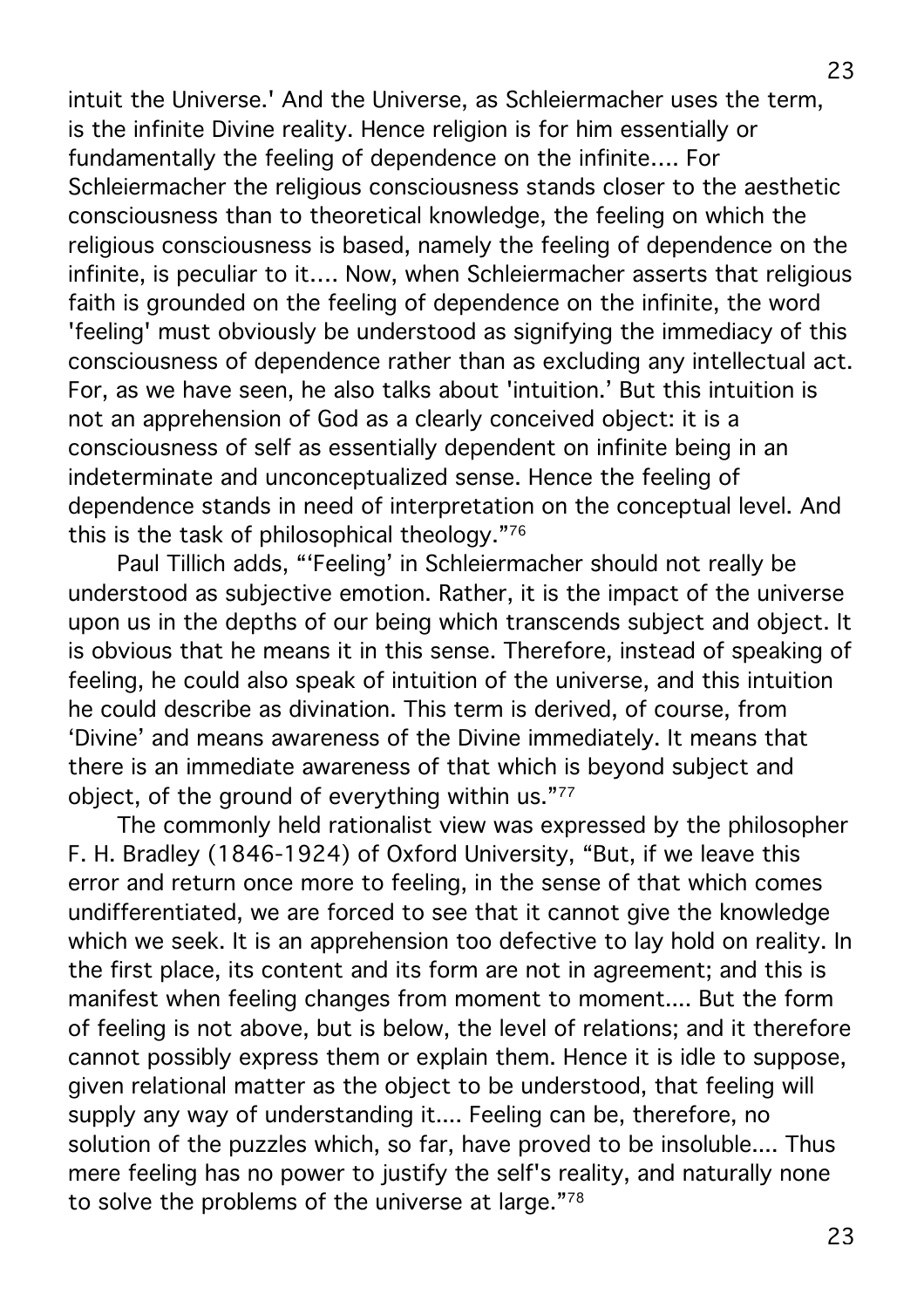Tillich's point is well expressed. Schleiermacher was unjustly criticized for stressing feeling rather than reasoning or moral activity. Intellectuals are not apt to understand the importance of feeling in gaining spiritual knowledge. Also rationalist may not realize that feeling to some extent determines the assumptions, premises, and conclusions they arrive at.

Feelings are of three types: sattvic that illuminate, rajasic that motivate, and tamasic that produce negative thoughts.

# 5. Five Devotional Relationships with the Lord

Brahman-God is our parent. Indian: "I am the Father of this universe, the Mother, the Sustainer, and the Grandsire" (BG 9:17). Old Testament: "You are the sons of the Lord your God" (Dt. 14:1). New Testament: "Our Father who art in heaven" (Mt. 6:9).

A devotee can think of themself as a servant, friend, or child of the Lord or an Incarnation of Brahman-God; or as a parent (mother or father), or a spotless and chaste consort of a male Incarnation of Brahman-God. Vivekananda relates, "Dasya, i.e. servantship; it comes when a man thinks he is the servant of the Lord. The attachment of the faithful servant unto the master is his ideal. The next type of love is Sakhya, friendship ... God becomes our friend, the friend who is near, the friend to whom we may freely tell all the tales of our lives.... The next is what is known as Vatsalya, loving God not as our Father but as our Child.... There is one more human representation of the Divine ideal of love. It is known as Madhura, sweet, and is the highest of all such representations.... In this sweet representation of Divine love God is our husband.... Man takes up all the various relationships of life, as father, as mother, as son, as friend, as master, as lover, and projects them on his ideal of love, on his God. To him God exists as all these, and the last point of his progress is reached when he feels that he has become absolutely merged in the object of his worship."79

Swami Prabhavananda gives some historical examples of these relationships found in the Indian devotional literature. Sri Rama an Incarnation of Brahman (God) was worshiped as a master by his servant (dasya) Hanuman, and as a loving child (vatsalya) by Sri Ramakrishna. Sri Krishna was worshiped as a friend and companion (sakhya) by the shepherd boys of Vrindavan and by Arjuna; a loving child (vatsalya) by his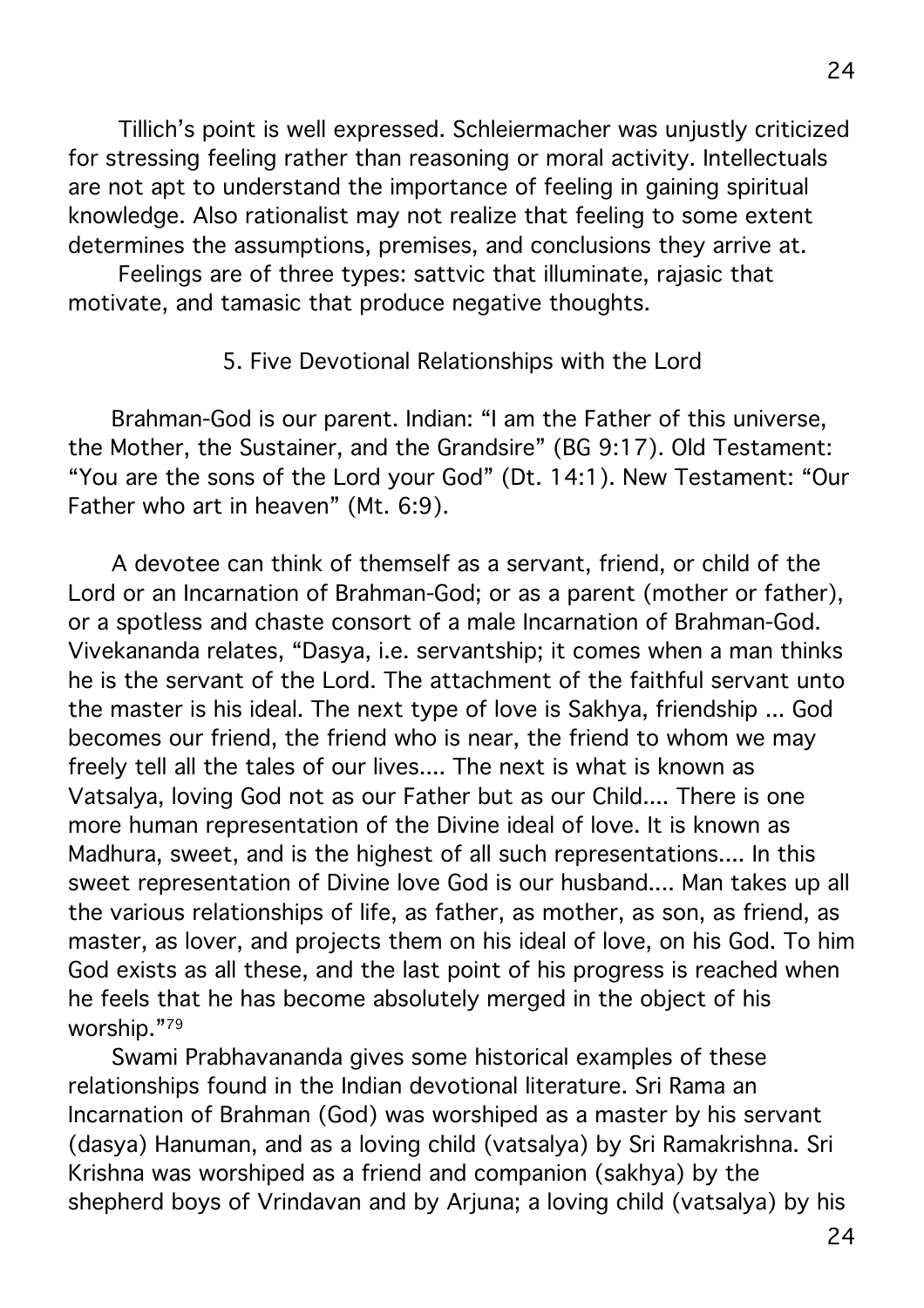foster-mother Yashoda; and a totally chaste lover (madhura) by Radha and later Mirabai (1547-1614). Sri Ramakrishna worshiped Mother Kali as his mother (apatya). A number of writers believe these relationships form a hierarchy culminating in madhura. But, it must be realized that the madhura worship is the most perilous and open to possible abuse. Four of these relationships are mentioned in this passage from the Narada Bhakti Sutras #82, "This Divine love manifests itself ... He loves to think of himself as His servant, He loves him as a friend. He loves Him as a child. He loves Him as his beloved."80

We find these same relationships to God mentioned in the *Bible*. Moses (Heb. 3:5), Paul, Timothy, James, and Jude (Rom. 1:1; Phil. 1:1; Tit. 1:1; Jam. 1:1; Jude 1) and later Brother Lawrence (c. 1611-91) are described as servants of God. Abraham was a friend of God (Jam. 2:23; cf. 2 Chron. 20:7; Is. 41:8), and Jesus refers to his followers as his friends (Jn. 15:14-15; cf. Lk. 12:4). Jesus as the Son worshiped the Father in Heaven and urged his followers to pray to Him (Mt. 5:16, 45, 48; 6:6, 9, 14, 18, 26, 32). Catholics bestow adoration (hyperdulia) on Mother Mary the Blessed Virgin, which exceeds the veneration (dulia) offered to the saints. Baby Jesus was worshiped by the wise men (Mt. 2:11) and is still venerated today. Virgins were betrothed to Christ by the apostle Paul (2 Cor. 11:2) and some chaste Catholic nuns wear wedding bands, considering themselves to be the bride of Christ. Some theologians believe that the Song of Solomon depicts romantic spiritual love for God.<sup>81</sup>

6. Higher Knowledge Brings Peace

Indian: "He who is full of faith and zeal and has subdued his senses obtains Knowledge; having obtained Knowledge, he soon attains the Supreme Peace" (BG 4:39).

Old Testament: "Happy is the man who finds wisdom, and the man who gets understanding. Her ways are ways of pleasantness, and all her paths are peace" (Prov. 3:13, 17).

The sword of knowledge. Indian: "With the sword of Knowledge cut asunder this doubt about the Self [Atman]" (BG 4:42). New Testament: "Take the helmet of salvation and the sword of the Spirit, which is the Word of God" (Eph. 6:17).

It was affirmed by Shankara, "Know the Atman, transcend all sorrows,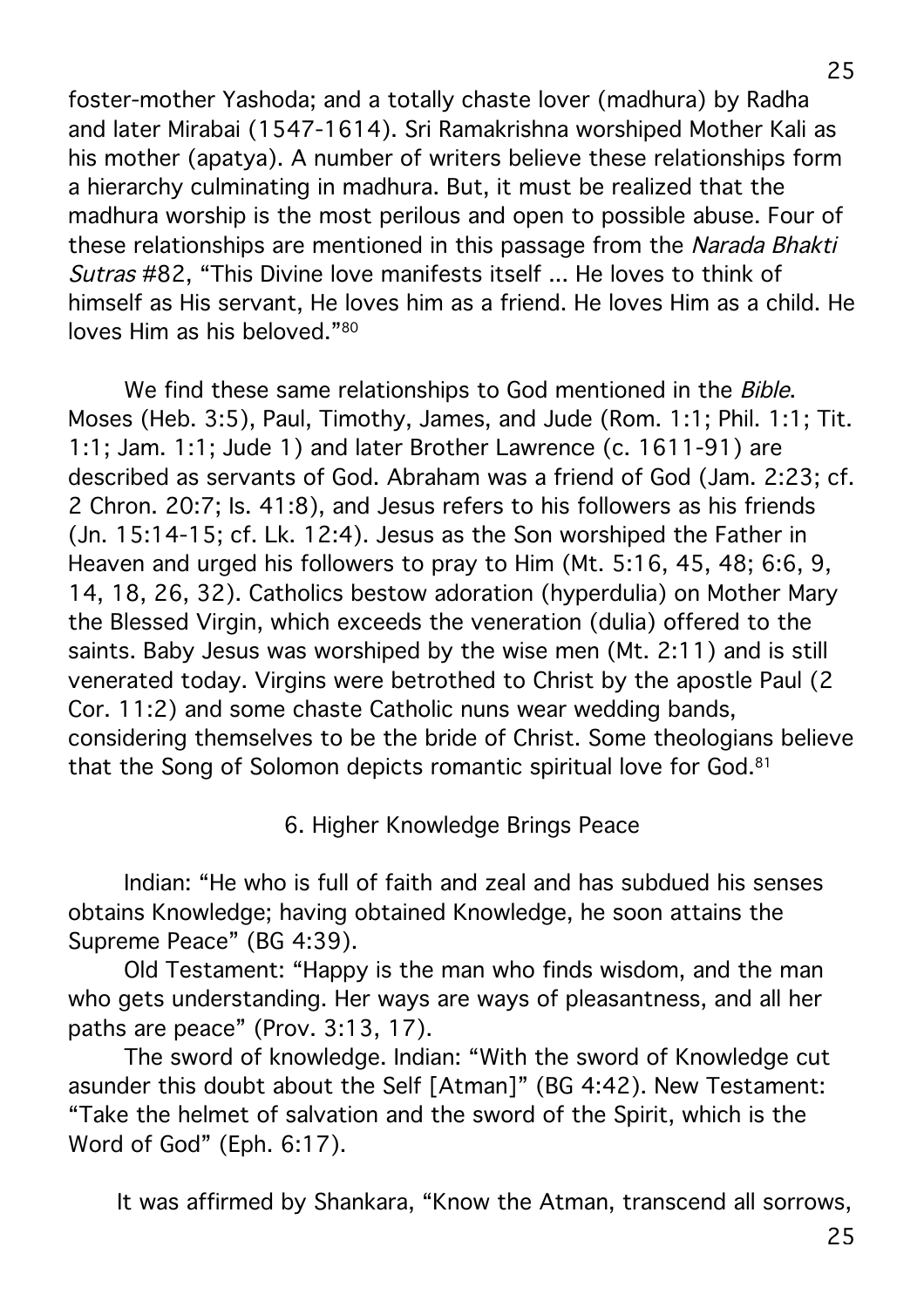and reach the fountain of joy. Be illumined by this knowledge, and you have nothing to fear." Higher knowledge (para vidya) is utilized to describe and to attain illumined comprehension of the truth and the liberated state of the direct realization of Brahman. The four qualifications for practicing the yoga of knowledge (jnana yoga) are: "Discrimination between the eternal and the non-eternal. Next comes renunciation of the enjoyment of the fruits of action, here and hereafter. Then come the six treasures of virtue, beginning with tranquility. And last, certainly, is the longing for liberation." First, one hears of the spiritual reality, then reflects on it to gain conviction, and finally meditates on it.<sup>82</sup>

From a theistic standpoint, Madhva (1190/1238-1276/1317) taught, "Knowledge of God, as the most perfect and greatest creates love for Him in everyone always and everywhere." Madhva's conception is clarified by Surendranath Dasgupta, "The performance of the Vedic observances can entitle us only to the inferior grace of the Lord, listening to the scriptural texts to a little higher degree of grace; but the highest grace of the Lord, leading to mukti [liberation], can be secured only through knowledge. Right knowledge can be secured only through listening to scriptural texts, reflection, meditation and devotion; no one acquires right knowledge without these…. The value of knowledge consists in this, that its acquirement pleases the Lord and He, being pleased, favours us by His grace so as to remove the bondage."83

A big advantage of dualism-theism of Madhva is that it is the religious system of thought easiest for the majority of people to understand. It motivates people in a way in which they can relate both to Brahman-God and to other people through a system of ethics. For this reason many of the religious scriptures of the world are of a dualistictheistic nature.

Swami Vivekananda describes the higher knowledge, "The central idea of the Yogis is that just as we come in direct contact with objects of the senses, so religion even can be directly perceived in a far more intense sense…. The Yogis say that man can go beyond his direct sense perception, and beyond his reason also. Man has in him the faculty, the power, of transcending his intellect even, a power which is in every being, every creature. By the practice of Yoga that power is aroused, and then man transcends the ordinary limits of reason, and directly perceives things which are beyond all reason."<sup>84</sup> The higher religion is based on the direct perception of spiritual facts, while reason is only of secondary value. This knowledge verified by spiritual experience does not contradict reason.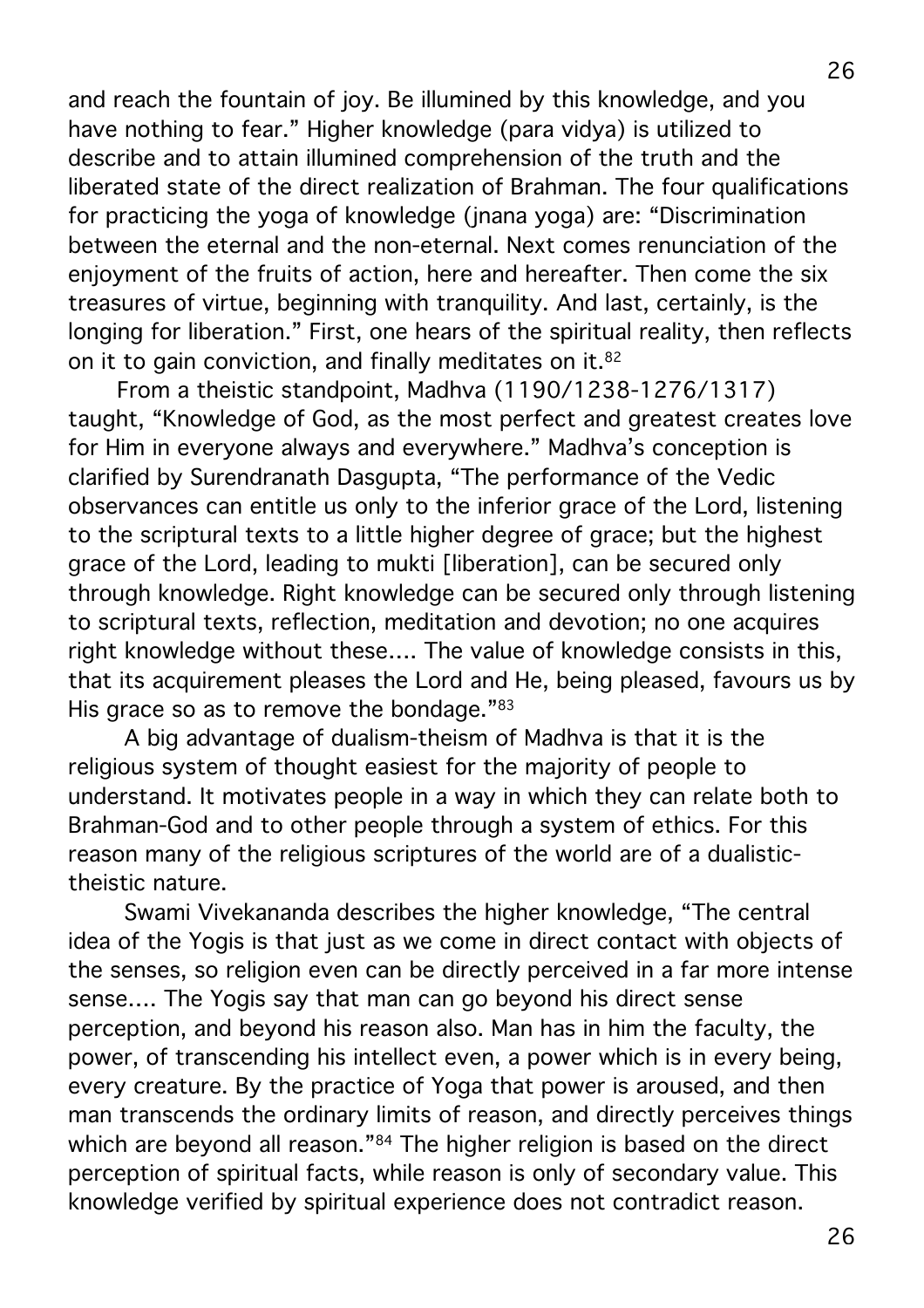"The Upanishads distinguish between a higher knowledge and a lower knowledge; and to the Bhakta there is really no difference between this higher knowledge and his higher love (Para-Bhakti). The Mundaka Upanishad says: "The knower's of the Brahman declare that there are two kinds of knowledge worthy to be known, namely, the Higher (Para) and the lower (Apara).… the higher (knowledge) is that by which that Unchangeable is known. The higher knowledge is thus clearly shown to be the knowledge of the Brahman."85

His brother disciple Swami Abhedananda (1866-1939) clarified that, "The knowledge of this oneness of the Atman or subjective reality with Brahman, the universal truth, is described in Jnana Yoga…. The light of the knowledge of the Atman [Immanent Self], and of its unity with Brahman alone, will dispel the darkness of ignorance which prevents us from reaching the abode of absolute existence, intelligence, and bliss.... the Atman is immortal, unchangeable, all-knowing, and free by its own nature.... Jnana Yoga teaches that right discrimination and proper analysis are indispensable for the acquisition of knowledge of the true Self [Atman] and of the Reality which underlies phenomenal objects.... A traveler along this path should be philosophical in tendency, should have a sharp intellect and a keen power of analyzing the true nature of things…. His mind must possess the power of perfect concentration and meditation; and his soul must be filled with the longing for absolute freedom from all relative conditions and from the laws which govern phenomena…. A Jnana Yogi never forgets that his true Self is Brahman. Having attained to this supreme God consciousness, he lives in the world like an eternal witness of all mental and physical changes. Ever happy and undisturbed." Utilizing the faculty of right discrimination between the Self and the nonself the realized soul should be free from the influence of negative external and internal forces.86

When describing Jnana Yoga most writers place the emphasis on discrimination and knowledge. But a strong will power is also a very important element in Jnana Yoga. One may have the discerning knowledge and understanding to know what is best for them. But without will power they will not be able to change their ways and adopt the right path of action. This is why Vivekananda considered strength of mind to be a necessary virtue for spiritual growth.

 For Moses Maimonides, "Know that this stage is an exceedingly elevated and difficult one, only to be attained by the very few and then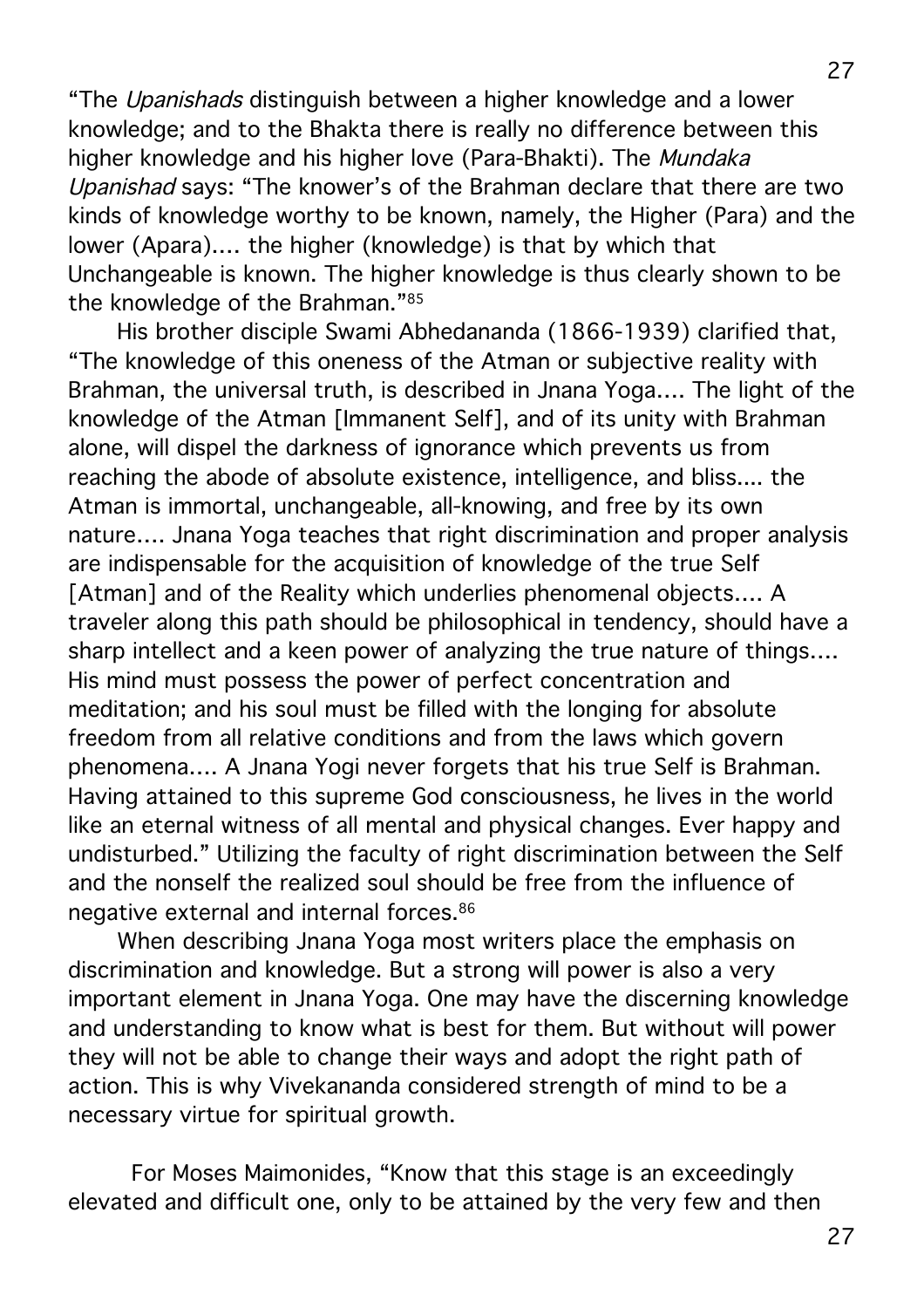only after great training. If a man does manage to reach this stage, I would not say that he is inferior to the prophets. The stage I am thinking of is that all man's psychological motivation and all his final aim are only for the knowledge of God. Such a man performs no act, whether great or small, and speaks no word, unless it brings him directly or indirectly to his ideal. He examines every one of his acts to see whether it leads him towards his aim or away from it."<sup>87</sup> "If however, you have apprehended God and His acts in accordance with what is required by the intellect, you should afterwards engage in totally devoting yourself to Him, endeavor to come closer to Him, and strengthen the bond between us and Him—that is, the intellect…. Thus it is clear that after apprehension, total devotion to Him and the employment of intellectual thought in constantly loving Him should be aimed at. Mostly this is achieved in solitude and isolation."<sup>88</sup>

Thomas Aquinas disclosed, "An intellectual substance tends to Divine knowledge as an ultimate end…. any one of these operations must be more perfect when its object is more perfect. And so, to understand the most perfect intelligible object, which is God, is the most perfect thing in the genus of this operation of understanding. Therefore, to know God by an act of understanding is the ultimate end of every intellectual substance…. the highest created intellectual substance may have what is absolutely best as its best intelligible object, and, consequently, its felicity will consist in understanding God…. Besides, there is naturally present in all men the desire to know the causes, of whatever things are observed…. therefore, man naturally desires, as his ultimate end, to know the first cause. But the first cause of all things is God. Therefore, the ultimate end of man is to know God…. Now, the ultimate end of man, and of every intellectual substance, is called felicity or happiness, because this is what every intellectual substance desires as an ultimate end, and for its own sake alone. Therefore, the ultimate happiness and felicity of every intellectual substance is to know God."89 "Now, the ultimate end of an intellectual substance is God. So, that operation of man is substantially his happiness, or his felicity, whereby he primarily attains to God. This is the act of understanding, for we cannot will what we do not understand. Therefore, the ultimate felicity of man lies substantially in knowing God through his intellect, and not in an act of the will…. The intellect moves the will; indeed, the will, as such, is moved by its object which is the known good.... the will would never desire the act of understanding unless, first of all, the intellect were to apprehend the act of understanding as a good."90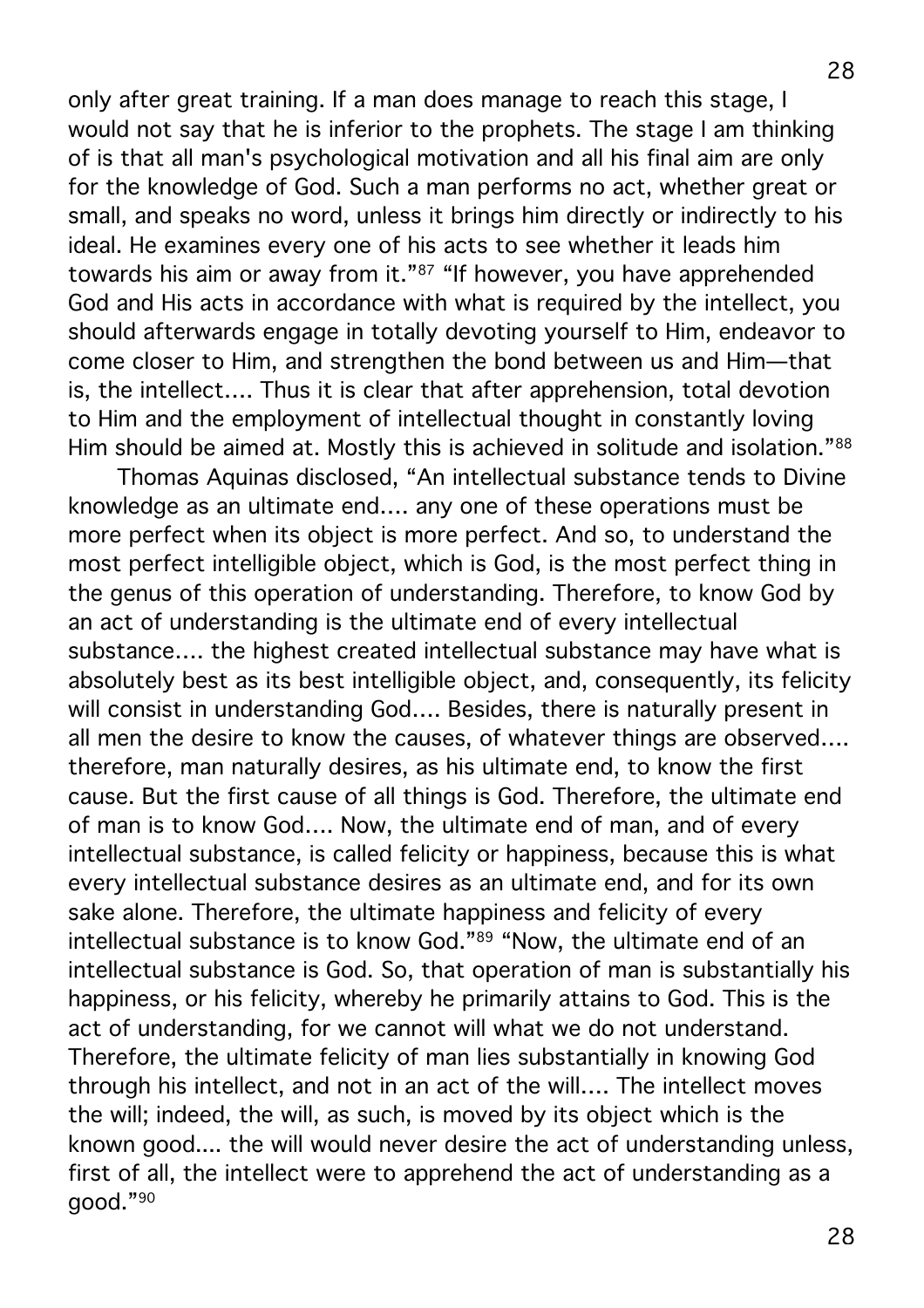In his book titled Ethics, Benedict Spinoza (1632-77) from Holland denoted, "Part IV, Prop. XXVIII. The greatest good of the mind is the knowledge of God, and the greatest virtue of the mind is to know God. Proof—The greatest thing that the mind can understand is God, that is, a being absolutely infinite, and without which nothing can either be or be conceived. Therefore the thing of the greatest use or good to the mind is the knowledge of God. Again, the mind, in so far as it understands, thus far only is active, and thus far can it be absolutely said that it acts according to virtue. To understand, therefore, is the absolute virtue of the mind. But the greatest thing that the mind can understand is God. Therefore the greatest virtue of the mind is to understand or know God…. Prop. XXXII. Corollary—From the third kind of knowledge arises necessarily the intellectual love of God. For from this kind of knowledge arises pleasure accompanied by the idea of God as the cause, that is, the love of God, not in so far as we imagine him present, but in so far as we understand God to be eternal: this is what I call intellectual love towards God. Prop. XXXIII. The intellectual love towards God that arises from the third kind of knowledge is eternal. Proof—The third kind of knowledge [intellectual intuition] is eternal: and therefore love which arises from it is also necessarily eternal…. Prop. XXXVI. Corollary—Hence it follows that God, in so far as he loves Himself, loves men, and consequently that the love of God for men and the mind's intellectual love towards God is one and the same thing."91

### 7. Knowledge of Brahman-God is Within

Shankara explains, "Here, within this body, in the pure mind, in the secret chamber of intelligence, in the infinite universe within the heart, the Atman shines in its captivating splendor, like a noonday sun. By its light, the universe is revealed. It is the knower of the activities of the mind and of the individual man. It is the witness of all the actions of the body, the sense-organs and the vital energy."<sup>92</sup> "That reality is the knower in all states of consciousness." Brahman-Atman as the Witness Self is the precondition of all understanding, the knower who underlies the changing cognitive empirical self. The supersensuous 'I' that is the background substratum of all human experience, is the permanent foundational subject of consciousness. It unifies the manifold ideas and disperse data of perception, synthesizing them into a coherent unity. Functioning as a "transcendental unity of pure apperception," "it maintains our unbroken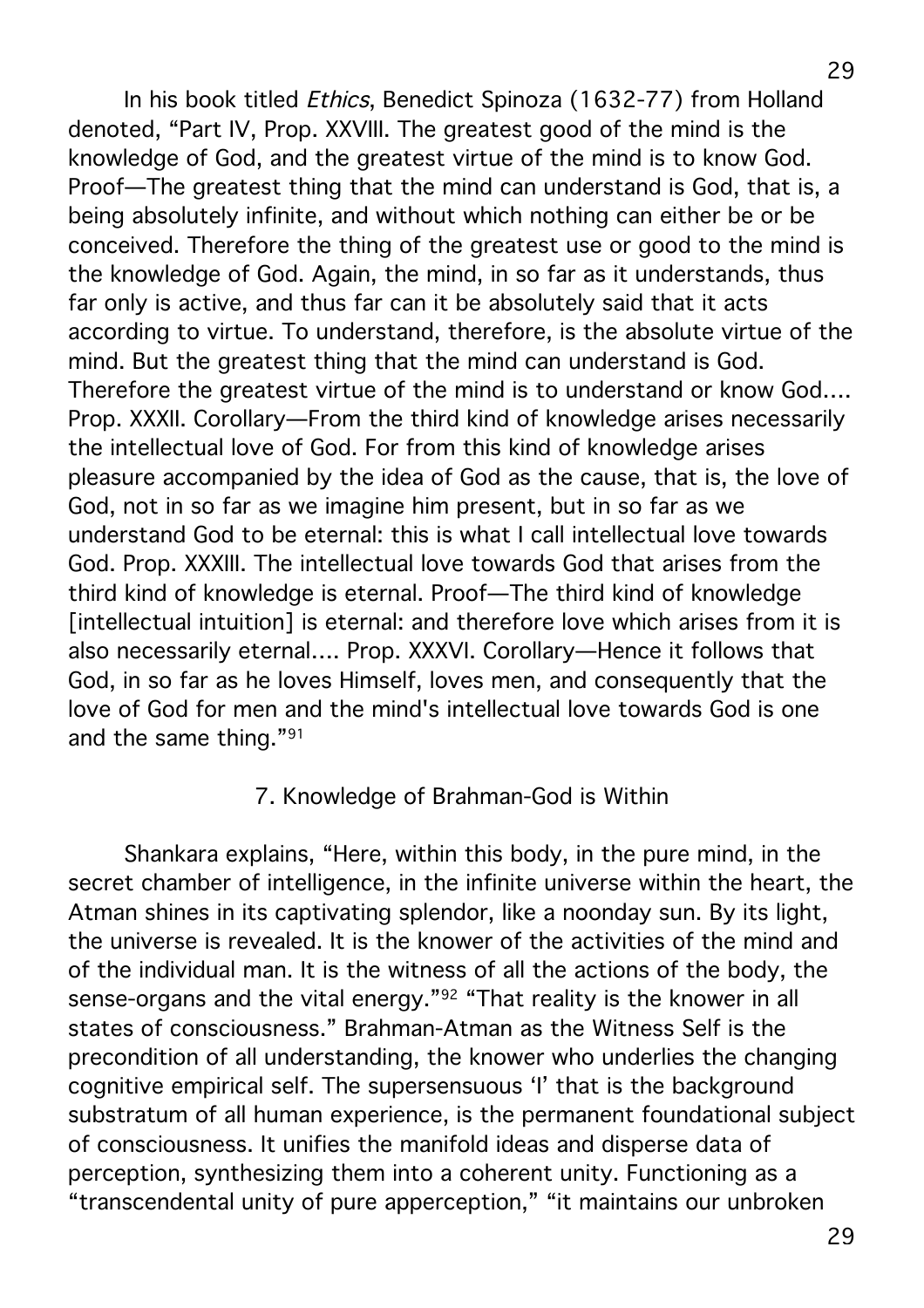awareness of identity." "Unless there be some principle running through everything and abiding through all the three periods of time or some unchanging witness of all, there can be no human dealing involving remembrance, recognition, etc." Kaumudi a theist taught that the witness Self Who illuminates the individual soul is Ishvara the Personal God and not Nirguna Brahman. He is conscious of the individual self's (jiva) activities whom He illuminates, but He is in no way moved by them.<sup>93</sup>

According to S. Radhakrishnan, Vidyaranya (fl. 1350) a member of the Shankarian School "defines the Witness Self [Saksin] as the unchanging consciousness which is the substratum of the phenomena of gross and subtle bodies, observing their effects without being affected by them in any way…. The constant presence of the Witness Self helps to maintain the identity of the seer in a series of mental ideas with respect to something other than the ego.... [It is like] the lamp on the stage which illumines" all.<sup>94</sup> Brahman-Atman is the immanent indwelling Spirit (Antaryamin), the soul of all. As the inner controller, it operates on the individual soul from within.

As stated by Swami Vivekananda, "Just as the Greek mind or the modern European mind wants to find the solution of life and of all the sacred problems of Being by searching into the eternal world, so also did our forefathers, and just as the Europeans failed, they failed also. But the Western people never made a move more, they remained there, they failed in the search for the solution of the great problems of life and death in the external world, and there they remained, stranded; our forefathers also found it impossible, but were bolder in declaring the utter helplessness of the senses to find the solution.... There are various sentences which declare the utter helplessness of the senses, but they did not stop there; they fell back upon the internal nature of man, they went to get the answer from their own soul, they became introspective; they gave up external nature as a failure, as nothing could be done there, as no hope, no answer could be found; they discovered that dull, dead matter would not give them truth, and they fell back upon the shining soul of man, and there the answer was found."95

He adds, "God is more than known. This chair is known, but God is intensely more than that, because in and through Him we have to know this chair itself. He is the Witness, the eternal Witness of all knowledge. Whatever we know we have to know in and through Him. He is the Essence of our own Self. He is the Essence of this ego, this I and we cannot know anything excepting in and through that I. Therefore you have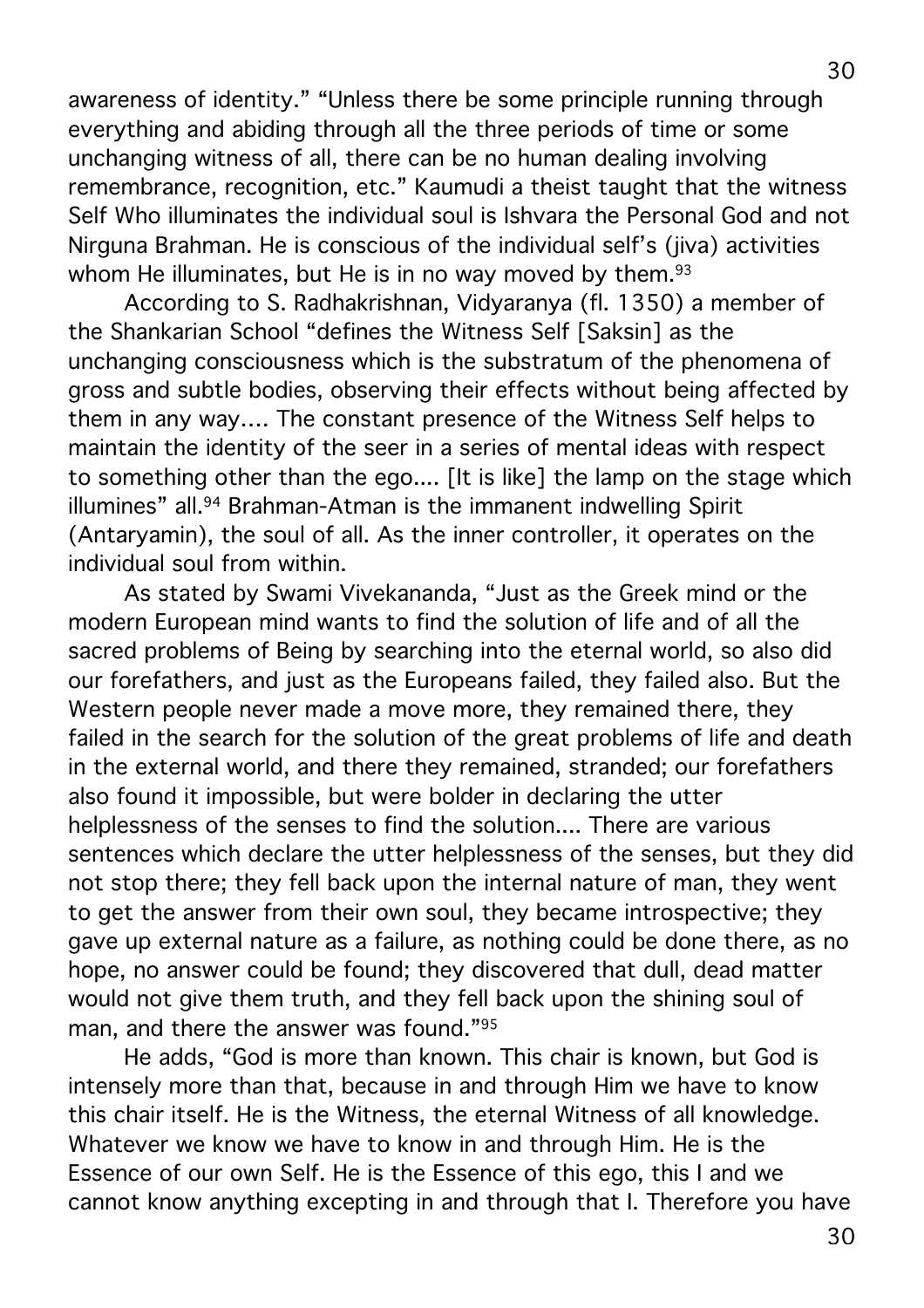31

to know everything in and through the Brahman. To know the chair you have to know it in and through God."<sup>96</sup> "He is not only God in heaven, but on earth too. He is the God in us." "The light which shines through the mind is not its own. Whose is it then? It must belong to that which has it as its own Essence, and as such, can never decay or die, never become stronger or weaker; it is self-luminous, it is luminosity itself. It cannot be that the Soul [Atman] knows, it is knowledge. It cannot be that the Soul has existence, but it is existence."<sup>97</sup> "The Brahman, the God of the Vedanta, has nothing outside of Himself; nothing at all. All this indeed is He: He is in the universe: He is the universe Himself."98 Religion deals with the truths of the metaphysical world just as chemistry and the other natural sciences deal with the truths of the physical world. The book one must read to learn chemistry is the book of nature. The book from which to learn religion is your own mind and heart. The sage is often ignorant of physical science, because he reads the wrong book--the book within; and the scientist is too often ignorant of religion, because he too reads the wrong book--the book without.99

It was intuited by the Italian St. Bonaventure (1217/21-74) that knowledge of God's existence is innate and implanted in the soul, which is an image of God. Most people have a dim awareness of God, which they cannot fully deny. Bonaventure states, Yet, "He is most truly present to the soul and immediately knowable." "The knowledge of this truth (God's existence) is innate in the rational mind, inasmuch as the mind is an image of God, by reason of which it has a natural appetite and knowledge and memory of Him in whose image it has been made and towards whom it naturally tends, that it may find its beatitude in Him."100 "Christ is the interior teacher and no truth is known except, through Him, not by His speaking as we speak, but by His enlightening us interiorly.... He is intimately present to every soul and by His most clear ideas He shines upon the dark ideas of our minds." "Such light is beyond reach and is yet the closest to the soul, even more than it is to itself. It is also unconfinable, and yet supremely intimate. This can be seen by none but a man suspended in a lofty vision."101

As the English Frederick Copleston, S.J. (1907-94) explains Bonaventure's teachings, "'God is not known by means of a likeness drawn from sense,' but rather by the soul's reflection on itself. It has no intuitive vision of God, of the Divine Essence, in this life, but it is made in the image of God and is orientated towards God in desire and will, so that reflection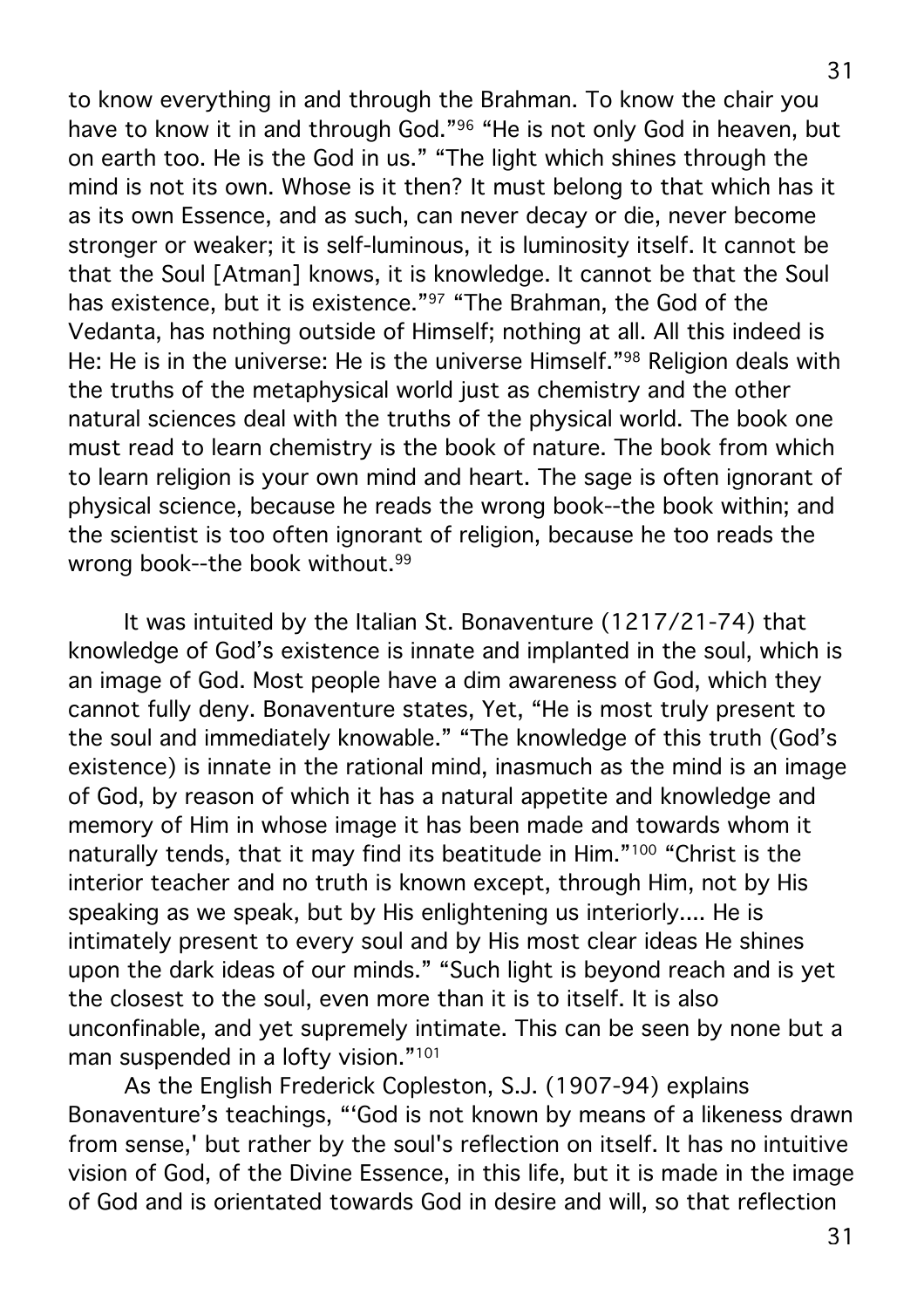on its own nature and on the direction of the will enables the soul to form the idea of God without recourse to the external sensible world. In this sense the idea of God is 'innate,' though not in the sense that every man has from the beginning a clear, explicit and accurate knowledge of God…. the human mind is aided by God and that the object of its certain knowledge is seen in some way as rooted in God, as existing in the rationibus aeternis or Divine ideas. But we do not apprehend these Divine ideas directly, in themselves ... The *rationes aeternae*, then, must have a direct regulative action on the human mind, though remaining themselves unseen. It is they which move the mind and rule the mind in its certain judgments, enabling it to apprehend the certain and eternal truths in the speculative and moral orders and to make certain and true judgments even concerning sensible objects: it is their action (which is the Divine illumination) which enables the mind to apprehend the unchanging and stable essences in the fleeting and changing objects of experience."102

Paul Tillich's interpretation of Bonaventure's ideas is in basic agreement with what Vivekananda said, "'He [God] is', says Bonaventura, 'most truly present to the soul and immediately knowable.' ... This knowledge is the Divine light in our soul. Only on the basis of this immediate knowledge of the ultimate principles of reality can we find truth in the empirical world. These principles are present in every act of knowing. Whenever we say what something is, whenever we make a logical judgment about something, the ideas of the true, of the good, of being itself, are present. Bonaventura can say: 'Being Itself is what first appears in the intellect,' and Being Itself is the basic statement about God. This means that every act of cognition is made in the power of the Divine light. The Franciscans said that this Divine light and these principles within us are uncreated, and we participate in them. Somehow this means that there is no such thing as secular knowledge. All knowledge is in some way rooted in the knowledge of the Divine within us. There is a point of identity in our soul, and this point precedes every special act of knowledge.... A mathematical proposition as well as a medical discovery is implicitly religious because it is possible only in the power of these ultimate principles which are the uncreated Divine light in the human soul."103

John Calvin (1509-64) wrote, "That there exists in the human mind and indeed by natural instinct, some sense of Deity [Sensus Divinitatis], we hold to be beyond dispute, since God Himself, to prevent any man from pretending ignorance, has endured all men with some idea of his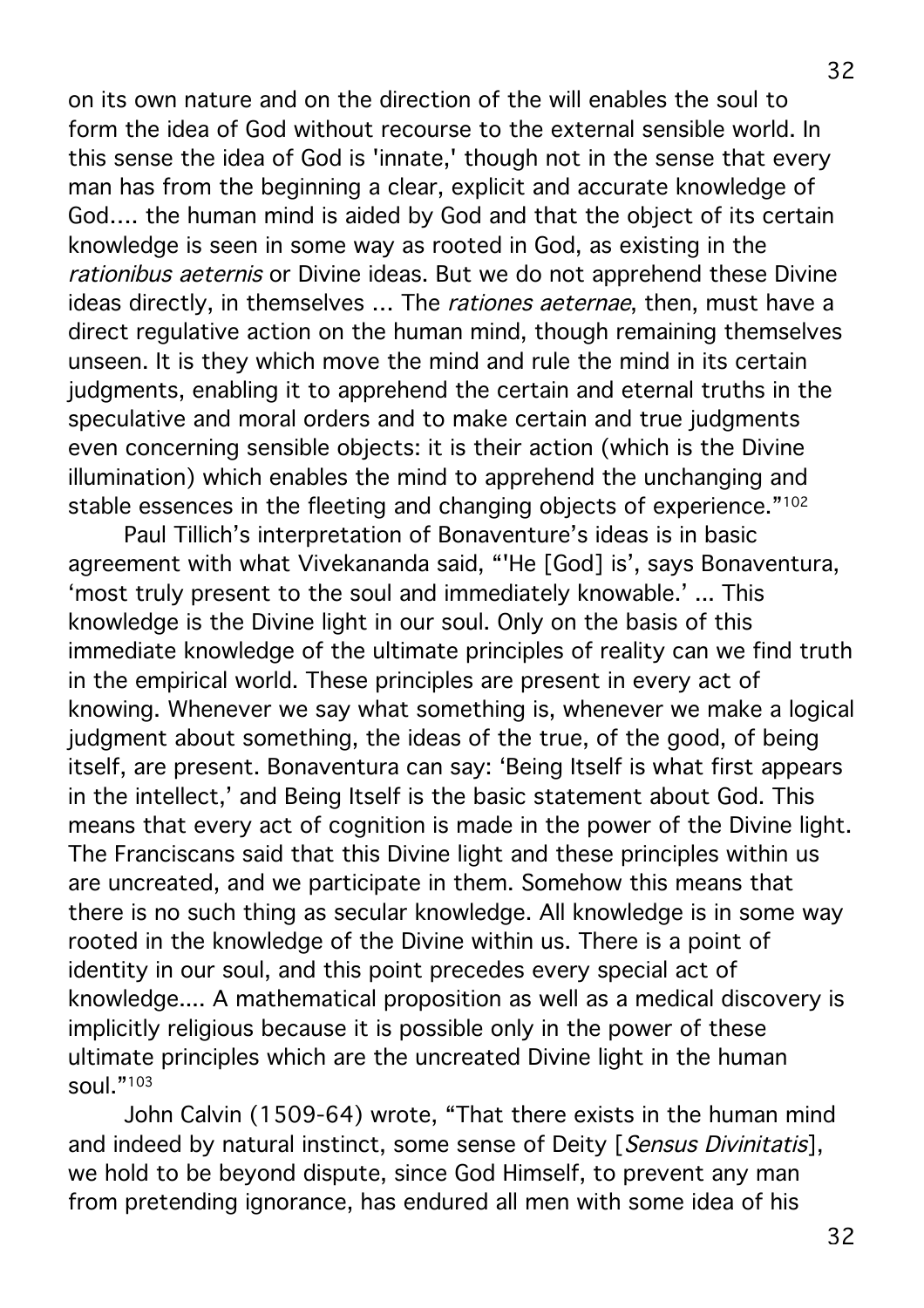Godhead.... this is not a doctrine which is first learned in school, but one as to which every man is, from the womb, his own master; one which nature herself allows no individual to forget." Jonathan Edwards (1703- 58) pointed out that this sense does not manifest in a human unless they have an attitude of "true benevolence," and according to Alvin Plantinga if the mind is under the influence of sin."104

A similar idea is that of the "religious a priori," defined as a separate innate category of human consciousness that brings about religious insight and certainties concerning God and a Divine presence. For Immanuel Kant (1724-1804) a priori (what comes before) concepts are those without which no object can be thought. They are not derived from experience, but are pure concepts of understanding and logical forms that are used to interpret experience.<sup>105</sup> They are the predispositions of theoretical knowledge (pure reason), moral experience (practical reason), and aesthetic judgments.

Ernst Troeltsch (1865-1923) a German liberal theologian extended Kant's idea to the "religious a priori" (1911), since religion also arises out of an inner ground, structure, or predisposition of consciousness. Originally, religious consciousness exists in a state of potentiality until it is actualized. For Troeltsch this intuitive apprehension of the Divine is the source of religion. The *a priori* quality of the mind is both a conscious rational intuition and an immediate empirical experience. Troeltsch wrote, "Consciousness as a finite concretion of universal cosmic consciousness, and taken together with the necessary presuppositions which are a priori and potentially contained in it is the source of religion.... the individual relates himself to an Absolute [God] immanent in the soul, is the kernel of religious phenomena, which are everywhere identical, in spite of external diversities." "Without this mysticism there is not really any religion, and the psychology of religion points out most clearly how in the mystical experience the true pulse of religion beats." Religion is first a direct and dynamic power generated by an individual relationship to the Divine Spirit. What follows is the employment of rational thought and reflection to explain this experience and its contents. Later it becomes a social-cultural phenomenon related to a particular religious community and tradition. A mystical experience in its purest and original form is universal and independent of the content of any special religion such as Christianity, Hinduism, Buddhism, Islam, or Judaism. In developing these ideas Troeltsch was influenced by Kant and William James', Variety of Religious Experience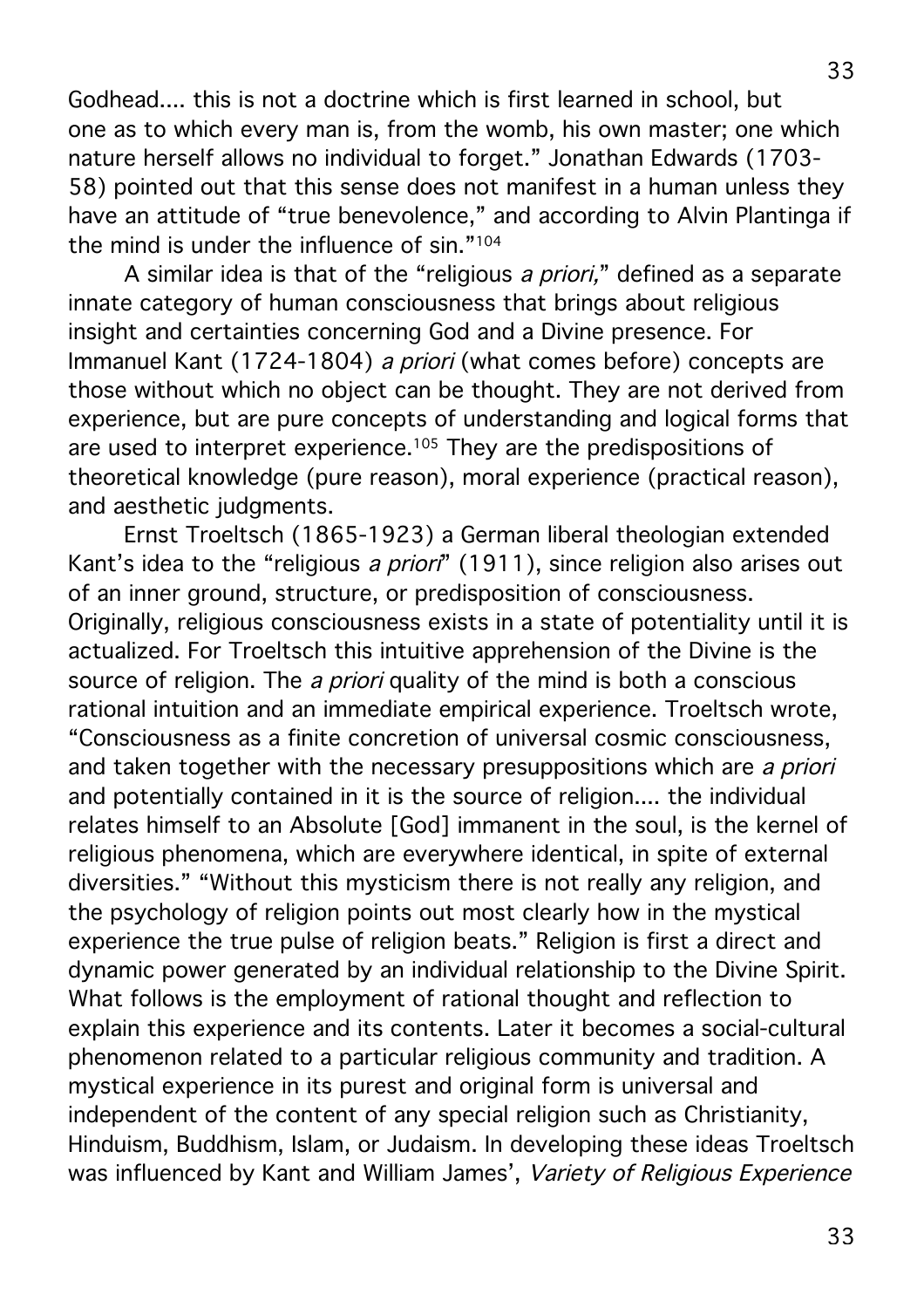(1902), who in turn was inspired to some degree by Swami Vivekananda's ideas on Raja Yoga (1896) that James quoted.106

John W. Cooper writes that the leading Catholic Jesuit theologian Karl "Rahner [1904-84] adds a 'supernatural existential' that bridges being-in-the-world with God. Although ontologically constitutive of human existence, the supernatural existential is not part of human nature but is supernaturally added to it. It is God's presence as the infinite Ground in the existence of all humans. Thus it affords 'a capacity of dynamic selfmovement of the spirit, given a priori with human nature directed toward all possible objects.' With the supernatural existential, all people have implicit awareness of God as the transcendental Ground of all things, and they also have an openness to specific Divine revelation and genuine freedom to respond. Rahner's supernatural existential suggests panentheism because it implies that the real presence of God is a constitutive part of the ontological structure of human existence and thus that all humans participate in God ontologically."107

W. Norris Clarke, SJ. (1915-2008) of Fordham University as a representative of the modern "Transcendental Thomist" (Aquinas) movement explains that according to Thomas Aquinas every active potency, "has its goal already inscribed in it in some way, in the mode of final cause, as that toward which it naturally tends, as that which naturally attracts or draws it to itself, and therefore as that which is somehow already present to it." Clarke continues, "God who is actually present from the beginning in the depths of our knowing and willing activities ... is actually and efficaciously drawing us all the time toward Himself." His presence originates as a "background consciousness," implicit, preconceptual, unthematized, obscure, indistinct, anticipatory, veiled, dimly and obscurely intuited. It is not a Cartesian innate idea, since originally it is not present as a clear and distinct conception. Much effort is required to make this awareness explicit and rationally grounded in our conscious mind.108

Religion is "sui generis" ("of its own kind") meaning in its original transcendental form it has an independent existence, and is a reality that cannot be reduced to a lower level concept such as being a projection of society. Only after it has been institutionalized does a religion become part of a cultural network interacting with political, social, economic, and other events. When a religion synthesizes with culture it takes on these characteristics. This raises the question, how can that which is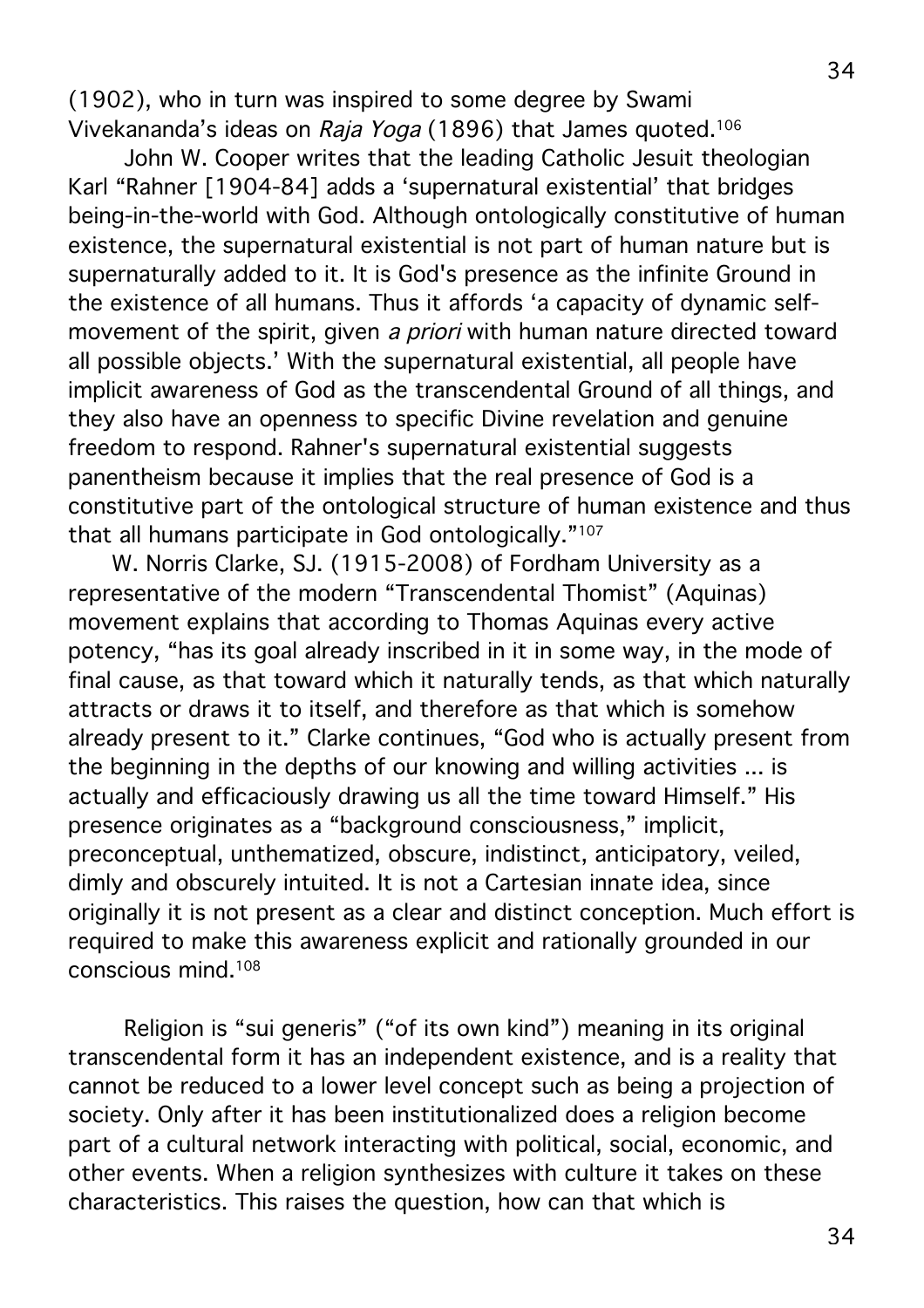otherworldly be related to this world? Transcendent sui generis aspects of religion include: the "eternal principles" which the Indians call the Vedas; Divine Beings such as Avataras-Divine Incarnations who make these principles and how to aspire to the Kingdom of Heaven-Brahmaloka known to us; and our own potential inherent Divinity that will manifest to a greater degree sometime in the future. Partially sui generis characteristics include: a special belief system, rituals, moral code, feelings, acts of prayer-meditation, and a religious organization.

The intuitive argument for the origin of religion and the existence of Brahman-God is based on a faint trace of the presence of the Divine, universally found in the human mind. These traces that are universally a part of the constitution and structure of the human mind, form the basis of the "religious a priori." Traces are expressed in innate, prerational, undeveloped, and momentary forms of religious understanding. This presence is at first only implicit, veiled, dimly and obscurely intuited or felt in a pre-conceptual awareness. Archetypes, the image of Brahman-God in the mind, and reflections of the Divine that manifest as faint traces of the Divine, should be enhanced and not suppressed or repressed. If these traces or seeds are ignored, denied or misinterpreted, the person is apt to be an atheist, agnostic or apathetic toward religion. It is important that the individual properly interpret these sublime experiences as religious in nature, and not ascribe a lesser secular meaning to them. Then the seeker might catch a momentary glimpse of the higher reality, either internally, or externally as in the case of nature worship. These experiences will then inspire the aspirant to strive for a higher degree of the spiritual presence.

What can be implied from these statements is that reason, sense experience, and scriptural authority are not the only sources of knowledge, and legitimate epistemological proofs for the existence of Brahman-God and living a moral and religious life. Many people receive to some degree (perhaps rarely) a higher intuition, an innate Divine awareness of Brahman-God's presence. Receiving this Divinely implanted disposition, one is justified in believing in the existence of Brahman-God. Properly performed mediation, prayer, and living a religious and moral life will create a pure mind that will open a person up to these higher thoughts. This is a better source of spiritual awareness than only intellectual study based on reason alone.

8. Jesus' Miracles and Patanjali's Yoga Sutras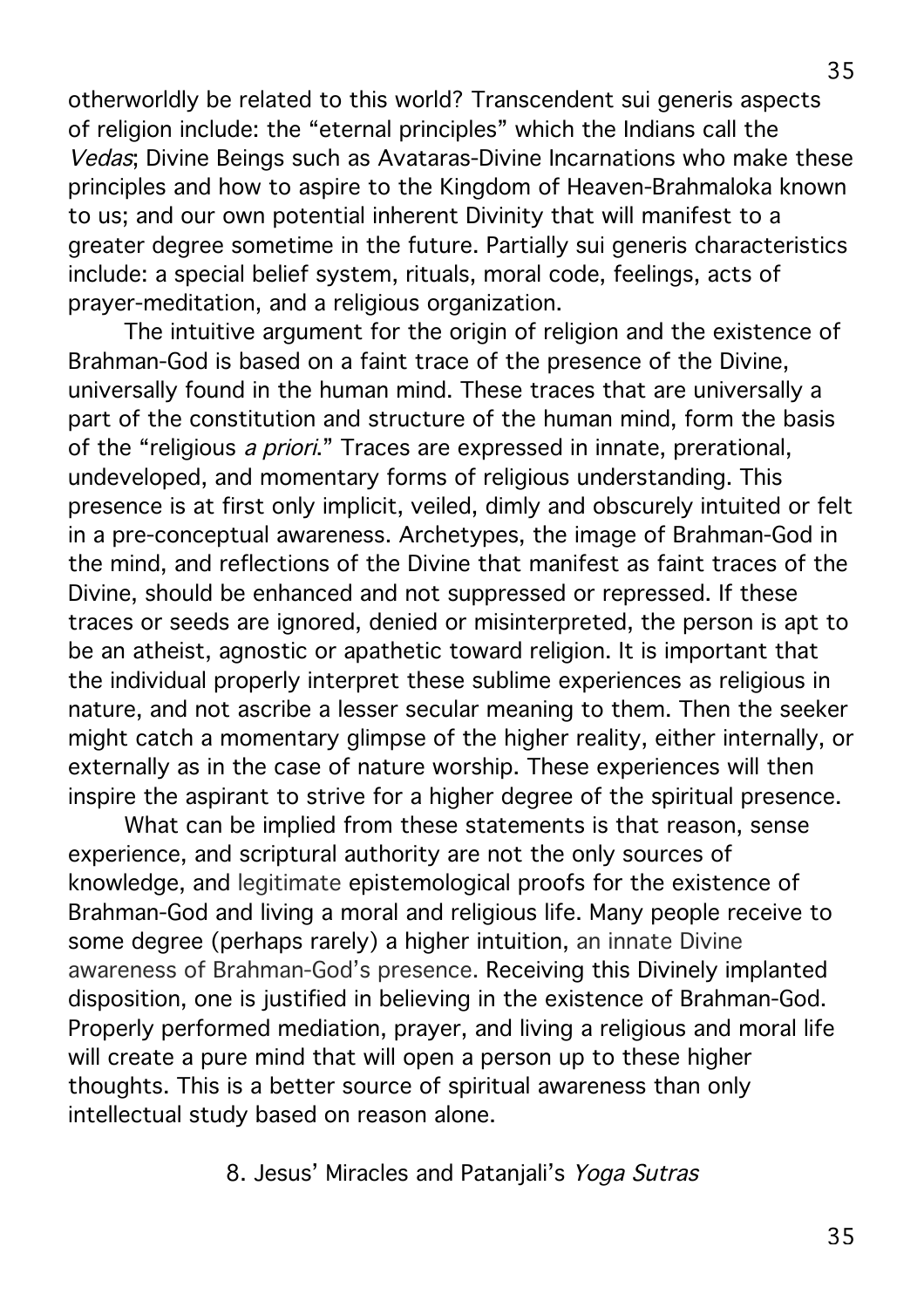The third chapter of the *Yoga Aphorisms of Patanjali* (YS) acknowledges the existence of many psychic powers, which give us some explanation of the miracles described in the Bible. Patanjali (c. 100 B.C.- 300 A.D.) and the various commentaries on his Yoga Sutras, give support to the reasonability of all of the miracles that Jesus performed. Though Vivekananda was not attempting to explain the miracles of Jesus, what follows are his commentary on the Yoga Sutras.

Following the logic of Patanjali, all the miracles performed by Jesus as described in the New Testament are possible, though of course exceedingly rare. Brahman-God the First Cause works through secondary causes that include the laws of nature. Hence all miracles are explainable through the laws of nature. Since they work through subtle mass and energy (manifesting as thought), their explanation is not known to contemporary science that deals with grosser forms of matter and energy. Subtle forms operate at a higher level of vibration than gross ones, which are not perceivable to the human senses. The level of vibration constitutes the fourth spatial dimension of matter and energy. Only when a three dimensional object vibrates with a certain range can it be perceived by humans. It is possible that on rare occasions Brahman-God or a Divine Being by a special act of direct intervention, can work through the physical laws of nature and bring about an event that would not have otherwise occurred. In the past some yogis have undergone special training to develop such powers as the ability to become invisible at will, etc. Following the logic of Scientism, some scientists deny miracles simply because they do not understand what causes them to occur. They do not realize that as successful as the physical sciences are their understanding operates only within a certain limited area of nature and knowledge.

Jesus proclaimed, "before Abraham was, I am" (Jn. 8:58) and "the glory which I had with thee [the Father] before the world was made" (Jn. 17:5, 24). These statements indicate that he had knowledge of his own pre-earthly life, which occurred before he took human birth. According to the science of yoga psychology, conscious mental thought waves, even of prior lives are never totally annihilated, but have become extremely fine remaining in minute form, deep in the unconscious mind. Vivekananda states, "If the yogi can make Samyama (yogic concentration) on these past impressions in the mind, he will begin to remember all his past lives" (YS 2:39; 3:18).109

When Jesus went to the wilderness "he fasted for forty days and forty nights, and afterward he was hungry" (Mt. 4:1-2; Lk. 4:2).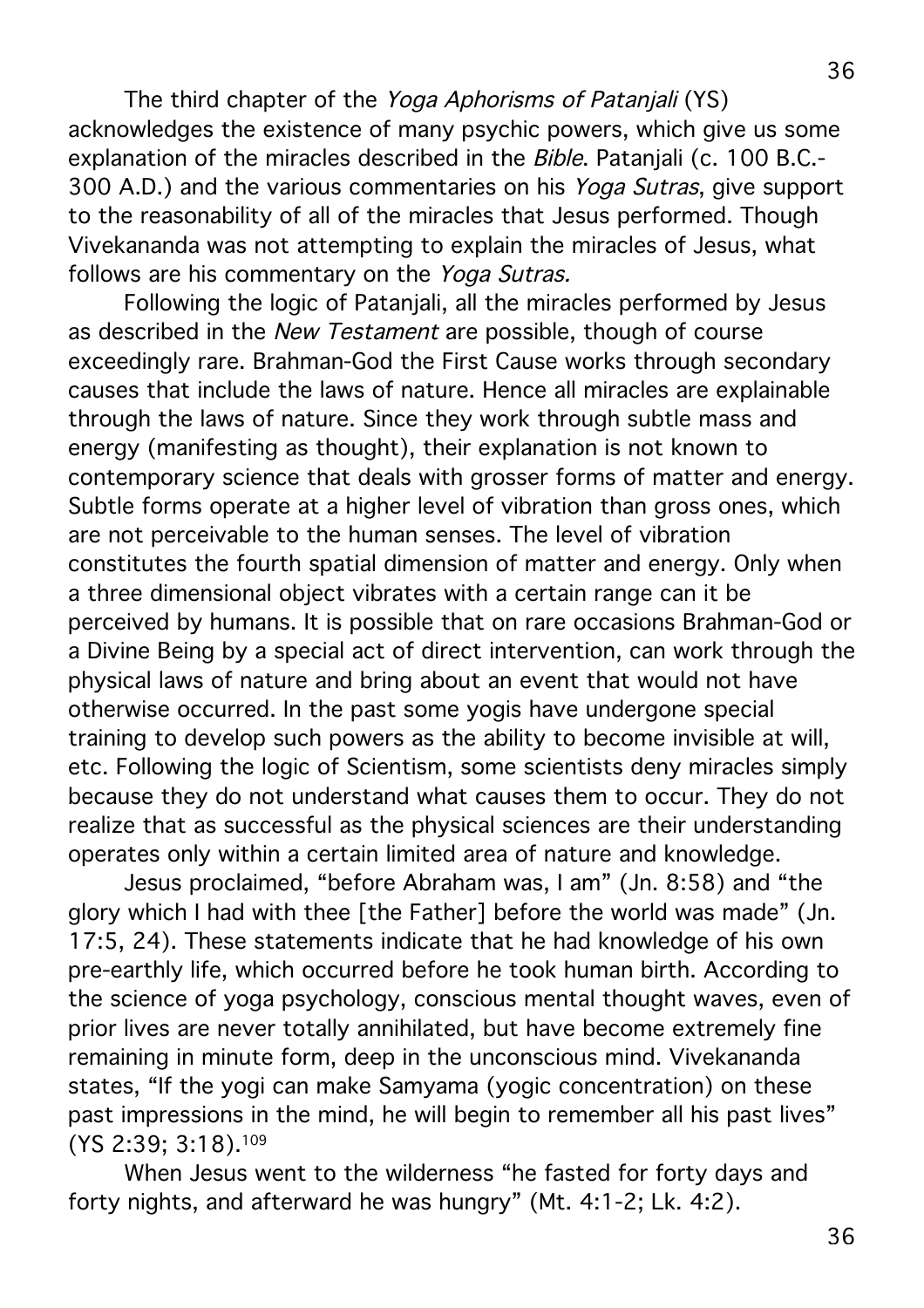Vivekananda explains: "When a man is very hungry, if he can make Samyama on the hollow of the throat, hunger ceases" (YS 3:31).<sup>110</sup>

Through the power of speech, Jesus accomplished many miracles. He often commanded unclean spirits to leave a person's body (Mk. 1:23-28; 9:16-29; Lk. 4:33-39; 8:29; 9:38-42). During a tumultuous storm, Jesus "awoke and rebuked the wind, and said to the sea, 'Peace! Be still!.' And the wind ceased, and there was a great calm" (Mk. 4:37-41; Mt. 8:24-27; Lk. 8:22-25). Jesus told a dead twelve-year old, "'Little girl, I say to you arise.' And immediately the girl got up and walked" (Mk. 5:35-42; cf. Lk. 8:49-55). Concerning the power of truthfulness Vivekananda wrote, "When this power of truth will be established with you, then even in dream you will never tell an untruth. You will be true in thought, word, and deed. Whatever you say will be truth. You may say to a man, 'Be blessed,' and that man will be blessed. If a man is diseased, and you say to him, 'Be thou cured,' he will be cured immediately" (YS 2:36).111 The question arises, when Jesus made a person whole and healed their physical body, did he transmit and infuse spiritual power to them and transform them?

Jesus realized that one of his twelve disciples; Judas would betray him (Mt. 26:21-25; Lk. 22:48; Jn. 13:21, 26-27). He also knew "the thoughts" of the scribes and the Pharisees he encountered (Mt. 9:3-4; 12:24-25; Lk. 6:7-8; 9:47; 11:17). Jesus "knew all men and needed one to bear witness of man; for he himself knew what was in man" (Jn. 2:25). Vivekananda relates, "Each man has particular signs on his body, which differentiate him from others; when the Yogi makes a Samyama on these signs he knows the nature of the mind of that person. He would not know the contents of the mind by making a Samyama on the body. There would be required a twofold Samyama, first on the signs in the body, and then on the mind itself. The Yogi would then know everything that is in that mind" (YS 3:19-20).<sup>112</sup> In order to explain thought reading and transference Vivekananda clarified, "This mind is part of the Universal Mind. Each mind is connected with every other mind. And each mind, wherever it is located, is in actual communication with the whole world.... Your mind, my mind, all these little minds, are fragments of that Universal Mind, little waves in the ocean; and on account of this continuity, we can convey our thoughts directly to one another."113

Lazarus had been in a tomb for four days and Jesus was able to bring him back to life (Jn. 11:14, 17, 38-44). Vivekananda maintained, "The Yogi can enter a dead body and make it get up and move, even while he himself is working in another body. Or he can enter a living body and hold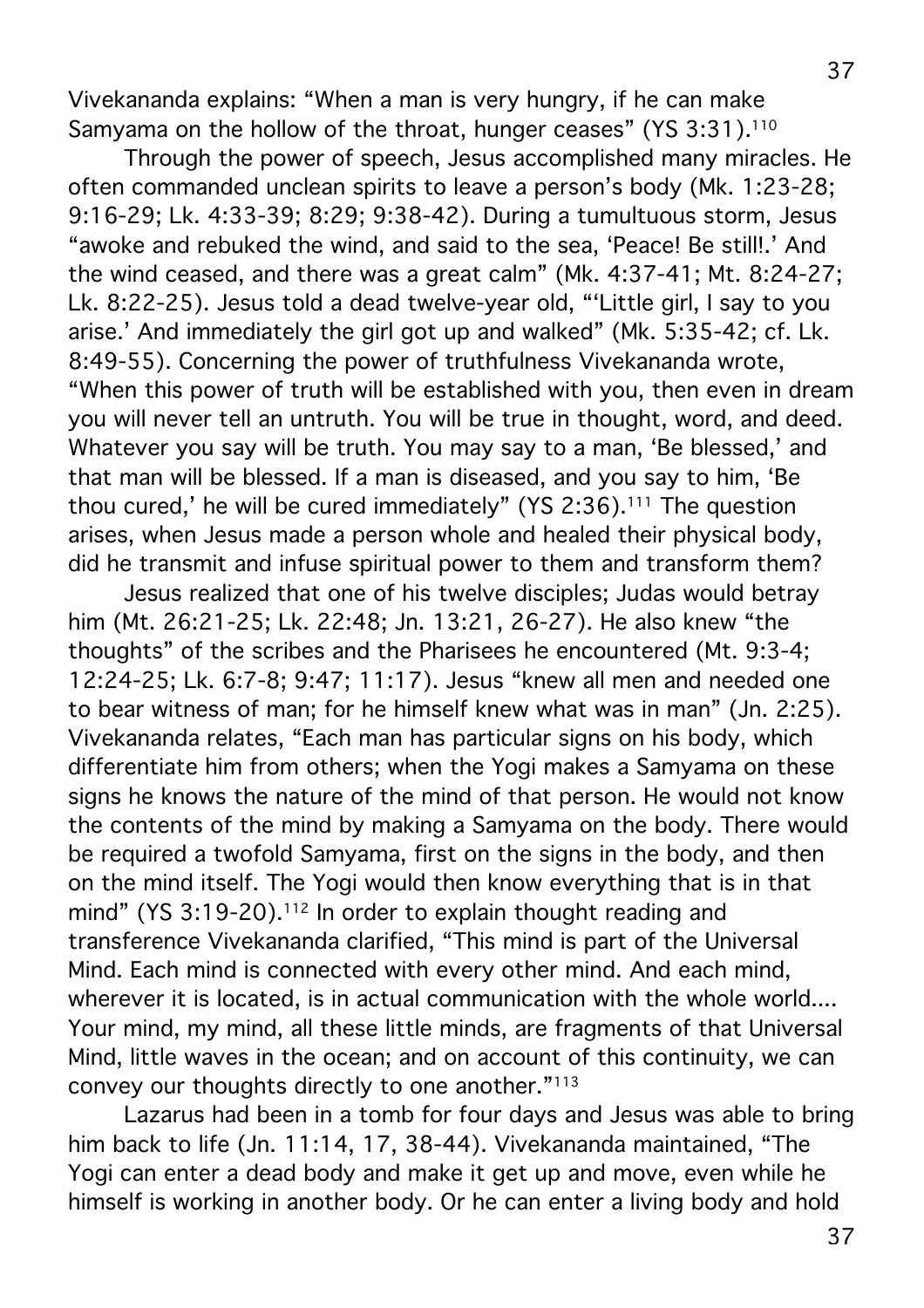that man's mind and organs in check, and for the time being act through the body of that man. That is done by the Yogi coming to this discrimination of Purusha [individual soul] and nature. If he wants to enter another's body, he makes a Samyama (yogic concentration) on that body and enters it, because, not only is his soul omnipresent, but his mind also, as the Yogi teaches. It is one bit of the Universal Mind" (YS 3:39).114 The yogi is able to free their mind from the attachment to their body, and to project their consciousness into other bodies.

With five loafs of bread and two fish he fed over five thousand people (Mt. 14:16-21; Mk. 6:37-44; Lk. 9:13-17; Jn. 6:5-13; cf. Mt. 15:32-38; Mk. 8:2-9). Vivekananda indicates, "They take a lump of clay and make Samyama on that, and gradually they begin to see the fine materials of which it is composed, and when they have known all the fine materials in it, they get power over that element. So with all the elements" (YS 3:45).<sup>115</sup>

When Jesus saw his disciples in a boat were in distress, he was able to "walk on the sea" to save them (Mk. 6:48-50; Mt. 14:25-27; Jn. 6:18- 20). Vivekananda clarifies, "This Akasha is the material of this body; it is only Akasha in a certain form that has become the body. If the Yogi makes a Samyama on this Akasha material of his body, it acquires the lightness of Akasha, and he can go anywhere through the air" (YS 3:43).116 The physical body is Akasha in gross form, while the subtle body is Akasha in fine form, which is very light in weight.

At times Jesus possessed the faculty of precognition of future events, and of clairvoyance whereby he could observe distant objects or events not immediately perceivable to the senses. Jesus told his two disciples, "Go to the village opposite you, and immediately you will find an ass tied, and a colt with her; untie them and bring them to me" (Mt. 21:1- 3; Mk. 11:1-4; Lk. 19:30-32). He made repeated statements about a future period of war, destruction, and the persecution of his followers (Mk. 13:2, 7-8; Mt. 24:2, 6-14; Lk. 19:43-44; 21: 6, 9-12). Vivekananda's commentary reads, "When the mind has attained to that state when it identifies itself with the internal impression of the object, leaving the external, and when, by long practice, that is retained by the mind and the mind can get into that state in a moment, that is Samyama (yogic concentration). If a man in that state wants to know the past and future, he has to make a Samyama on the changes in the Samskaras [subtle mental impressions]. Some are working now at present, some have worked out, and some are waiting to work. So by making a Samyama on these he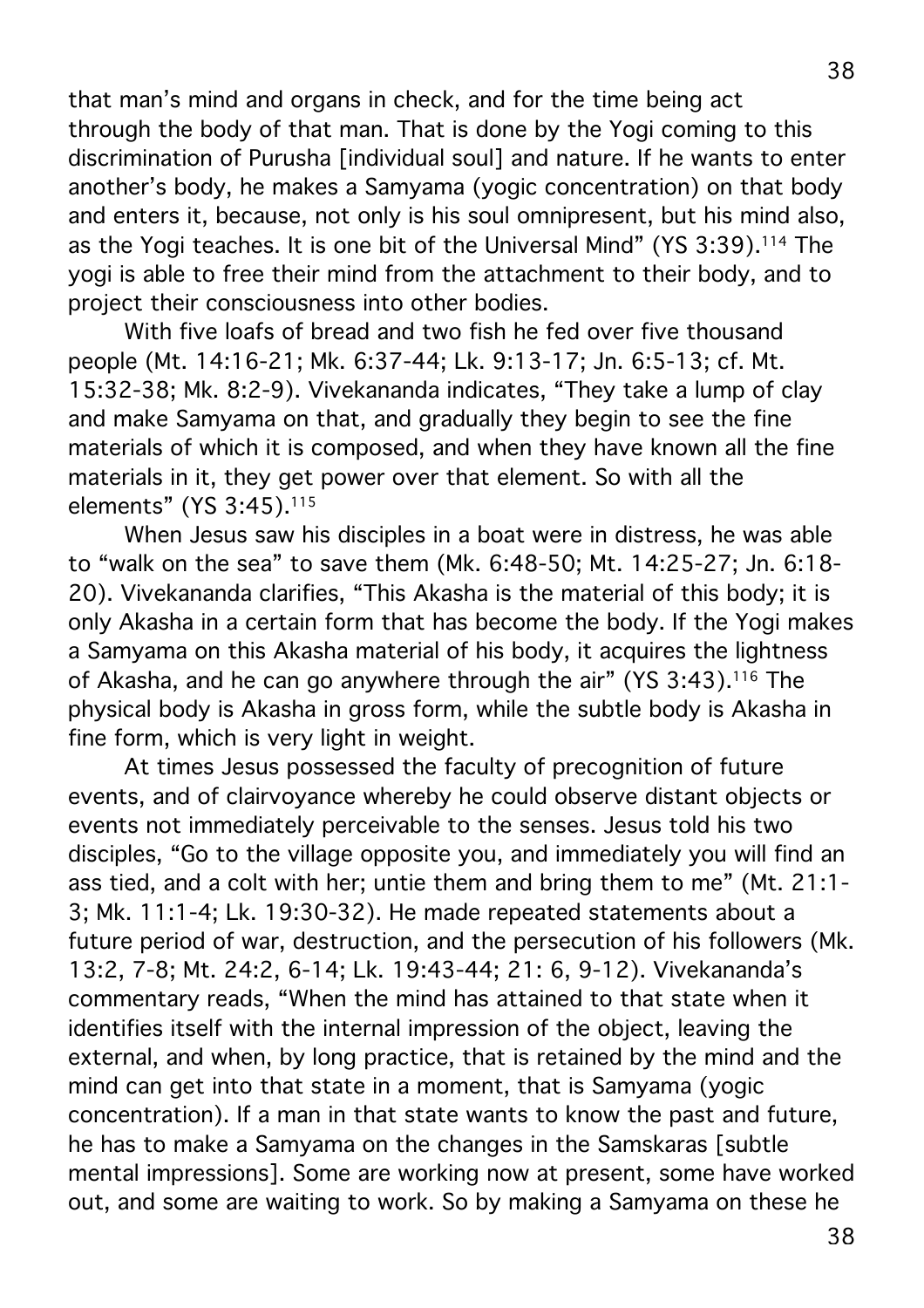knows the past and future" (YS 3:16).<sup>117</sup> The yogi perceives objects in their subtle potential seed states, prior to their manifestation on the gross material plane. In this way they are able to discern the future materialized states of the entity and its future pattern of events.

Jesus told his disciples that he would be killed after the Passover and "after three days he will rise" (Mk. 8:31; 9:30-31; 10:33-34; Mt. 16:21; 17:22-23; 20:18-19; 26:2; 27:63; Lk. 9:22; 18:32-33; 24:7, 46). Vivekananda indicated, "He knows exactly by those [karmas] that are waiting when his body will fall. He knows when he will die, at what hour, even at what minute" (YS 3:23).<sup>118</sup>

After Jesus was crucified and arose, he walked through a closed door though he had a physical body (Jn. 20:26). Once the person has control over the subtle materials (matter and energy), Vivekananda states, "He can make himself as minute as a particle ... or as light as the air" (YS 3:45- 46).119

The New Testament mentions that due to the potency of the Holy Spirit, people would "speak in other tongues" and understand foreign languages of which they had no prior knowledge of (Acts 2:4; 10:45-46; 19:6; 1 Cor. 12:8-10; 14:2-4). Vivekananda clarifies, "By making Samyama on word, meaning and knowledge, which are ordinarily confused, comes the knowledge of all animal sounds. The word represents the external cause, the meaning represents the internal vibration that travels to the brain through the channels of the Indriyas [sense organs of the subtle body], conveying the external impression to the mind, and knowledge represents the reaction of the mind, with which comes perception. These three, confused, make our sense-objects. Suppose I hear a word; there is first the external vibration, next the internal sensation carried to the mind by the organ of hearing, then the mind reacts, and I know the word. The word I know is a mixture of the three vibration, sensation, and reaction. Ordinarily these three are inseparable; but by practice the Yogi can separate them. When a man has attained to this, if he makes a Samyama on any sound, he understands the meaning which that sound was intended to express, whether it was made by man or by any other animal" (YS 3:17).<sup>120</sup>

Concerning psychic powers Swami Vivekananda wrote, "These powers, however, are obstructions to the attainment of the highest goal, the knowledge of the pure Self, and freedom. These are, as it were, to be met in the way; and if the Yogi rejects them, he attains the highest. If he is tempted to acquire these, his further progress is barred."121 Patanjali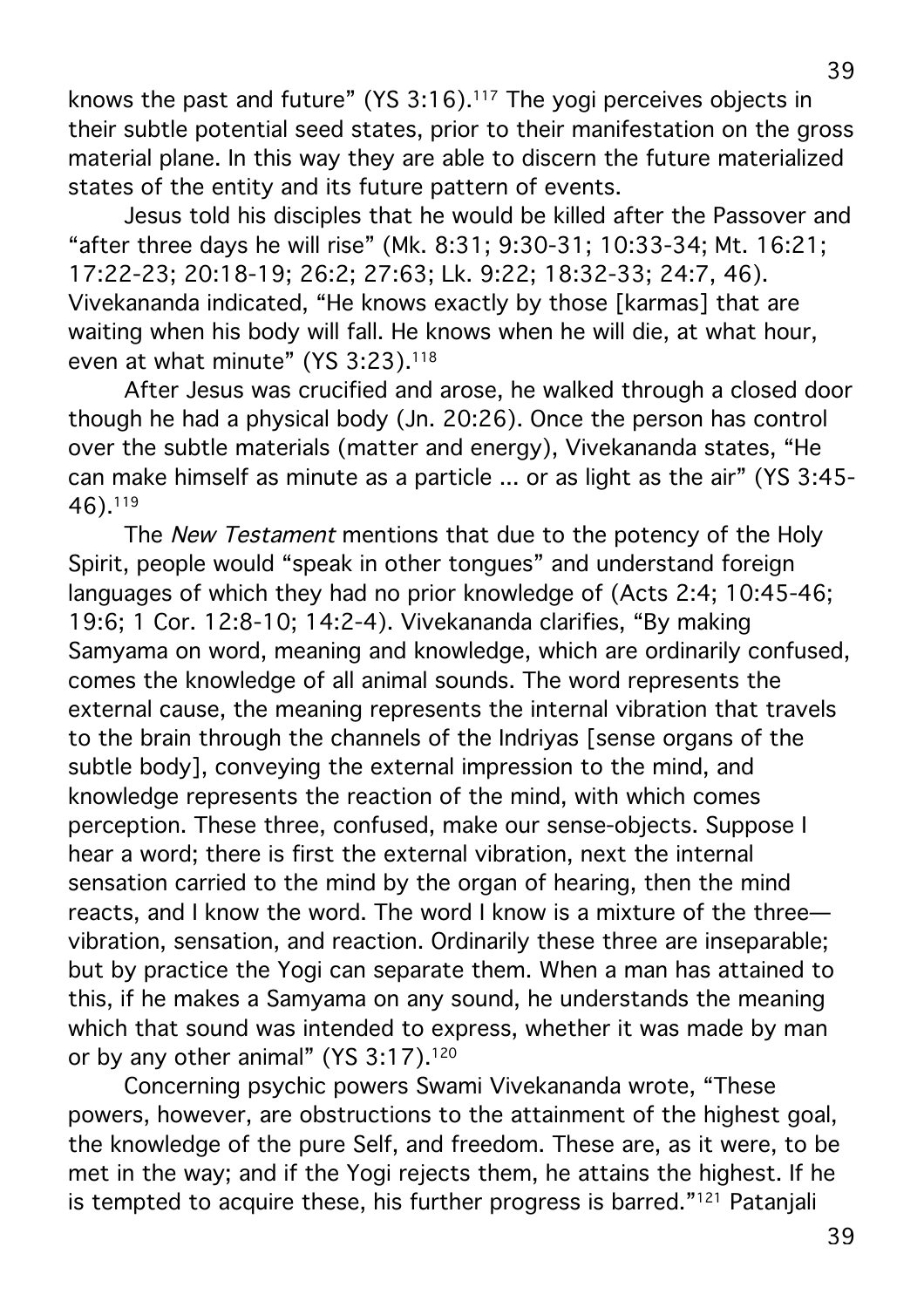(YS 3:38, 51), Jesus (Mt. 7:21-23; 12:38-39; 16:4; 24:24; Mk. 8:11- 12; 13:22; Lk. 11:29), and Paul (1 Cor. 13:1-2) did not endorse the seeking of miracles, which can produce hidden negative repercussions.

Swami Abhedananda (1866-1939) cautioned, "The great spiritual teachers do not care for them [psychic powers, miracles]. On the contrary, they consider them as great obstacles in the path of spirituality. They do not deny their existence; they admit it, but at the same time they say that, if you pay attention to these powers, you will not rise on the higher plane of God consciousness, you will remain confined within the psychic realm."122

Swami Satprakashananda (1888-1979) leader of the Vedanta Society of St. Louis, Missouri, pointed out that the five sense organs of the physical body "are not the actual organs of sight, hearing, smell, etc. The real sense organs (indriyas) are their subtle counterparts that belong to the subtle body, of which mind (antahkarana) is the main component factor. They are composed of the same type of subtle substance as mind is, and can expand and contract as freely as mind…. In extraordinary cases, such as clairvoyance, the sense-organs and the mind operate independently of the bodily organs."123

Explaining miracles Thomas Aquinas ascertained they occur when God works outside of the causal order of nature. In producing an effect, God performs miracles by operating directly without the mediation of secondary causes. "A higher cause is not subject to a cause of a lower order, but conversely…. if we consider the order of things according as it depends on any secondary cause, thus God can do something outside this order. For He is not subject to the order of secondary causes, but, on the contrary, this order is subject to Him, as proceeding from Him, not by a natural necessity, but by the choice of His own will; for He could have created another order of things. Therefore God can do something outside this order created by Him, when he chooses."124

Paul Tillich wisely criticized the attempt "to discover gaps in our scientific and historical knowledge in order to find a place for God and his actions…. Whenever our knowledge advanced, another defense position had to be given up."125 Similarly, when the level of knowledge advanced and some apparent miracles were explained in a scientific manner as the work of the laws of nature and not the special intervention of God, religious apologists were forced to give up their position.

Thomas Kuhn (1922-96) mentioned that one reason scientific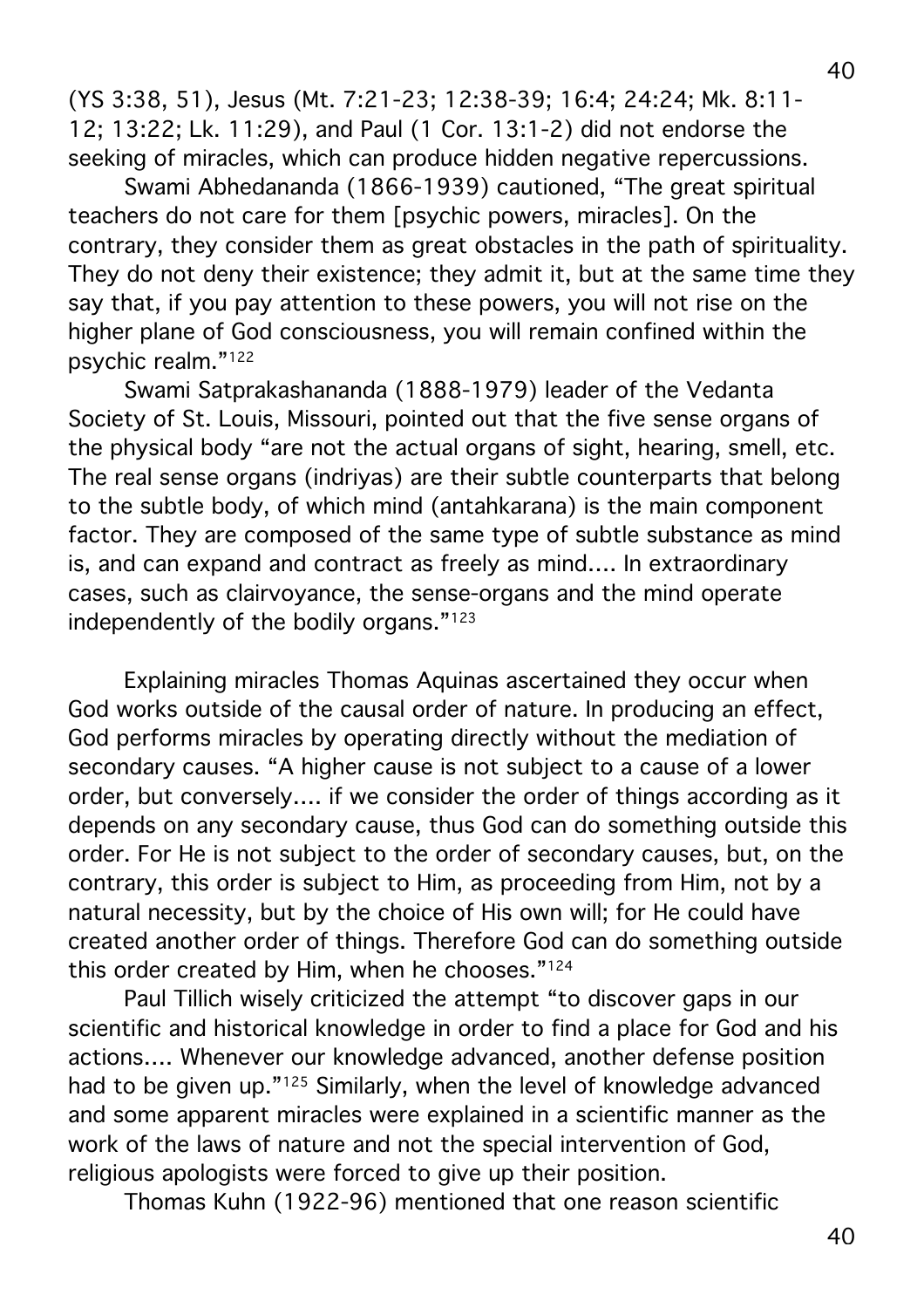discoveries are rare, is for the psychological reason that people tend to see what they want to see. Their expectations cloud their vision and so most scientist are apt to deny miracles because they do not go along with their established beliefs.126

It is incorrect to consider a miracle as a suspension of natural law. Miracles follow the subtle laws of nature, but how they work is unknown at this time. Modern science cannot explain how the mind of a person in a particular state of vibration (mind over matter) can levitate such as Francis of Assisi or Joseph of Cupertino, or how a person can become invisible at will. Because modern science cannot explain these miracles is no reason to doubt them if they have been empirically verified. Granted these talents are extremely rare and there is no doubt some fraud.

Ideas have social status and that of miracles has been low in the intellectual world. Leo Tolstoy (1828-1910) in Russia very much admired Vivekananda's writings. Yet he could not understand why a person as intelligent as Vivekananda in his book on Raja Yoga supported the idea of miracles, which he thought are superstitions. Tolstoy probably associated the belief in miracles with the serfs, the agricultural village society. He did not realize that because miracles do not fit into his limited conceptual paradigm (that he considered to be rational and scientific), this does not mean they do not occur. Max Müller (1823-1900) told Vivekananda that mentioning the miraculous events in the life of Ramakrishna would not be accepted by the modern Europeans.

## 9. Conditional Grace

Indian: "He who chooses [i.e., longs for the] Atman-by him alone is Atman attained. It is Atman that reveals to the seeker its true nature" (Mun. Up. 3:2.3). "A man who has taken refuge in Me reaches, by My grace, the eternal and imperishable Abode.... Fixing your heart on Me, you will overcome every difficulty by My grace; but if from self-conceit you do not listen to Me, you shall perish utterly" (BG 18:56, 58; cf. 9:29; 12:6- 7).

Old Testament: "For those who honor me I will honor, and those who despise me shall be lightly esteemed" (1 Sam. 2:30). "He who conceals his transgressions will not prosper, but he who confesses and forsake them will obtain mercy" (Prov. 28:13). New Testament: "Blessed are they who do His commandments, that they may have the right to the tree of life,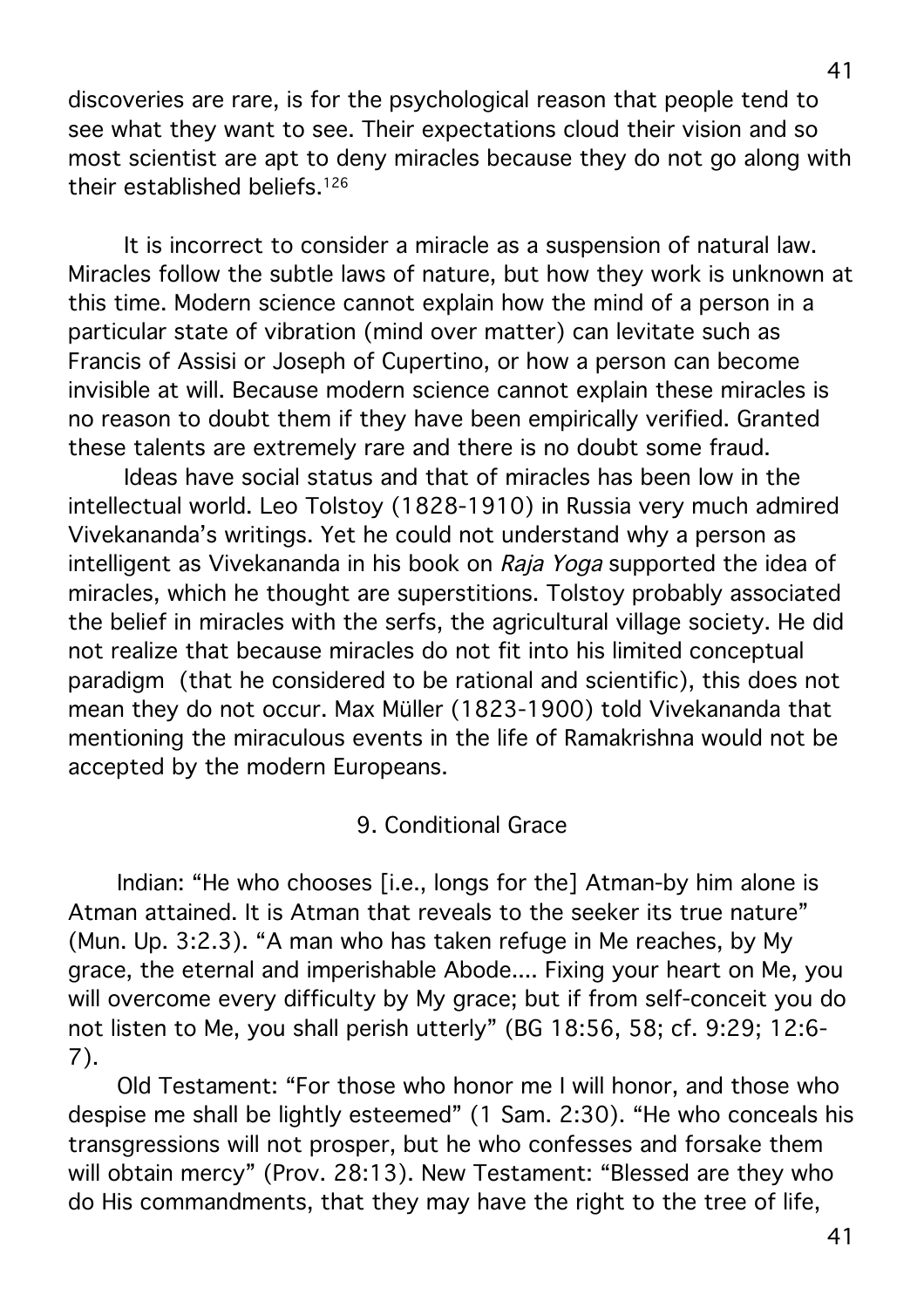and may enter through the gates into the city" (Rev. 22:14, KJ; cf. Mt. 5:45).

Worship God and He will save you. Indian: "Those who take refuge in Me alone, shall cross over this maya" (BG. 7:14). Old Testament: "But I call upon God; and the Lord will save me" (Ps. 55:16-17). "For God alone my soul waits in silence; from him comes my salvation" (Ps. 62:1; cf. 91:14).

God's former love of His devotees. Indian: "What has become of those ancient friendships, when without enmity we [Varuna] walked together" (RV 7:88.5)? Old Testament: "Will the Lord spurn for ever, and never again be favorable? Has his steadfast love forever ceased? Are his promises at an end for all time? Has God forgotten to be gracious?" (Ps. 77:7-9). "Lord where is thy steadfast love of old" (Ps. 89:49).

Ramanuja (1017-1137) stressed, "The Lord wishing to do a favor to those who are resolved on acting so as fully to please the highest Person [Brahman-God], engenders in their minds a tendency towards highly virtuous actions, such as are the means to attain to him … Thus the Lord Himself says, 'I am the origin of all, everything proceeds from Me; knowing this the wise worship Me with love. To them ever devoted worshipping Me in love, I give that means of wisdom by which they attain to Me. In mercy only to them, dwelling in their hearts, do I destroy the darkness born of ignorance, with the brilliant light of knowledge'" (BG 10: 8, 10-11).<sup>127</sup> "With equal certainty we know from scripture that this Supreme Lord, when pleased by the faithful worship of his devotees, which worship consists in daily repeated meditation on Him, assisted by the performance of all the practices prescribed for each caste and ashrama—frees them from the influence of nescience which consists of karma accumulated in the infinite progress of time and hence hard to overcome: allows them to attain to that supreme bliss which consists in the direct intuition of his own true nature: and after that does not turn them back into the miseries of Samsara. The text distinctly teaching this is, 'He who behaves thus all through his life reaches the world of Brahman and does not return' (Ch. Up. 8:15-16)."<sup>128</sup>

Along these lines, Madhva (1190/1238-1276/1317) taught, "Brahman is of the essence of knowledge and bliss. He bestows fruits on the person, who has his mind fixed on Him and who offers the oblations in the fire…. a person serious of Moksha [Liberation] should study all the Vedas and reflecting on their meaning and import must desire to know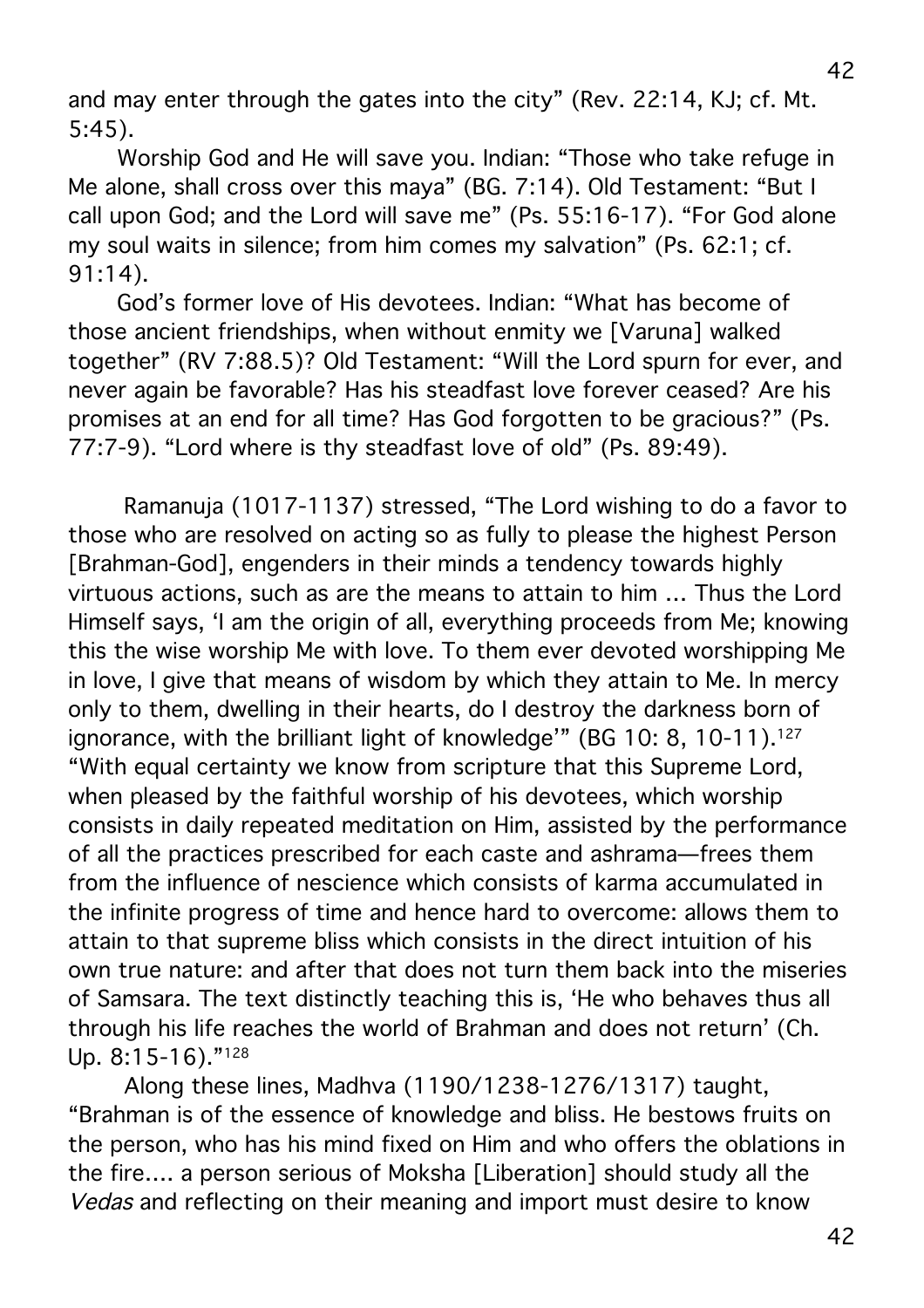Him."129 "Pleased with the initial Bhakti [loving devotion of the Lord] of the Jivas [individual souls], the Lord bestows on them firm knowledge of His nature and attributes. He then reveals Himself."130 "If the eternal Lord is pleased what could not be possible? By receiving the grace of the Lord one gets the deliverance, of this there is no doubt."131 "It should not be supposed that since the Jiva's resemblance to God (as His pratibimba [reflection]) and his essential nature of consciousness, bliss etc., are all intrinsic to him, there is no need for bhakti [love of God], jnana [knowledge of God] and other sadhanas [spiritual practices] to manifest them. It is to remove this misconception that the Sutrakara observes: i.e., Intrinsic as it is, the soul's Essential nature does not become fully manifested unless the jnana and other sadhanas practiced by him are united with a tenacious and clinging attachment (to the Lord)."132

These insights were expressed by Swami Shivananda, "Low thoughts will come and go. Don't mind them. Through His grace, as a result of constant practice, you will get through."133 "The grace of God is ever present but one must make an effort to deserve that grace…. He is ever ready to shower His grace. Take His name, worship Him, remember Him constantly and call upon Him very earnestly. You will see how gracious He is. So much grace will descend upon you that you will be overwhelmed; your life will be blessed. Nothing can be accomplished without His grace…. It is very difficult to snap the bonds of Maya without the grace of God; but it is also true that if a person sincerely prays to Him, He listens to that prayer and lifts the veil…. Never have any doubt about His grace; never allow even such a thought to cross your mind. Go on calling on Him with love; His grace will make your heart and mind full…. God sees one's mind. He becomes gracious where He sees sincere craving. There is no injustice in His domain."134 "You cannot realize God through Tapasya [austerity], sacrifice, charity, or study of the scriptures. He alone realizes Him on whom descends His grace. But then you have on the other hand, 'This Atman cannot be realized by the weak.' One who is weak and effortless cannot realize Him…. God helps those who help themselves."135 "Nothing will help you unless you have His grace. It is true, if a person wants the Lord badly, He graciously reveals Himself to him…. It is through constant devotion and meditation that God becomes gracious and reveals Himself in the heart of the devotee. What is needed is meditation—constant remembrance of Him…. Do you know what the most essential thing is, my boy? It is grace, grace. Men can see Him only when He grants His vision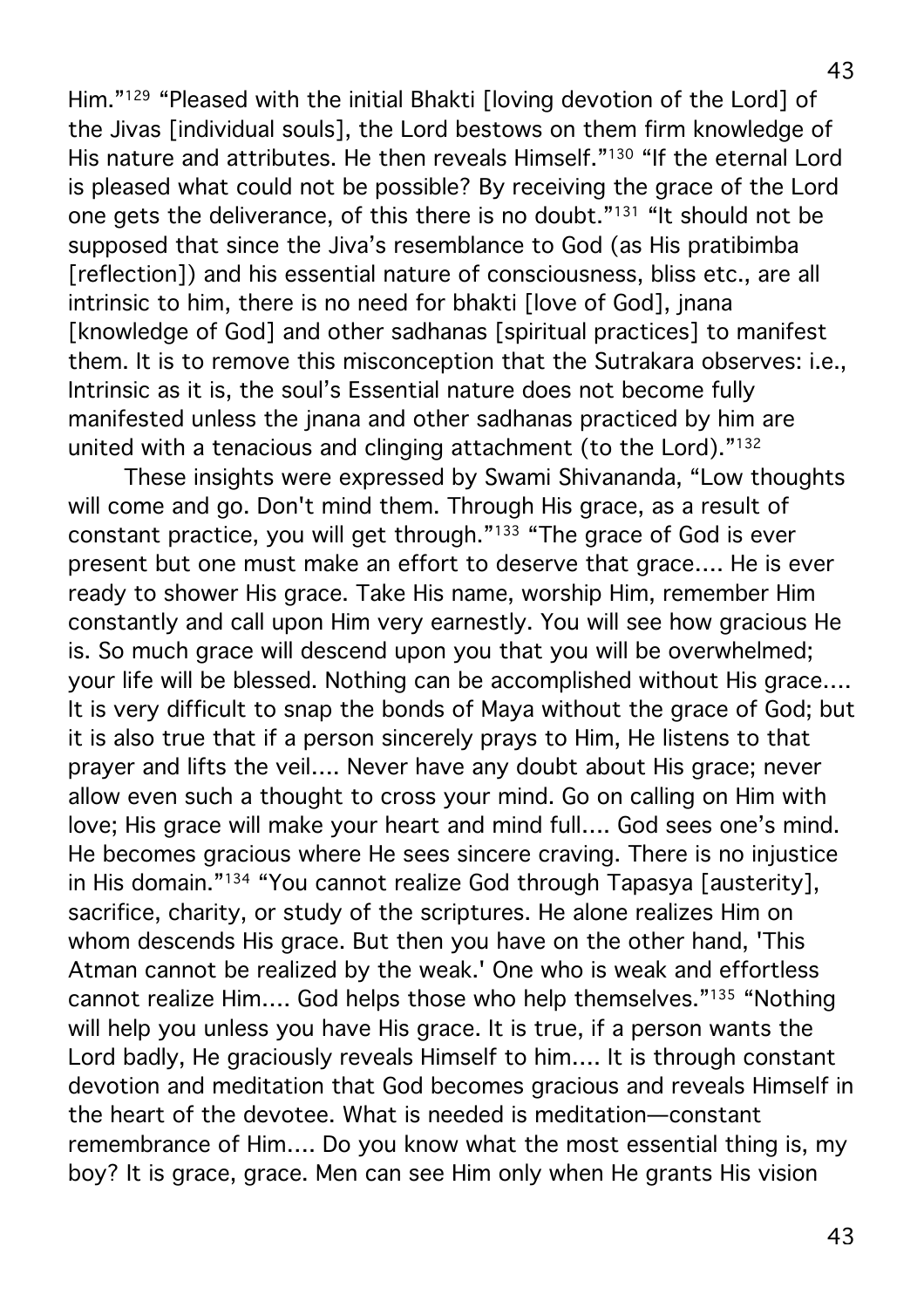out of His own compassion. Spiritual practices and such other things are meant merely for turning the mind to God."136

Vivekananda indicated, "The Lord is very merciful to him who He sees struggling heart and soul for Realization. But remain idle, without any struggle, and you will see that His grace will never come.... God bestows His mercy when this struggle is maintained."<sup>137</sup> "So that this beloved may attain the Atman, the Lord Himself helps. For it has been said by the Lord: 'Those who are constantly attached to Me and worship Me with love—I give that direction to their will by which they come to Me'…. There is a cloud shedding its rain on all fields alike. But it is only the field that is well cultivated, which gets the advantage of the shower; another field, which has not been tilled or taken care of cannot get that advantage. It is not the fault of the cloud. The mercy of God is eternal and unchangeable; it is we that make the differentiation."138 In response to the statement made by a disciple that, "There could be no condition in God's mercy; there could be no law for it!," he stated, "There must be some higher law at work" in God's mercy.139 Brahman's-God's grace is based on some higher form of reason unknown to humans. That Higher Law is a manifestation of Brahman's-God's internal nature and not something separate from Him. According to Gottfried Leibniz's (1646-1716) "Principle of Sufficient Reason," everything must have a reason or a cause. Should this not also apply to Brahman-God's actions?

The Swamis make an interesting distinction between the grace of Brahman-God and the ability of our mind to receive it. If Brahman-God comes to us to offer His spiritual grace, would we turn away from Him? If one receives His grace, how long can they retain it before if defuses away?

John Cassian (c. 360-435) a mystical writer and Desert Father wrote, "And therefore the aforesaid teacher of the Gentiles (the Apostle Paul), though he bears his witness that he had obtained the grade of the Apostolate by the grace of God, saying: 'By the grace of God I am what I am,' yet also declares that he himself had corresponded to Divine Grace, where he says: 'And His Grace in me was not in vain; but I laboured more abundantly than they all: and yet not I, but the Grace of God with me' (I Cor. 15:10). For when he says: 'I laboured,' he shows the effort of his own will; when he says: 'yet not I, but the grace of God,' he points out the value of Divine protection; when he says: 'with me,' he affirms that it cooperates with him when he was not idle or careless, but working and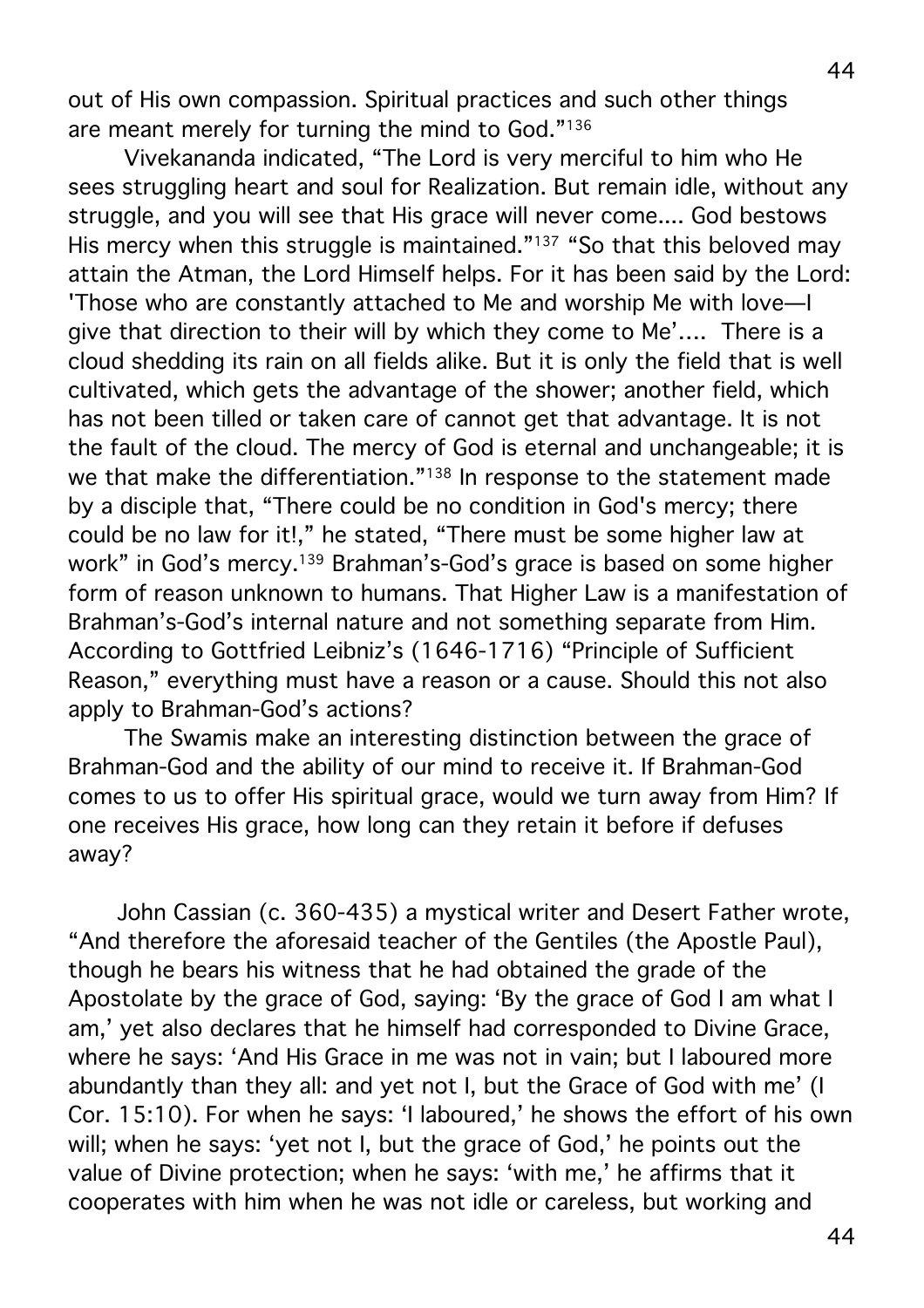making an effort."140

The emphasis on the necessity of preparation to receive grace is mentioned by Meister Eckhart (c. 1260-1327). "It is not possible for God to do his will in every heart, for even though He is almighty, He cannot act except where He finds preparations made or He makes them Himself. I say 'or He makes them' on account of St. Paul, for God did not find him ready; He prepared St. Paul by an infusion of grace. Otherwise, I say that God acts where He finds that preparations have been made…. God does not work in all hearts alike but according to the preparation and sensitivity He finds in each. In a given heart, containing this or that, there may be an item which prevents God's highest activity…. For He gives all things to all, but not all receive all things; He gives equally but we receive unequally, as has often been said."<sup>141</sup> God is bound to act, to pour Himself into thee as soon as He finds thee ready."142

Francis de Sales (1567-1622) the Bishop of Geneva emphasized, "Our free will can hinder the course of inspiration, and when the favourable gale of God's grace swells the sails of our soul, it is in our power to refuse consent and thereby hinder the effect of the wind's favour; but when our spirit sails along and makes its voyage prosperously, it is not we who make the gale of inspiration blow for us, nor we who make our sails swell with it, nor we who give motion to the ship of our heart; but we simply receive the gale, consent to its motion and let our ship sail under it, not hindering it by our resistance."<sup>143</sup>

The saintly German Lutheran theologian and martyr Dietrich Bonhoeffer who passed away in a concentration camp (1906-45) differentiated between: 1) Cheap Grace that "is represented as the Church's inexhaustible treasury, from which she showers blessings with generous hands, without asking questions or fixing limits…. An intellectual assent to that idea is held to be of itself sufficient to secure remission of sin. The Church which holds the correct doctrine of grace has, it is supposed, *ipso facto* a part in that grace. In such a Church the world finds a cheap covering for its sins; no contrition is required, still less any real desire to be delivered from sin. Cheap grace therefore amounts to a denial of the living Word of God, in fact, a denial of the Incarnation of the Word of God." 2) Costly Grace "is costly because it calls us to follow, and it is grace because it calls us to follow Jesus Christ. It is costly because it costs a man his life, and it is grace because it gives a man the only true life. It is costly because it condemns sin, and grace because it justifies the sinner."<sup>144</sup>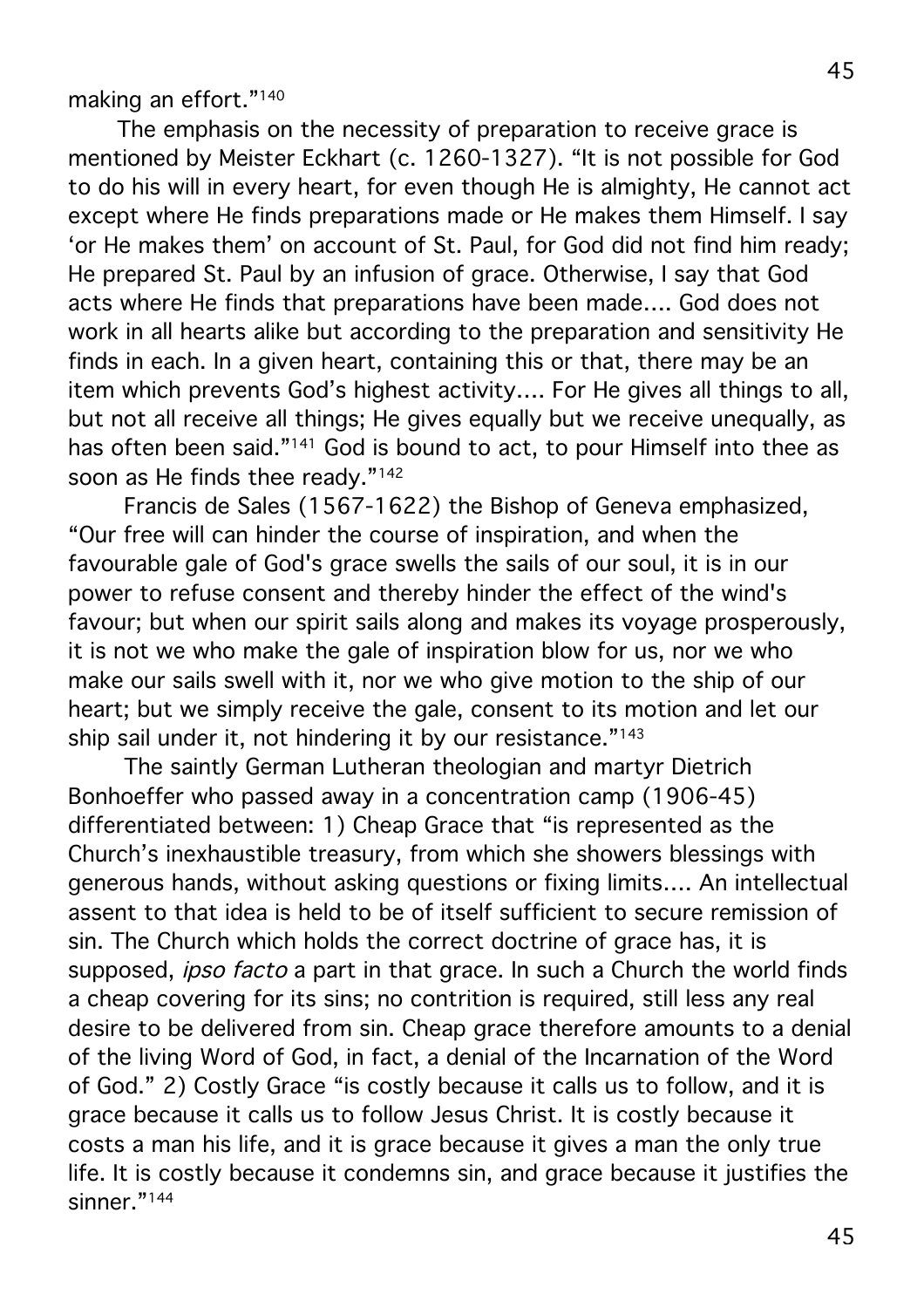Indians emphasize conditional grace so that the aspiring devotees will not become lazy and simply expect the Lord to come to them and do all the work. An individual who believes in reincarnation is more likely to place the emphasis on conditional grace, which would be far more evident if we knew the person's prior life history. For example for many Christians the apostle Paul was a sinner, who for some unknown reason received the unmerited grace to become the leading missionary of Jesus Christ. According to reincarnationists, Paul earned that Divine favor by his meritorious spiritual behavior in a prior life. Many believe like Origen that the apostle Paul descended to earth as a guide and teacher to aid Jesus in his spiritual mission.<sup>145</sup> In addition prior to his conversion, Paul lived a high moral life, and most important he had the unique potentiality to successfully carry out his future mission that others did not have.

Grace is unconditional from the standpoint of an omnipotent Deity who is the first cause of every event (Unconditional First Cause). There are others who teach though Brahman-God is the first cause who works through or over time, the judgments of the Temporal Brahman-God (i.e. Brahman-God within time) are based on human behavior which are secondary causes. In this case, Its first causes would be a reaction to human secondary causes (Qualified First Cause). Then grace would be conditional from the relative standpoint of secondary causes. If a religious aspirant fulfills the conditions of undergoing certain spiritual disciplines with the right attitude, they are bound to receive the Lord's grace. Yet, it is Brahman-God who as first cause makes the person undertake these disciplines in the right spirit. From the standpoint of human behavior, some believe unconditional grace is often but not always the case (Partial Conditional Grace). Those who believe that grace is always conditional must also believe in the pre-existence of the soul (self) (Total Conditional Grace). Else why would the apostle Paul receive the grace of Jesus Christ, or young children as in Portugal (1916-17) receive the visitation of Mother Mary, unless it was based on meritorious deeds performed in a prior life in some plane of existence. Intense religious practice is a necessary but not sufficient cause to receive grace. Grace is conditional in the sense that while Brahman-God's power of itself is unlimited, in application it is limited by the capacity and potentiality of the recipient.

There is also an "Atheist-agnostic path to Brahman-God," but it is more difficult than the Theistic path. As Martin Luther pointed out, he wanted to worship a Personal God who loves him and cares about him. He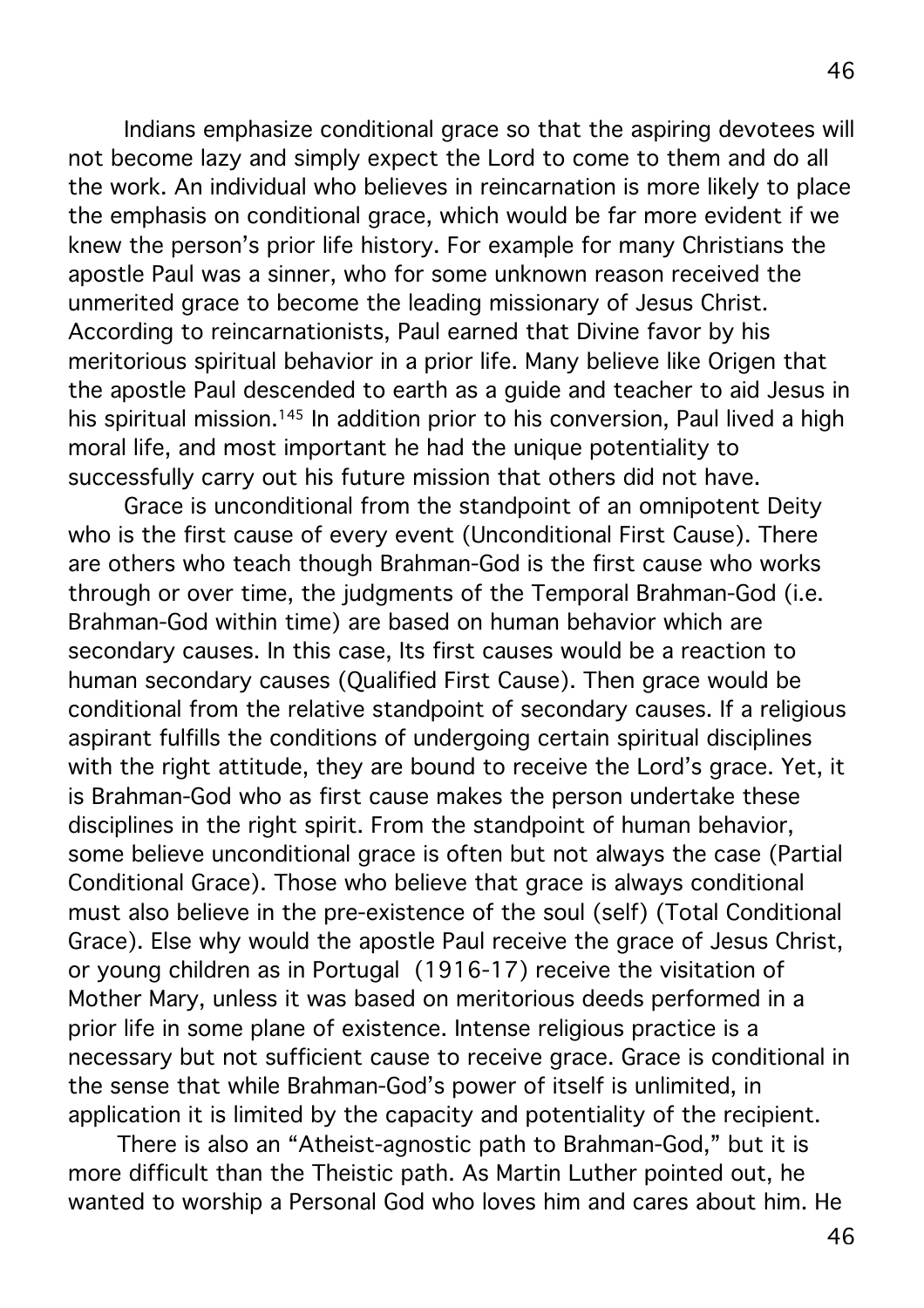did not care for the abstract Impersonal God of the philosophers. Objectively Brahman-God manifests as knowledge and thus, if an intellectual is devoted to the pursuit of knowledge, to a limited extent he/she is worshipping It though they may not realize it. It is Brahman-God's power that is manifesting through the intellect of the atheistagnostic, though because of universal egoism, i.e., the sense of "I-ness" they like other people think of their self as the origin of this power.

 Whenever a person improves himself or herself, they are one step closer to realizing their own inherent Divine Self. A brilliant atheistic intellectual who develops powers of concentration through devotion to knowledge can make more progress toward Brahman-God and realizing their inner Divinity than the average religious person, but not as much as the superior religious devotee. Atheism-agnosticism is a form of denial, which has no effect on the existence or manifested power of Brahman-God. Brahman's-God's influence over us, being the source of our existence is something an atheist-agnostic (or anyone else) cannot escape. They will have to realize this if not in this lifetime, in some future lifetime. Why? Because it is their inherent Divine nature that will eventually manifest.

We might think of prescriptive moral laws, descriptive operational laws, and law of karma as the general will of Brahman-God that applies to all people, and grace as the special will of Brahman-God that pertains only to a limited number of individuals. Also, law is the will of Brahman-God in dealing with the natural world, and grace is the Divine Will in relation to spiritual matters. Swami Vivekananda mentioned that in Lord's mercy, "There must be some higher law at work." Brahman-God's grace is based on some higher form of reason unknown to humans because the Lord is omniscient while we judge things from a limited standpoint. Otherwise, the Lord's thinking and activity would be chaotic, random, and apparently purposeless, which is nonsense.

For more on this subject see: Sri Ramakrishna and Western Thought, Ch. VI. Divine Grace, Section 2. Conditional Grace. 146

### Endnotes

<sup>&</sup>lt;sup>1</sup> Radhakrishnan, II, pp. 510-14; Ram Lal Singh, An Inquiry Concerning Reason in Kant and Samkara (Allahabad: Chugh Publications, 1978), pp. 151-56; Gopal Stavig, "The Supreme Atman of Shankara's Advaita and the Absolute Essence in the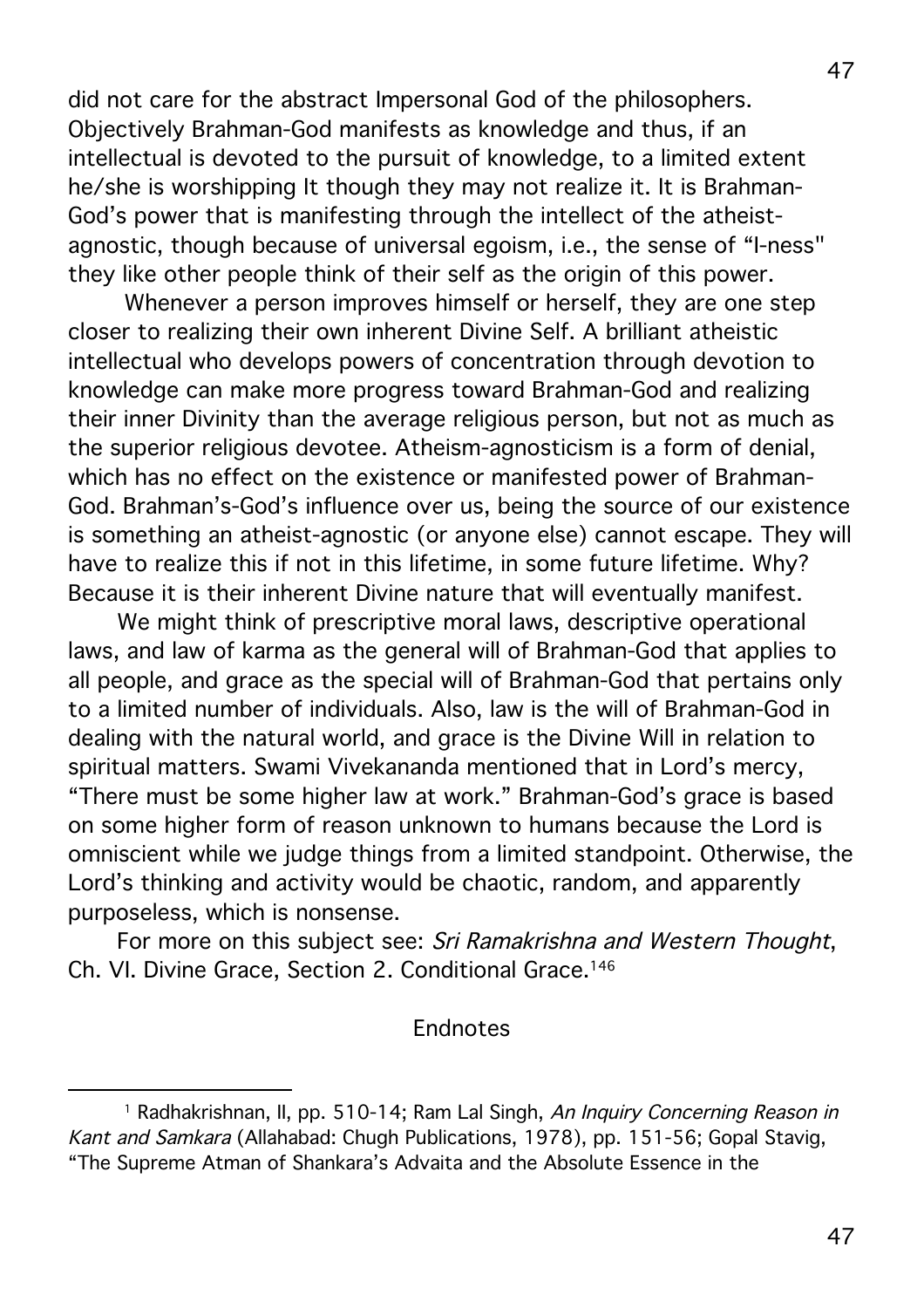Philosophy of Ibn al-'Arabi," Journal of Dharma 23 (1998), pp. 322-23; Gopal Stavig, "Shankara, Kant and Schopenhauer," Darshana International 39 (1999), pp. 24-25.

2 VC, p. 109.

 $\overline{a}$ 

<sup>3</sup> Radhakrishnan, II, pp. 510-11.

4 CW, I:324-25.

 $5$  CW, II:43.

6 CW, I:189; III:31, 84, 91-92, 99-100.

7 CW, III:31-32, 86; VI:90-91, 150-54.

8 Prabhavananda3, pp. 191, 238.

<sup>9</sup> Ibid., pp. 185, 262, 276.

<sup>10</sup> Ibid., pp. 244, 265-66.

 $11$  Tipple, pp. 19-20.

<sup>12</sup> Origen, *Homilies On Genesis and Exodus*, tr. Ronald Heine (Washington, D.C.: The Catholic University of America Press, 1981), Gen. 1:13.

<sup>13</sup> FP, III, 6:1; G. Stavig, "Origen and Indian Thought," BRMIC (March 2003), pp.133-40.

<sup>14</sup> Andrew Louth, The Origin of the Christian Mystical Tradition (Oxford: Clarendon Press, 1983), pp. 70-73.

<sup>15</sup> Reiner Schurmann, *Meister Eckhart* (Bloomington: Indiana University, 1978), pp. 161-62.

<sup>16</sup> Ken Wilber, Sex, Ecology, Spirituality (Boston: Shambhala, 1995), p. 295.

<sup>17</sup> Teresa of Avila, *Interior Castle*, tr. E. Peers (Garden City, NY: Image, 1961), pp. 101,155, 160, 213.

<sup>18</sup> Most quotations are found in Wilber (1995), pp. 294-97; Sharon Brehm, "Passionate Love," in Robert Sternberg and Michael Barnes, ed., The Psychology of Love (New Haven: Yale University Press, 1988), pp. 242-47.

19 HCT, p. 174.

<sup>20</sup> Tillich, I, p. 140.

21 HCT, pp. 173-75; Tillich, I, pp. 113-14.

22 Web: https://en.wikipedia.org/wiki/Foundationalism

<sup>23</sup> Swami Nikhilananda, *Vivekananda a Biography* (New York: Ramakrishna-Vivekananda Center, 1953), p. 13.

24 Web: http://www.vedantawritings.com/RKWTOC.htm

25 CW, II:37; I:122, 129-31, 157.

26 CW, I:138; VI:130, 359; II:33.

27 CW, I:129-32, 166, 187, 273; VI:135.

28 CW, III:237-38.

<sup>29</sup> Swami Shivananda, For Seekers of God, tr. Swami Vividishananda and Swami Gambhirananda (Calcutta: Advaita Ashrama, 1993, p. 56.

 $30$  Tipple, p. 412.

31 Shivananda, pp. 63, 172, 241, 286-87; Tipple, pp. 323-28, 412-14.

<sup>32</sup> Aurobindo, pp. 848,106; O'Neil, pp. 71, 91.

33 Aurobindo,, pp. 839, 843; Lal, pp. 200, 218.

<sup>34</sup> Halbfass, p. 381.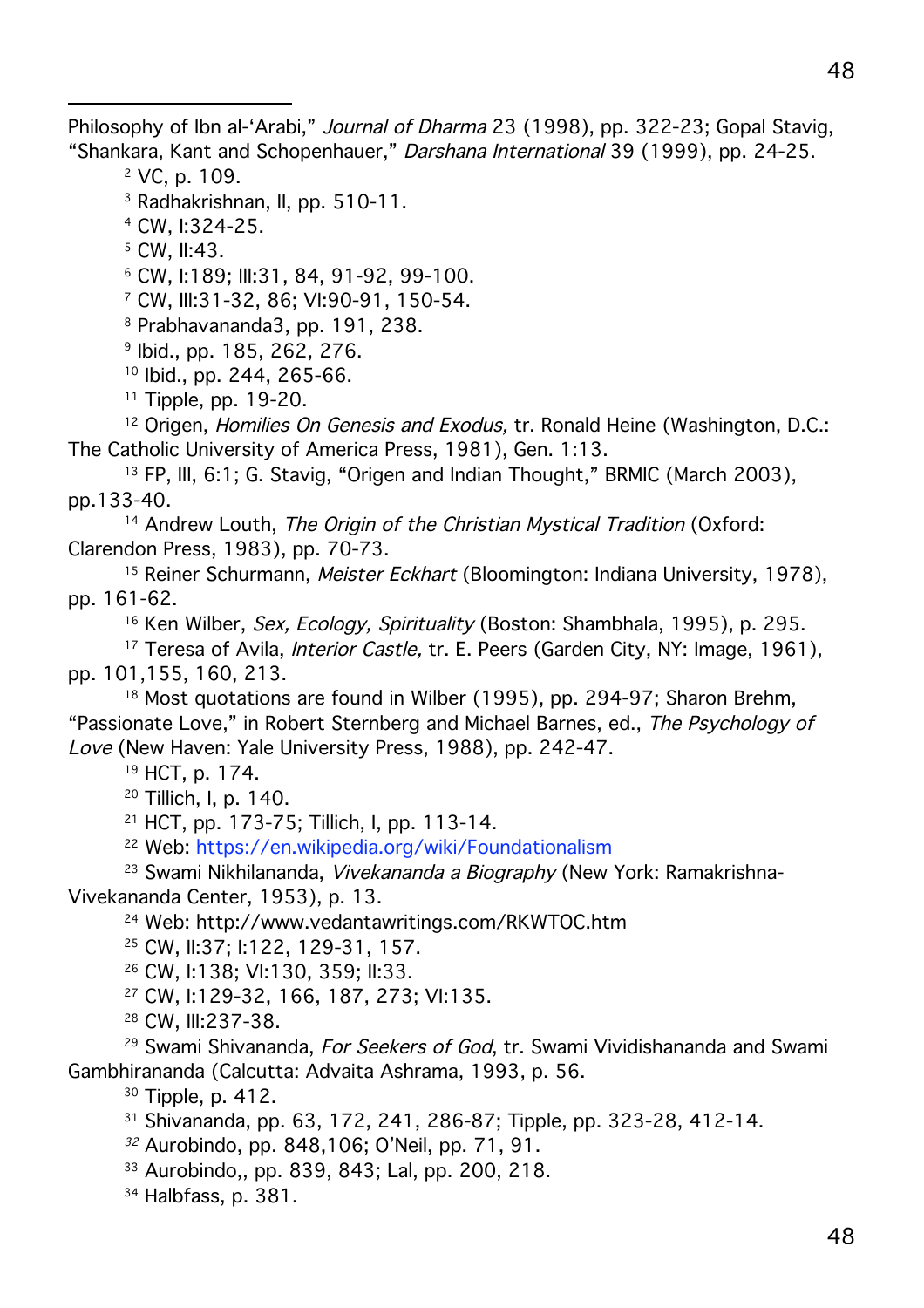35 Web: www.lep.utm.edu/radhakri/#H2

<sup>36</sup> Origen, Homilies On Genesis and Exodus, tr. Ronald Heine (Washington, D.C.: The Catholic University of America Press, 1981), p. 66.

37 Joseph Trigg, *Origen* (Atlanta: John Knox Press, 1983), pp. 158-59.

<sup>38</sup> Enneads, I, 4.3; V, 3.8; 3.17; 5.8; VI, 7.31.

<sup>39</sup> Enneads, I, 6.8; IV, 3.32.

<sup>40</sup> Enneads, III, 8.8; IV, 4.2; V, 3.4; V, 3.5; VI, 9.11.

41 ST, II-II, 182.1.

42 ST, II-II, 180.1-5, 7; 182.2.

43 CG, III, 37.

<sup>44</sup> P. Sorokin and W. Lunden, *Power and Morality* (Boston: Porter Sargent, 1959), p. 126.

<sup>45</sup> Abraham Maslow, *The Farther Reaches of Human Nature* (New York: The Viking Press, 1971), pp. 283, 287-88, 291-92.

<sup>46</sup> Abraham Maslow, Toward a Psychology of Being (New York: D. Van Nostand Company, 1968), pp. 74, 79-81, 85-88, 92, 94-95, 106, 108.

<sup>47</sup> John E. Collins, Mysticism and New Paradigm Psychology (Rowman & Littlefield Publishers, 1991), p. 205.

48 Web: http://www.vedantawritings.com/RKWTOC.htm

49 Prabhavananda4

<sup>50</sup> Radhakrishnan, II, pp. 510-14; Ram Lal Singh, An Inquiry Concerning Reason in Kant and Samkara (Allahabad: Chugh Publications, 1978), pp. 152-56; Gopal Stavig, "The Supreme Atman of Shankara's Advaita and the Absolute Essence in the Philosophy of Ibn al-'Arabi," Journal of Dharma 23 (1998), pp. 322-23; Gopal Stavig, "Shankara, Kant and Schopenhauer," Darshana International 39 (1999), pp. 24-25.

51 VC, p. 80; # 217.

- 52 VC, pp. 107-08.
- 53 BRU, II.4.5.
- 54 CW, I:415.
- 55 CW, III:253; II:61.
- 56 CW, I:232, 324.
- 57 CW, I:13, 414.

<sup>58</sup> Prabhavananda3, pp. 185, 202, 224; Tipple, pp. 315-17.

59 Prabhavananda4, p. 160; lecture notes.

<sup>60</sup> Philo, *Philo of Alexandria*, tr. David Winston (New York: Paulist Press, 1981), p.

### 153.

61 Philo (1981), p. 143.

62 Philo (1981), pp. 26-27, 33-35.

- 63 Philo (1981), pp. 27, 126-27.
- 64 Philo (1981), pp. 164-65.
- <sup>65</sup> Philo (1981), pp. 169, 173.

<sup>66</sup> Louis Jacobs, A Jewish Theology (New York: Behrman House, 1973), pp. 161, 168-70; Moses Maimonides, The Guide of the Perplexed, tr. Shlomo Pines (Chicago: University of Chicago, 1963), III, sections 51.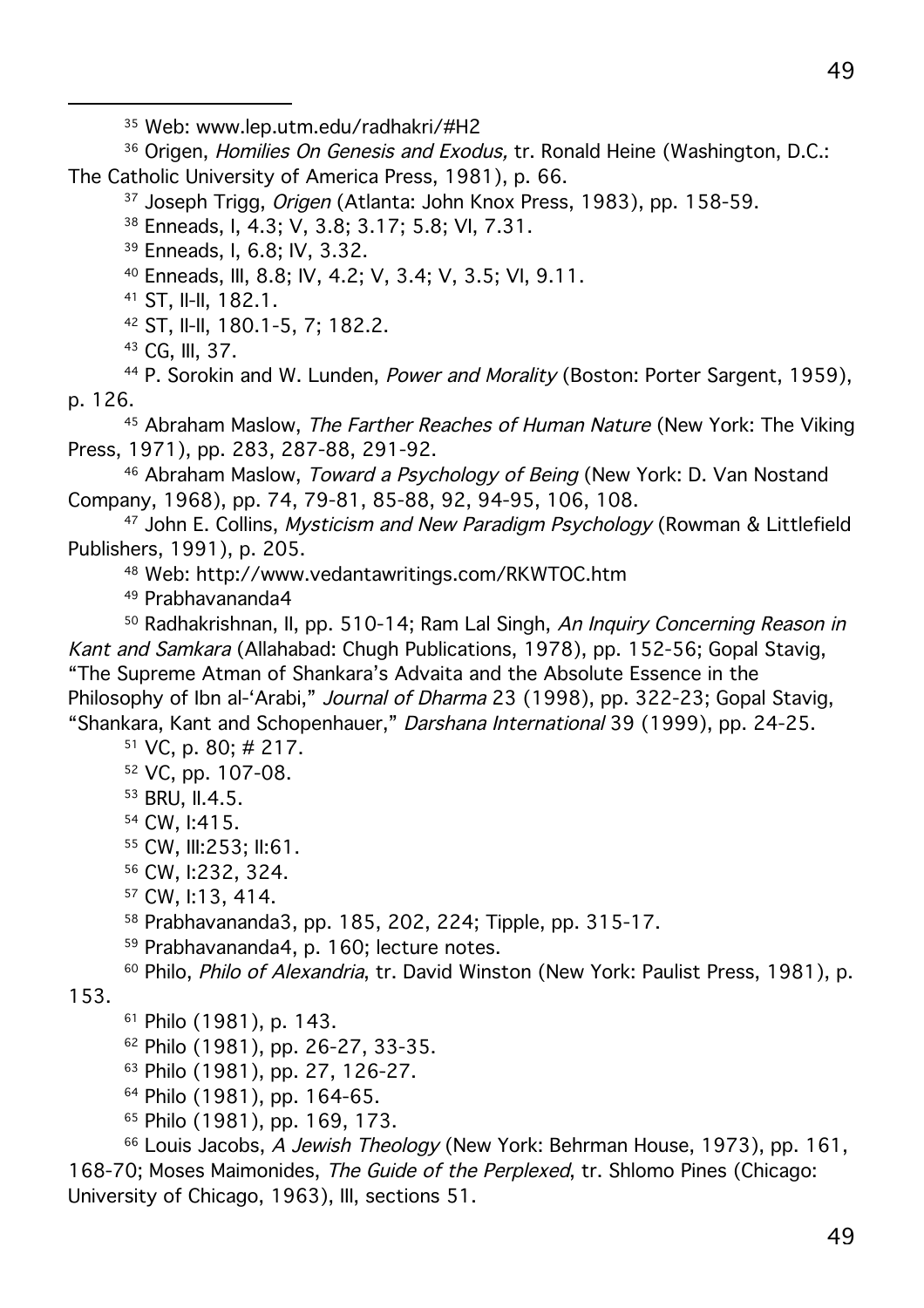<sup>67</sup> Harry Wolfson, *The Philosophy of Spinoza* (2 vols.; Cambridge: Harvard University Press, 1934), II, p. 278.

<sup>68</sup> Jacobs (1973), p. 158.

<sup>69</sup> Huxley, p. 83.

<sup>70</sup> Robert Davidson, Rudolf Otto's Interpretation of Religion (Princeton: Princeton University Press, 1947), pp. 111,174, 183, 187; Donald Lopez, "Approaching the Numinous: Rudolf Otto and Tibetan Tantra," Philosophy East and West 29 (1979), pp. 467-68.

<sup>71</sup> Charles Tart, ed., *Transpersonal Psychologies* (New York: Harper & Row, 1969), pp. 414-19.

72 Web: en.wikipedia.org/wiki/Agape

73 Web: http://www.vedantawritings.com/RKWTOC.htm

<sup>74</sup> CW, II:306-07.

75 James Livingston, Modern Christian Thought (New York: Macmillan, 1971), pp. 100-01.

76 Copleston, VII, pp. 152-53.

77 HCT, p. 392.

<sup>78</sup> F. H. Bradley, *Appearance and Reality* (Oxford: Clarendon Press, 1893, 1966), pp. 91-92.

79 CW, III:94-96, 100.

80 Prabhavananda2, pp. 84-85; Prabhavananda4, pp. 139-47, 162-63.

 81 Prabhavananda4, pp. 139-47; Prabhavananda2, pp. 84-85; Vergilius Ferm, ed., An Encyclopedia of Religion (Paterson, NJ: Littlefield, Adams, 1959), p. 473.

82 VC, pp. 42, 81; Radhakrishnan, II, pp. 518-20.

83 Surendranath Dasqupta, A History of Indian Philosophy (5 vols.; Delhi: Motilal Banarsidass, 1922, 1988), IV, pp. 103, 111; BSM, IV:1.5, p. 284.

84 CW, I:232-33.

85 CW, III:85.

86 Swami Abhedananda, How to be a Yogi (Calcutta: Ramakrishna Vedanta Math, 1955), pp. 120-25, 134.

<sup>87</sup> Louis Jacobs, A Jewish Theology (New York: Behrman House, 1973), pp. 160-61, 169.

88 GTP, III, sect. 51, pp. 620-21.

89 CG, III, 25, pp. 97-98, 101-02.

90 CG, III, 26, pp. 107-08, 110.

91 Baruch Spinoza, Spinoza's Ethics, tr. Andrew Boyle (New York: Dutton, 1967), pp. 159-60, 218-19.

92 VC, p. 63.

93 BSB, II.2.31; VC, pp. 62-64; Radhakrishnan, II, p. 602; Stavig (2003).

94 Radhakrishnan, II, pp. 601-03.

95 CW, III:330-31.

96 CW, II:133.

97 CW, I:323; II:216.

98 CW, I: 374.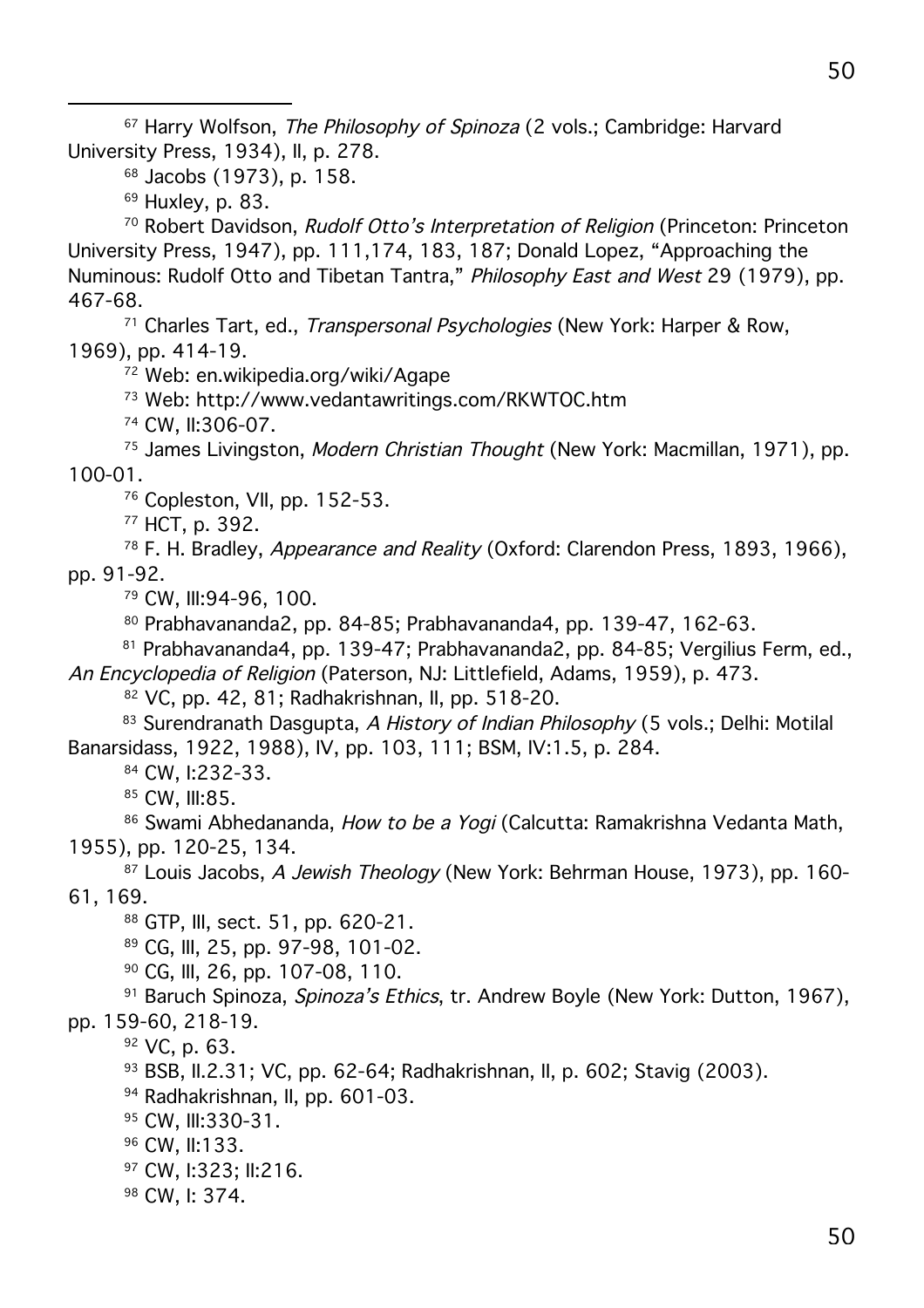99 CW, VI:81.

100 Copleston, II, p. 285.

<sup>101</sup> Copleston, II, p. 289; The Works of Bonaventure: II. The Breviloquium, V. Collations on the Six Days, tr. Jose de Vinck (Paterson, NJ: St. Anthony Guide Press, 1963, 1970), pp. 177-78.

102 Copleston, II, pp. 285, 287-88.

103 HCT, pp. 184-85.

104 Web: en.wikipedia.org/wiki/Sensus\_divinitatis;

en.wikipedia.org/wiki/Reformed\_epistemology

105 CPR, A96, pp. 81-82.

<sup>106</sup> Walter Wyman, *The Concept of Glaubenslehre Ernst Troeltsch* (Chico, CA: Scholars Press, 1983), pp. 30-35; Duane Friesen, "Normative Factors in Troeltsch's Typology of Religious Association," The Journal of Religious Ethics (Fall, 1975), pp. 273-74; Runes, p. 270.

107 Cooper, pp. 224-25.

<sup>108</sup> W. Norris Clarke SJ., *The Philosophical Approach to God* (Winston-Salem, NC; Wake Forest, 1979), pp. 17-18, 21, 23, 26.

109 CW, I:276; Prabhavananda5, pp. 150, 183.

110 CW, I:279.

111 CW, I:262-63; Prabhavananda5, pp. 148-49.

112 CW, I:276-77; Prabhavananda5, pp. 183, 187.

113 CW, II:12-13.

114 CW, I:281-82.

115 CW, I:284; Prabhavananda5, pp. 192-93.

116 CW, I:283; Prabhavananda5, pp. 191-93.

117 CW, I:275; Prabhavananda5, pp. 179-82.

118 CW, I:278; Prabhavananda5, p. 184.

119 CW, I:284; Prabhavananda5, pp. 192-93.

120 CW, I:275-76; Prabhavananda5, pp. 182-83.

<sup>121</sup> CW, I:281; Swami Prabhavananda, How to Know God (Yoga Sutras)

(Hollywood, CA: Vedanta Press, 1953, 1981), pp. 181, 194-95.

122 Swami Abhedananda, Science of Psychic Phenomena (Calcutta: Ramakrishna Vedanta Math, 1946), p. 17.

123 Swami Satprakashananda, Methods of Knowledge (Calcutta: Advaita Ashrama, 1974), pp. 44-45.

<sup>124</sup> ST, I, 105.6-7.

125 Tillich, I, p. 6.

<sup>126</sup> Web: psychology.wisc.edu/forster/220/kuhn.htm

<sup>127</sup> VS, II, 3:41; M. Yamunacharya, Ramanuja's Teachings in His Own Words (Bombay: Bharatiya Vidya Bhavan 1970), p. 84.

<sup>128</sup> Yamunacharya (1970), p. 126.

129 BSM, I:1.1, p. 3; III:2.40, p. 219; III:3.5, p. 223.

<sup>130</sup> B. N. K. Sharma, *Philosophy of Sri Madhvacarya* (Delhi: Motilal Banarsidass, 1986), pp. 402-03.